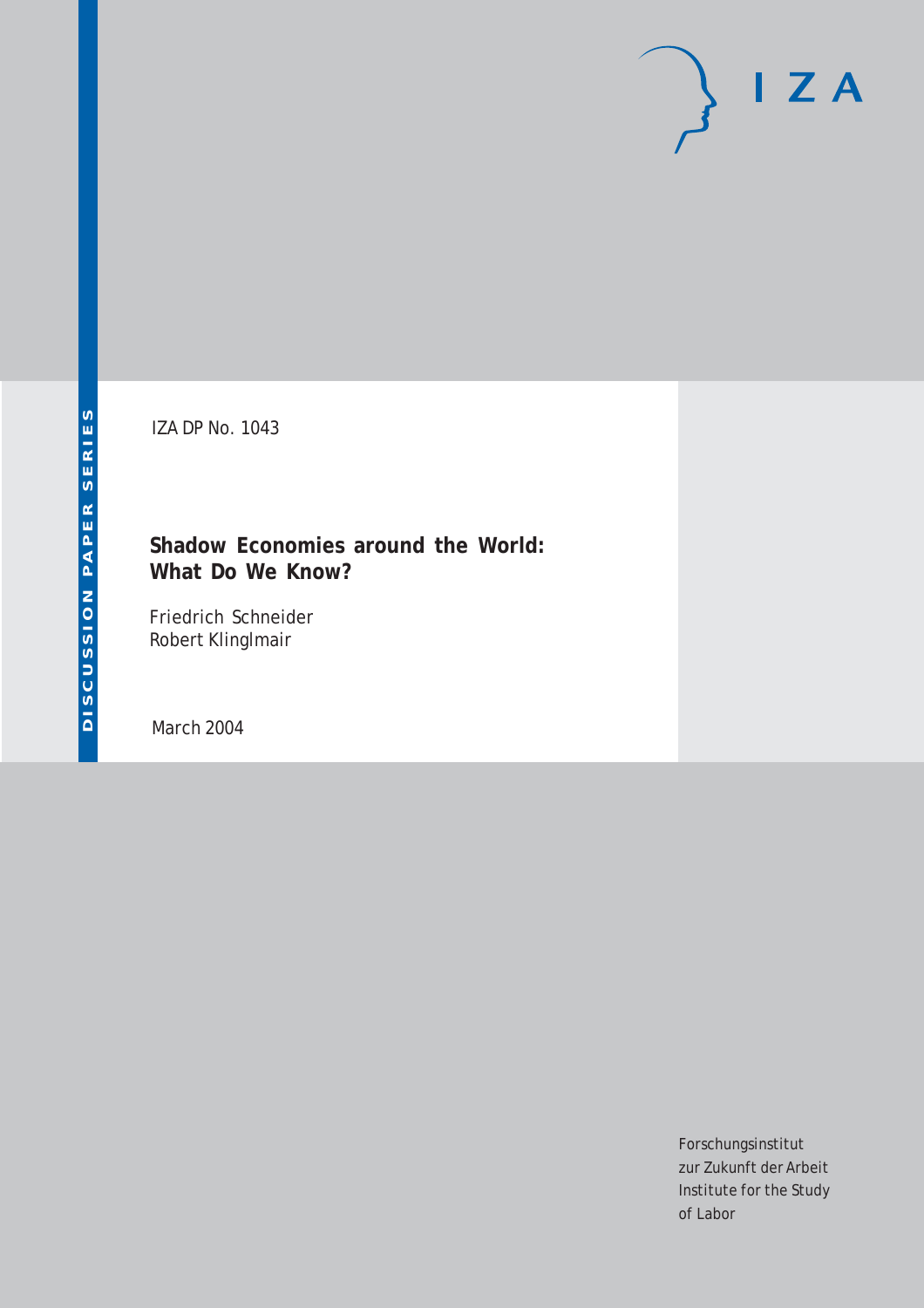# **Shadow Economies around the World: What Do We Know?**

# **Friedrich Schneider**

*University of Linz and IZA Bonn* 

# **Robert Klinglmair**

*University of Linz* 

# Discussion Paper No. 1043 March 2004

IZA

P.O. Box 7240 53072 Bonn Germany

Phone: +49-228-3894-0 Fax: +49-228-3894-180 Email: [iza@iza.org](mailto:iza@iza.org)

Any opinions expressed here are those of the author(s) and not those of the institute. Research disseminated by IZA may include views on policy, but the institute itself takes no institutional policy positions.

The Institute for the Study of Labor (IZA) in Bonn is a local and virtual international research center and a place of communication between science, politics and business. IZA is an independent nonprofit company supported by Deutsche Post World Net. The center is associated with the University of Bonn and offers a stimulating research environment through its research networks, research support, and visitors and doctoral programs. IZA engages in (i) original and internationally competitive research in all fields of labor economics, (ii) development of policy concepts, and (iii) dissemination of research results and concepts to the interested public.

IZA Discussion Papers often represent preliminary work and are circulated to encourage discussion. Citation of such a paper should account for its provisional character. A revised version may be available on the IZA website ([www.iza.org](http://www.iza.org/)) or directly from the author.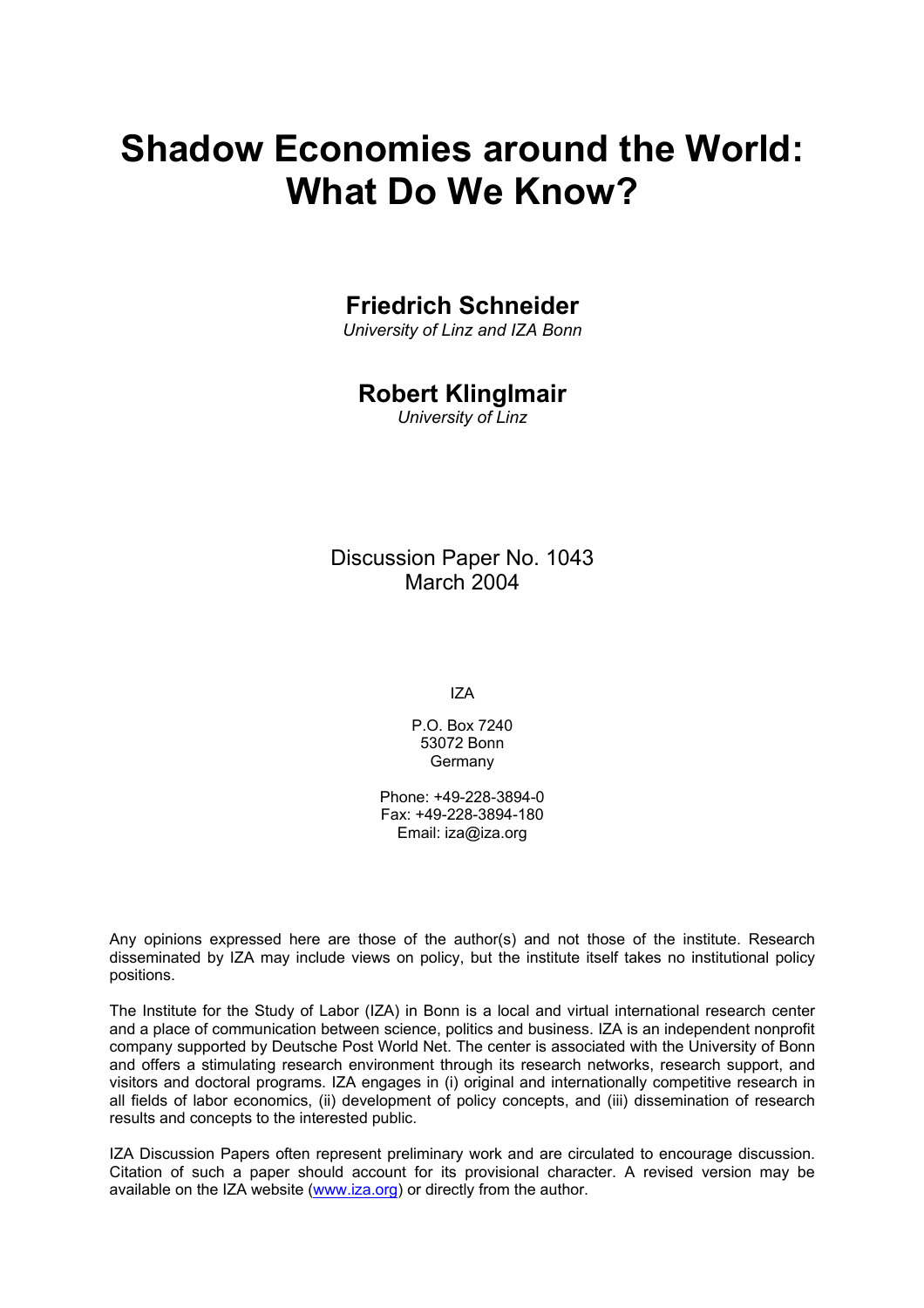IZA Discussion Paper No. 1043 March 2004

# **ABSTRACT**

# **Shadow Economies around the World: What Do We Know?**

Using various statistical procedures, estimates about the size of the shadow economy in 110 developing, transition and OECD countries are presented. The average size of the shadow economy (in percent of official GDP) over 1999-2000 in developing countries is 41%, in transition countries 38% and in OECD countries 18.0%. An increasing burden of taxation and social security contributions combined with rising state regulatory activities are the driving forces for the growth and size of the shadow economy. If the shadow economy increases by one percent the annual growth rate of the "official" GDP of a developing country (of a industrialized and/or transition country) decreases by 0.6% (increases by 0.8 and 1.0 respectively).

JEL Classification: O17, O5, D78, H2, H11, H26

Keywords: shadow economy, interaction of the shadow economy with the official one, tax burden

Corresponding author:

Friedrich Schneider Department of Economics Johannes Kepler University of Linz 4040 Linz-Auhof Austria Tel.: +43 732 2468 8210 Fax: +43 732 2468 8209 Email: [friedrich.schneider@jku.at](mailto:friedrich.schneider@jku.at)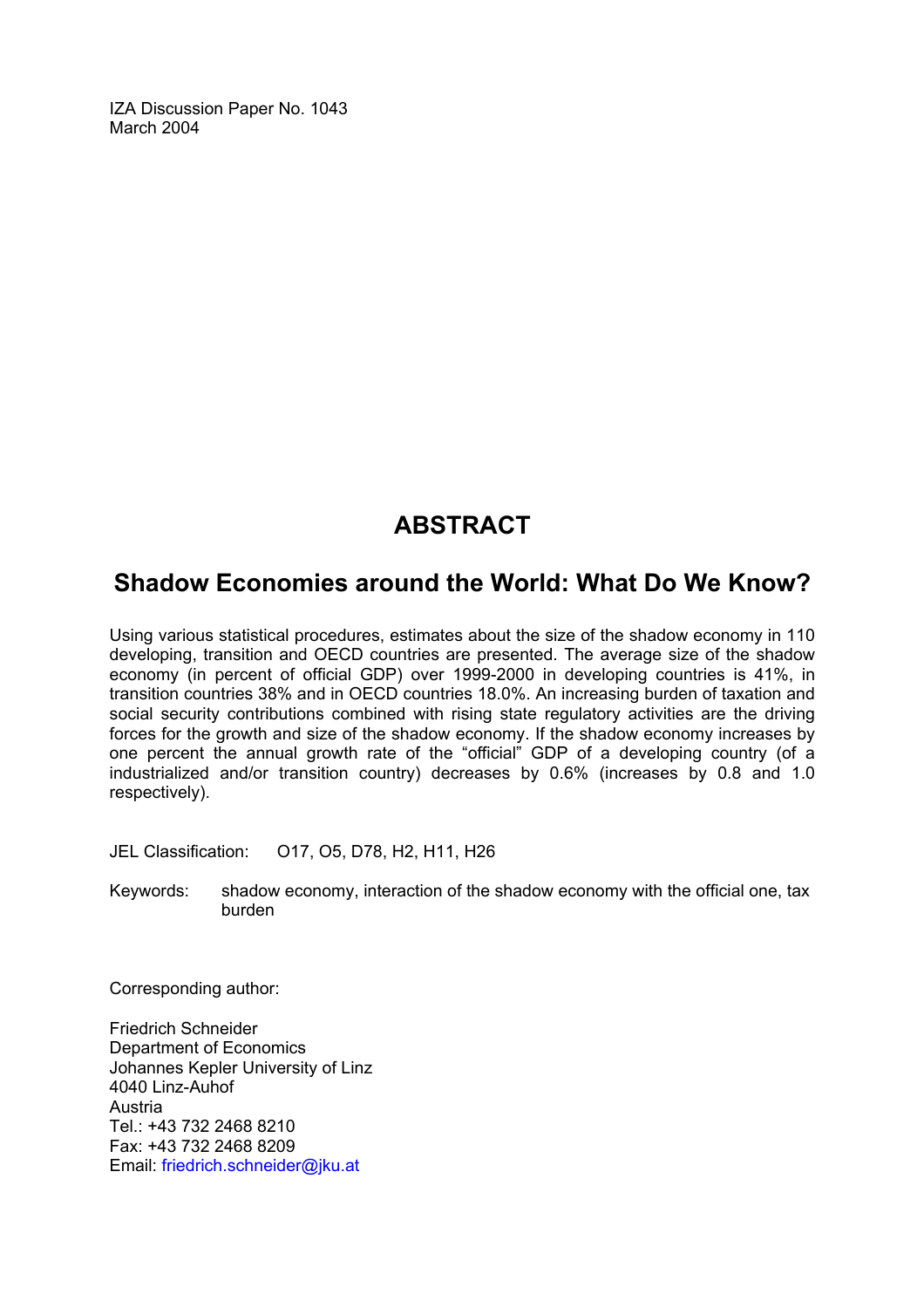### **Contents**

| $\mathbf{1}$            |                |                                                                                    |  |
|-------------------------|----------------|------------------------------------------------------------------------------------|--|
| $\boldsymbol{2}$        |                |                                                                                    |  |
| 3                       |                | The Size of the Shadow Economies all over the World - Findings for 110 Countries 4 |  |
|                         | 3.1            |                                                                                    |  |
|                         | 3.2            |                                                                                    |  |
|                         | 3.3            |                                                                                    |  |
|                         | 3.4            |                                                                                    |  |
| $\overline{\mathbf{4}}$ |                |                                                                                    |  |
|                         | 4.1            |                                                                                    |  |
|                         | 4.2            |                                                                                    |  |
|                         | 4.3            |                                                                                    |  |
| 5                       |                |                                                                                    |  |
|                         | 5.1            |                                                                                    |  |
|                         | 5.2            |                                                                                    |  |
|                         | 5.2.1<br>5.2.2 |                                                                                    |  |
|                         | 5.2.3          |                                                                                    |  |
| 6                       |                |                                                                                    |  |
| 7                       |                |                                                                                    |  |
|                         |                |                                                                                    |  |
|                         | 7.1<br>7.1.1   |                                                                                    |  |
|                         |                |                                                                                    |  |
|                         | 7.1.3          |                                                                                    |  |
|                         | 7.2<br>7.2.1   |                                                                                    |  |
|                         | 7.2.2          |                                                                                    |  |
|                         | 7.2.3          |                                                                                    |  |
| 8                       |                |                                                                                    |  |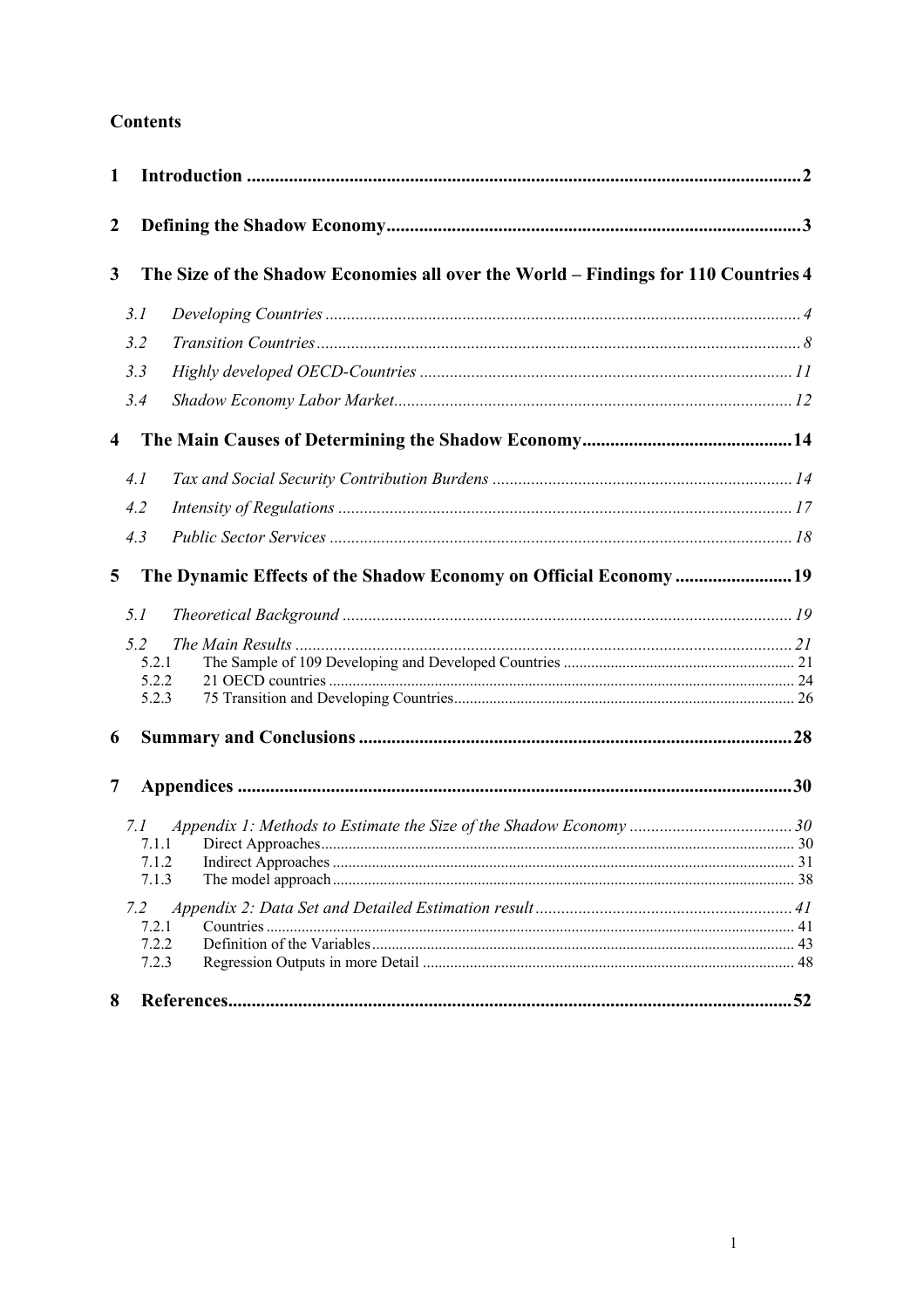# **1 Introduction**

 $\overline{a}$ 

As underground economic activities (including shadow economic ones) are a fact of life around the world, most societies attempt to control these activities through various measures like punishment, prosecution, economic growth or education. Gathering statistics about who is engaged in underground activities, the frequencies with which these activities are occurring and the magnitude of them, is crucial for making effective and efficient decisions regarding the allocations of a country's resources in this area. Unfortunately, it is very difficult to get accurate information about these underground (or as a subset shadow economy) activities on the goods and labor market, because all individuals engaged in these activities wish not to be identified. Hence, the estimation of the shadow economy activities can be considered as a scientific passion for knowing the unknown.

Although quite a large literature<sup>1)</sup> on single aspects of the hidden economy exists and a comprehensive survey has been written by Schneider (the author of this paper) and Enste., the subject is still quite controversial<sup>2)</sup> as there are disagreements about the definition of shadow economy activities, the estimation procedures and the use of their estimates in economic analysis and policy aspects.<sup>3)</sup> Nevertheless around the world, there are some indications for an increase of the shadow economy but little is known about the size of the shadow economies in transition, development and developed countries for the year 2000.

Hence, the goal of this paper is threefold: to undertake the challenging task to estimate the shadow economy for 110 countries, to provide some insights about the main causes of the shadow economy and to study the dynamic effects of the shadow economy on the official one. In section 2 an attempt is made to define the shadow economy. Section 3 presents the empirical results of the size of the shadow economy over 110 countries all over the world. Section 4 examines the main causes of the shadow economy. Section 5 presents the dynamic effects of the shadow economy on the official one. In section 6 a summary is given and some

<sup>&</sup>lt;sup>1)</sup> The literature about the "shadow", "underground", "informal", "second", "cash-" or "parallel", economy is increasing. Various topics, on how to measure it, its causes, its effect on the official economy are analyzed. See for example, survey type publications by Frey and Pommerehne (1984); Thomas (1992); Loayza (1996); Pozo (1996); Lippert and Walker (1997); Schneider (1994a, 1994b, 1997, 1998a); Johnson, Kaufmann, and Shleifer (1997), Johnson, Kaufmann and Zoido-Lobatón (1998a); and Gerxhani (2003). For an overall survey of the global evidence of the size of the shadow economy see Schneider and Enste (2000, 2002), Schneider (2003) and Alm, Martinez and Schneider (2004).

<sup>&</sup>lt;sup>2)</sup> Compare e.g. in the Economic Journal, vol. 109, no. 456, June 1999 the feature "controversy: on the hidden economy".

 $^{3)}$  Compare the different opinions of Tanzi (1999), Thomas (1999) and Giles (1999).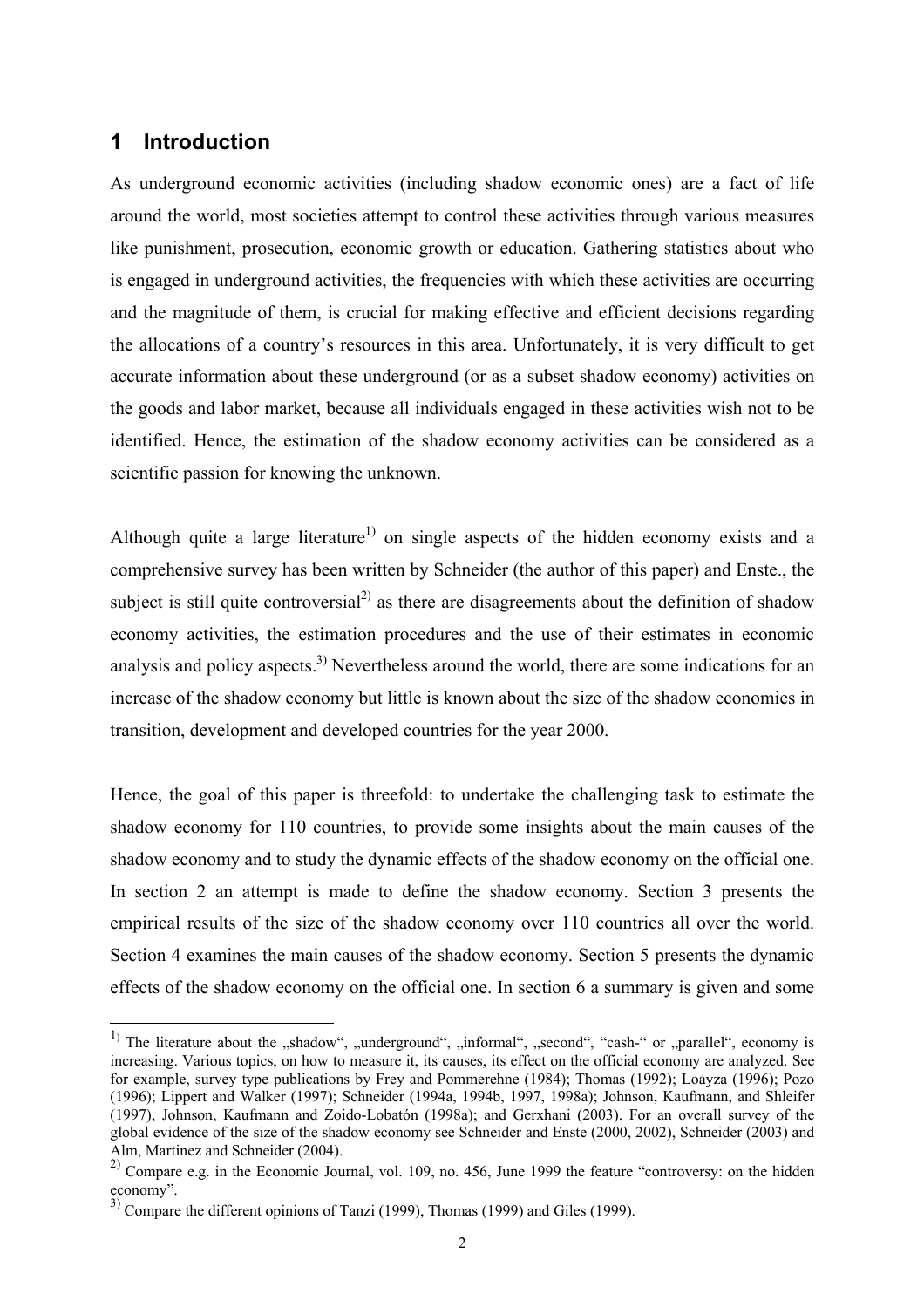policy conclusions are drawn. Finally in the two appendices (1 and 2) the various methods to estimate the shadow economy are presented and the data set as well as some further econometric results are shown.

### **2 Defining the Shadow Economy**

 $\overline{a}$ 

Most authors trying to measure the shadow economy face the difficulty of how to define it. One commonly used working definition is all currently unregistered economic activities that contribute to the officially calculated (or observed) Gross National Product.<sup>4)</sup> Smith (1994, p. 18) defines it as ...market-based production of goods and services, whether legal or illegal that escapes detection in the official estimates of GDP." Or to put it in another way, one of the broadest definitions of it, includes…"those economic activities and the income derived from them that circumvent or other wise government regulation, taxation or observation".<sup>5)</sup> As these definitions still leave open a lot of questions, table 2.1 is helpful for developing a better feeling for what could be a reasonable consensus definition of the legal economy and the illegal underground (or shadow) economy.

From table 2.1, it becomes clear that the shadow economy includes unreported income from the production of legal goods and services, either from monetary or barter transactions – and so includes all economic activities that would generally be taxable were they reported to the state (tax) authorities. A more precise definition seems quite difficult, if not impossible as the shadow economy evolves over time adjusting to taxes, enforcement changes, and general societal attitudes. This paper does not focus on tax evasion or tax compliance, because it would get to long, and moreover tax evasion is a different subject, where already a lot of research has been underway.6)

 $^{4)}$  This definition is used for example, by Feige (1989, 1994), Schneider (1994a, 2003), Frey and Pommerehne (1984), and Lubell (1991). Do-it-yourself activities are not included. For estimates for Germany see Karmann  $(1990)$ .

 $\hat{5}$ ) This definition is taken from Dell'Anno (2003) and Feige (1989); see also Thomas (1999), Fleming, Roman and Farrell (2000).

<sup>6)</sup> Compare, e.g. the survey of Andreoni, Erard and Feinstein (1998) and the paper by Kirchler, Maciejovsky and Schneider (2002).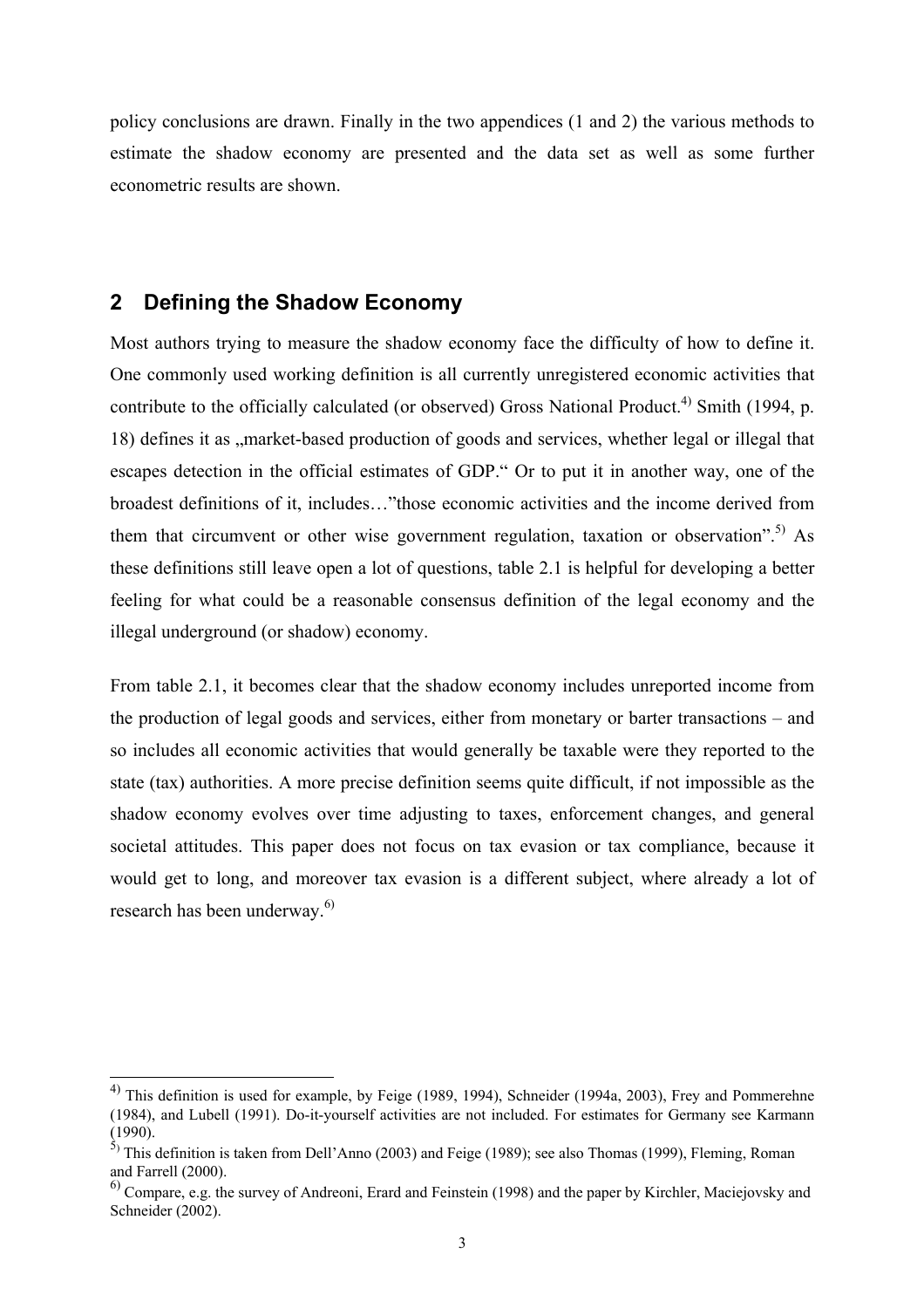| <b>Type of Activity</b>             | <b>Monetary Transactions</b>                                                                                                                   |                                           |                                          | <b>Non Monetary Transactions</b>                                                                        |
|-------------------------------------|------------------------------------------------------------------------------------------------------------------------------------------------|-------------------------------------------|------------------------------------------|---------------------------------------------------------------------------------------------------------|
| <b>Illegal</b><br><b>Activities</b> | Trade with stolen goods; drug dealing<br>manufacturing;<br>and<br>gambling; smuggling; fraud; etc.                                             | prostitution;                             | use.                                     | Barter of drugs, stolen goods,<br>smuggling etc. Produce or growing<br>drugs for own use. Theft for own |
|                                     | <b>Tax Evasion</b>                                                                                                                             | Tax<br>Avoidance                          | <b>Tax Evasion</b>                       | <b>Tax Avoidance</b>                                                                                    |
| Legal<br><b>Activities</b>          | Unreported income<br>from self-<br>employment; Wages,<br>salaries and assets<br>from unreported work<br>related to legal<br>services and goods | Employee<br>discounts,<br>fringe benefits | Barter of legal<br>services and<br>goods | All do-it-yourself<br>work and<br>neighbor help                                                         |

Table 2.1: A Taxonomy of Types of Underground Economic Activities<sup>1)</sup>

<sup>1)</sup> Structure of the table is taken from Lippert and Walker (1997, p. 5) with additional remarks.

# **3 The Size of the Shadow Economies all over the World – Findings for 110 Countries**

For single countries and sometimes for a group of countries research has been undertaken to estimate the size of the shadow economy using various methods and different time periods. In tables 3.1 to 3.6, an attempt is made to undertake a consistent comparison of estimates of the size of the shadow economies of various countries, for a fixed period, generated by using similar methods which will be discussed in Appendix 1 (chapter 7), by reporting the results for the shadow economy for 110 countries all over the world for the year  $2000$ .<sup>7)</sup>

# *3.1 Developing Countries <sup>8</sup>)*

 $\overline{a}$ 

The physical input (electricity) method, the currency demand and the model (DYMIMIC) approach are used for the developing countries. The results are grouped for Africa, Asia and Central and South America, $9$  and are shown in tables 3.1.-3.3.

 $7$ One should be aware that such country comparisons give only a very rough picture of the ranking of the size of the shadow economy over the countries, because each method has shortcomings, which are discussed in appendix 2 (part 7.2). See, e.g., Thomas (1992, 1999) and Tanzi (1999). A least in this comparison the same time period (2000) is used for all countries.

 $^{8}$ ) For an extensive and excellent literature survey of the research about the shadow economy in developing countries see Gerxhani (2003),who stresses thorough out her paper that the destination between developed and developing countries with respect to the shadow economy is of great importance. Due to space reasons this point is not further elaborated here also the former results and literature.

 $^{9}$ ) The disadvantage of these grouping is that especially in Asia we have also highly developed countries like Japan, Singapore, etc. and also in Africa the South-Africa.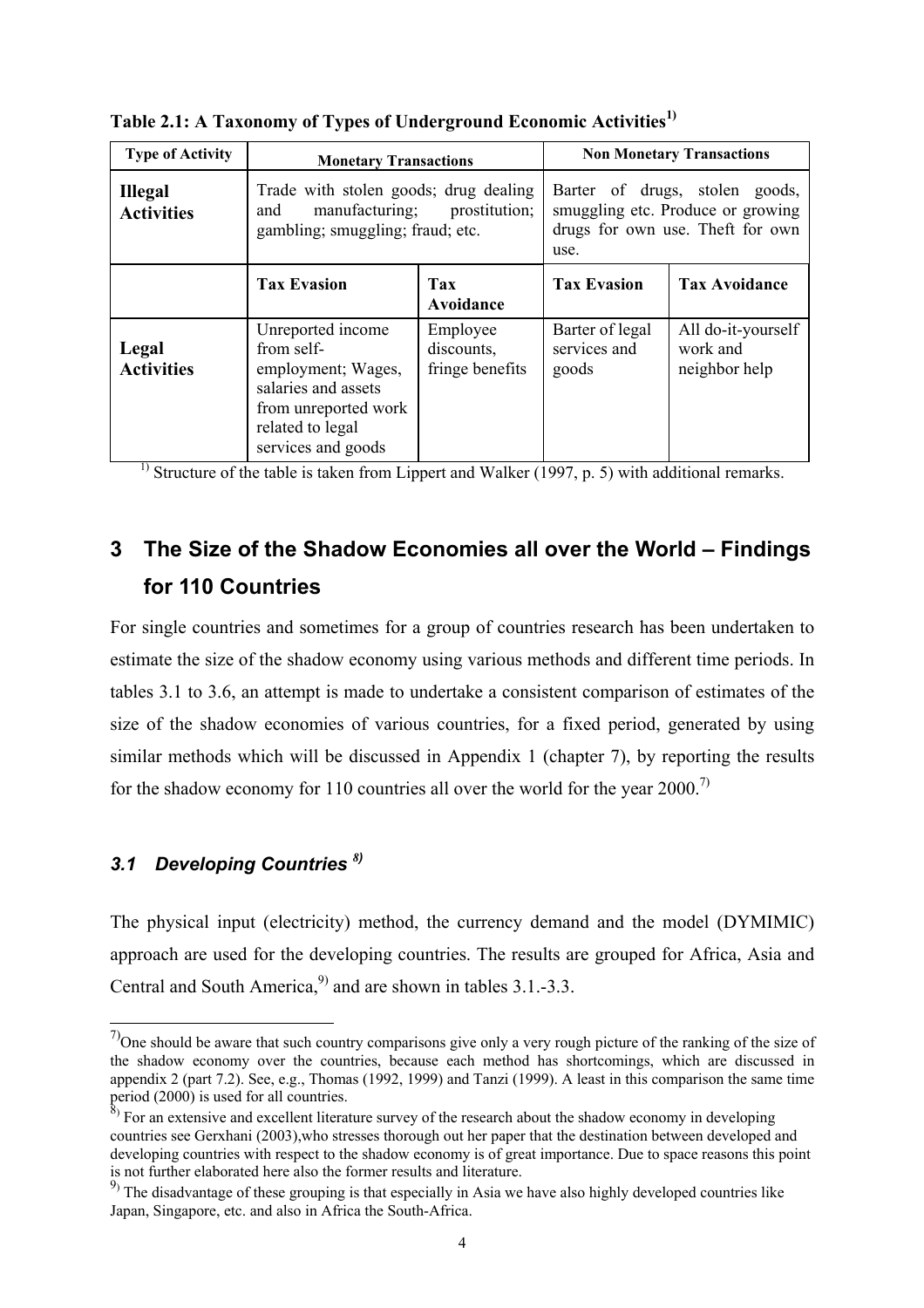The results for 24 African countries are shown in table 3.1.; and on average, the size of the shadow economy in Africa was 41% of "official" GDP for the year 1999/2000.

### Table 3.1

Zimbabwe, Tanzania and Nigeria (with 59.4, 58.3 and 57.9% respectively) have by far the largest shadow economies; in the middle are Mozambique, Cote d'Ivoire and Madagascar with 40.3, 39.9 and 39.6%; at the lower end are Botswana with 33.4, Cameroon with 32.8 and South Africa with 28.4%. The sizes of the shadow economies in Africa are typically quite large.

In table 3.2 the results for Asia are shown, recognizing that it is somewhat difficult to treat all Asian countries equally because Japan, Singapore and Hongkong are highly developed countries and the others more or less developing countries.

# Table 3.2

If we consider these 26 Asian countries<sup>10</sup>, where the results are shown in table 3, Thailand has by far the largest shadow economy in the year 2000 with the size of 52.6% of official GDP; followed by Sri Lanka (44.6%) and the Philippines (43.4%). In the middle range are India with an estimated shadow economy of 23.1% of official GDP, Israel with 21.9% and Taiwan and China<sup>11)</sup> with 19.6%. At the lower end are Singapore (13.1%) and Japan (11.3%). On average the Asian countries have a size of the shadow economy of 26% of official GDP for the year 1999/2000. One realizes that the average size of the Asian shadow economies is considerably lower compared with the ones of African and South and Latin American States – partly due to the fact that in Asia we have a number of highly developed industrialized countries with low shadow economies.

 $10)$  The case of India has been extensively investigated by Chatterjee, Chaudhury and Schneider (2003).

<sup>&</sup>lt;sup>11</sup>) Here only parts of China are considered, which are converted into market economy.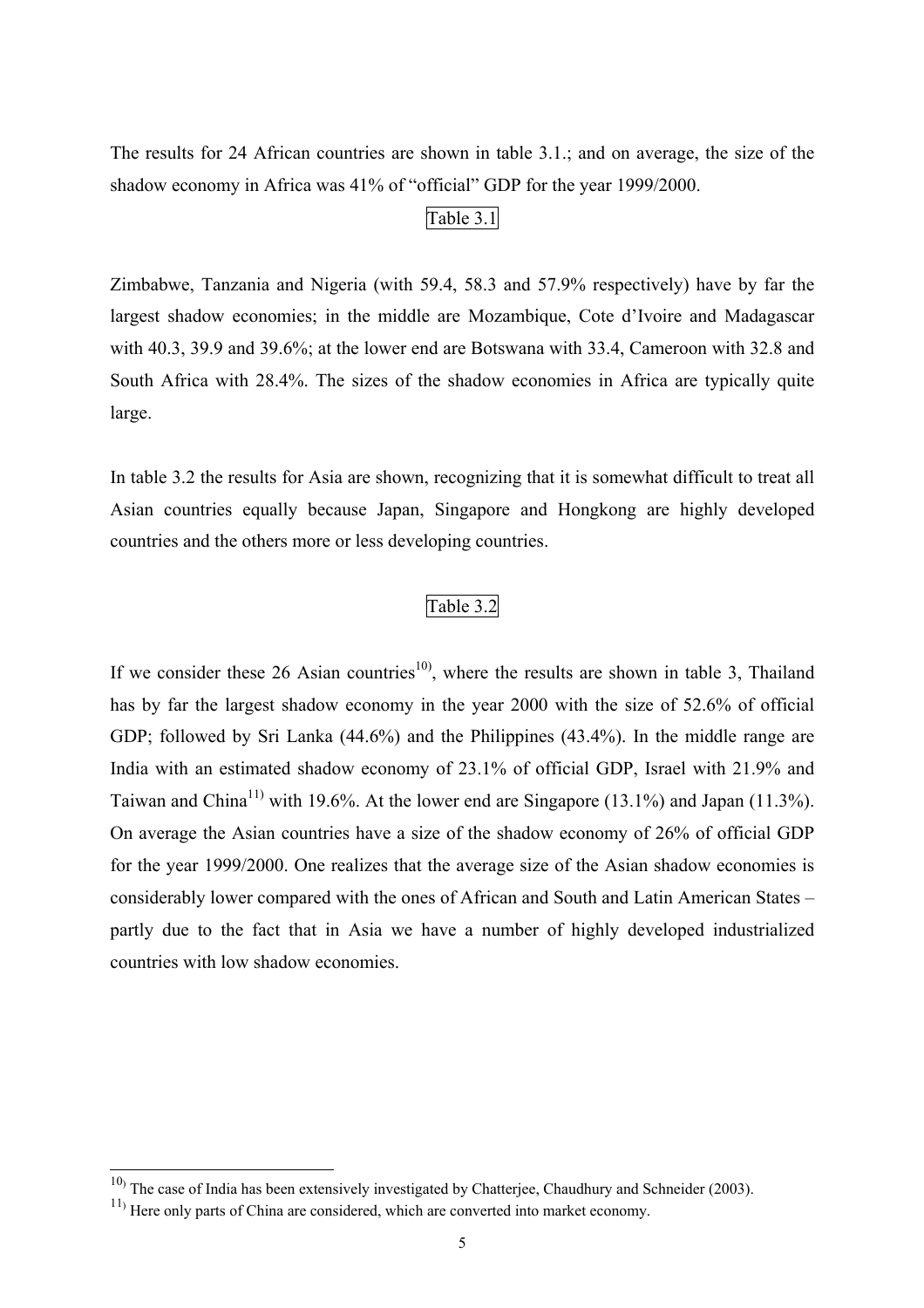|                          |                       | Table 3.1: The size of the shadow and official ec        | conomy of 24 African nations            |                                                                   |                                                    |                                                        |
|--------------------------|-----------------------|----------------------------------------------------------|-----------------------------------------|-------------------------------------------------------------------|----------------------------------------------------|--------------------------------------------------------|
|                          | <b>AFRICAN nation</b> | GNP at market prices<br>(current US\$, billion)<br>2000  | Shadow Economy in<br>% of GNP 1999/2000 | <b>Shadow Economy</b><br>(current USD in<br><b>billion</b> ) 2000 | Shadow Economy<br>GNP per capita<br>(current US\$) | Atlas method (current<br>GNP per capita 2000,<br>US\$) |
| $\overline{\phantom{0}}$ | Algeria               | 506,1                                                    | 34,1                                    | 172,6                                                             | 538,8                                              | 1580                                                   |
|                          | 2 <b>Benin</b>        | 21,5                                                     | 45.2                                    | 9,7                                                               | 167.2                                              | 370                                                    |
|                          | 3Botswana             | 52,8                                                     | 33,4                                    | 17,6                                                              | 1102,2                                             | 3300                                                   |
|                          | 4 Burkina Faso        | 21,7                                                     | 38,4                                    | 8,3                                                               | 80,6                                               | 210                                                    |
|                          | 5 Cameroon            | 82,8                                                     | 32,8                                    | 27,2                                                              | 190.2                                              | 580                                                    |
|                          | 6 Cote d'Ivoire       | 86,1                                                     | 39,9                                    | 34.4                                                              | 239,4                                              | 600                                                    |
|                          | 7 Egypt, Arab Rep     | 996,6                                                    | 35,1                                    | 349,8                                                             | 523,0                                              | 1490                                                   |
|                          | 8<br>Ethiopia         | 63,3                                                     | 40,3                                    | 25,5                                                              | 40,3                                               | $\frac{1}{2}$                                          |
|                          | 9<br>Ghana            | 48,3                                                     | 38,4                                    | 18,5                                                              | 126,7                                              | 330                                                    |
|                          | 10 Kenya              | 102,2                                                    | 34,3                                    | 35,1                                                              | 120,1                                              | 350                                                    |
|                          | 11 Madagascar         | 38.0                                                     | 39,6                                    | 15,1                                                              | 99,0                                               | 250                                                    |
|                          | 12 Malawi             | 16,6                                                     | 40,3                                    | 6,7                                                               | 68,5                                               | 170                                                    |
| 13 Mali                  |                       | 22,6                                                     | 41,0                                    | 9,3                                                               | 98,4                                               | 240                                                    |
|                          | 14 Morocco            | 324,6                                                    | 36.4                                    | 118.1                                                             | 429.5                                              | 1180                                                   |
|                          | ╤<br>15 Mozambique    | 35,8                                                     | 40,3                                    | 14,4                                                              | 84,6                                               | <b>210</b>                                             |
| 16 Niger                 |                       | 18,1                                                     | 41,9                                    | 7,6                                                               | 75,4                                               | 180                                                    |
|                          | 17 Nigeria            | 367,3                                                    | 57,9                                    | 212,6                                                             | 150.5                                              | 260                                                    |
|                          | 18 Senegal            | 42,9                                                     | 43,2                                    | 18,5                                                              | 211,7                                              | 490                                                    |
|                          | 19 South Africa       | 1226,4                                                   | 28,4                                    | 348,3                                                             | 857,7                                              | 3020                                                   |
|                          | 20 Tanzania           | 89.8                                                     | 58,3                                    | 52,4                                                              | 157,4                                              | 270                                                    |
|                          | 21 Tunisia            | 185.7                                                    | 38,4                                    | 71,3                                                              | 806.4                                              | 2100                                                   |
|                          | 22 Uganda             | 61,6                                                     | 43,1                                    | 26,5                                                              | 129,3                                              | 300                                                    |
|                          | 23 Zambia             | 27,9                                                     | 48,9                                    | 13,6                                                              | 146,7                                              | 300                                                    |
|                          | ╤<br>24 Zimbabwe      | 71,4                                                     | 59.4                                    | 42,4                                                              | 273.2                                              | 460                                                    |
|                          | AVERAGE               | 188                                                      | 41                                      | ဒ္ဓ                                                               | 280                                                | 764                                                    |
|                          |                       | 1) Due to civil war and political unrest unreliable figu | ures                                    |                                                                   |                                                    |                                                        |
|                          |                       | Source: own calculations based on Worldbank Data         | Washington D.C., 2002                   |                                                                   |                                                    |                                                        |
|                          |                       |                                                          |                                         |                                                                   |                                                    |                                                        |

 $\bullet$  $\sim$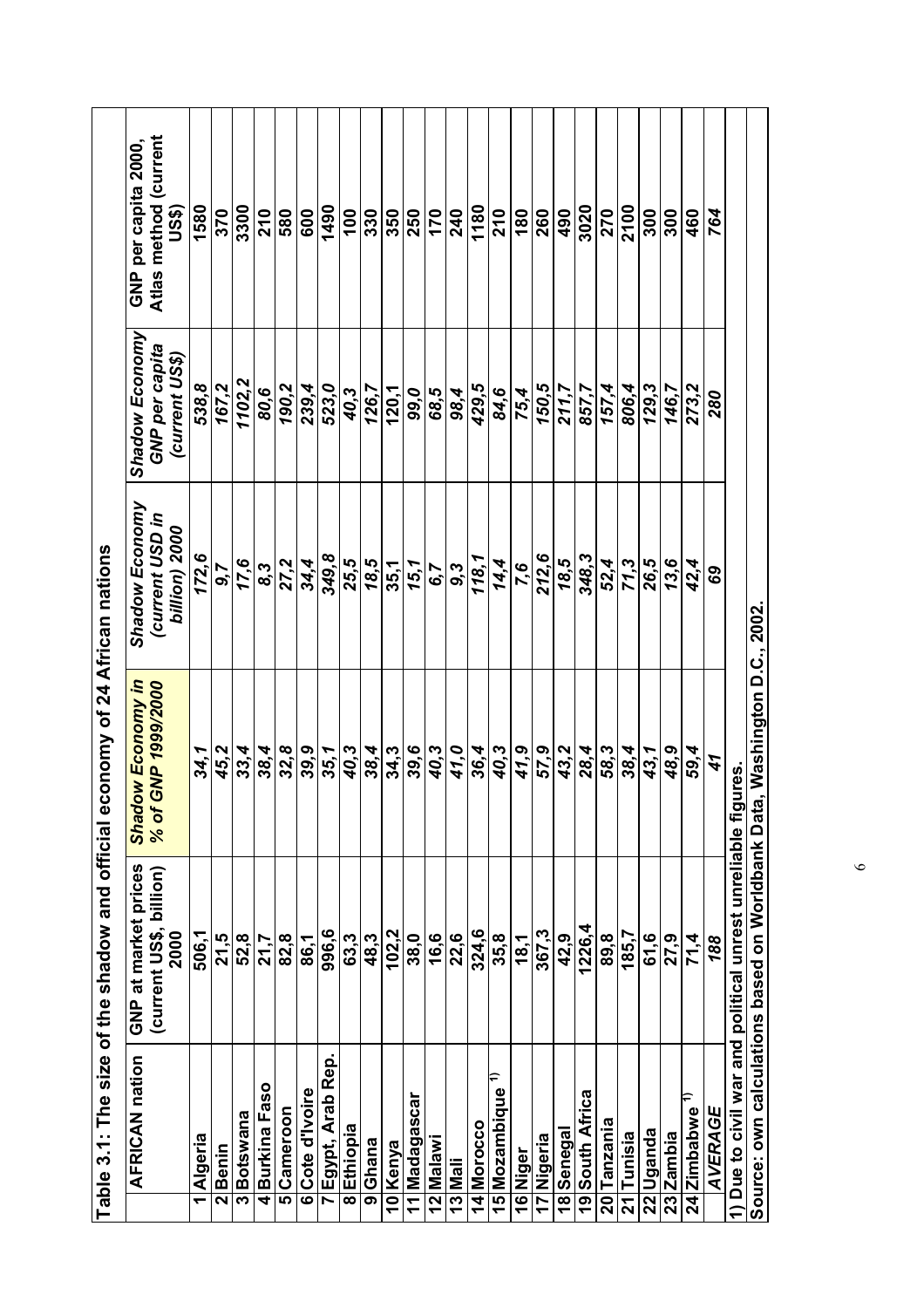| ASIA                      | GNP at market prices                                                                                                                                            | Table 3.2: The size of the shadow and official economy of 26 Asian countries<br><b>Shadow Economy</b> | Shadow Economy         | Shadow Economy | GNP per capita 2000,  |
|---------------------------|-----------------------------------------------------------------------------------------------------------------------------------------------------------------|-------------------------------------------------------------------------------------------------------|------------------------|----------------|-----------------------|
|                           | (current US\$, billion)                                                                                                                                         | in % of GNP                                                                                           | (current USD in bill.) | GNP per capita | Atlas method (current |
|                           | 2000                                                                                                                                                            | 1999/2000                                                                                             | 2000                   | (current US\$) | US\$)                 |
| Bangladesh                | 468,9                                                                                                                                                           | 35,6                                                                                                  | 166,9                  | 131,7          | 370                   |
| 2 China <sup>1)</sup>     | 10652,8                                                                                                                                                         | 13.1                                                                                                  | 1395,5                 | 110,0          | 840                   |
| 3 Hongkong, China         | 1654.7                                                                                                                                                          | 16.6                                                                                                  | 274,7                  | 4302,7         | 25920                 |
| 4 India                   | 4531.8                                                                                                                                                          | 23.1                                                                                                  | 1046,8                 | 104,0          | 450                   |
| 5 Indonesia <sup>2)</sup> | 1426.6                                                                                                                                                          | 19.4                                                                                                  | 276,8                  | 110,6          | 570                   |
| Gilran                    | 937,7                                                                                                                                                           | 18.9                                                                                                  | 177,2                  | 304.3          | 1610                  |
| <b>7</b> Israel           | 1060,1                                                                                                                                                          | 21,9                                                                                                  | 232,2                  | 3659,5         | 16710                 |
| nsder 8                   | 49011,6                                                                                                                                                         | 11,3                                                                                                  | 5538,3                 | 4025,1         | 35620                 |
| 9 Jordan                  | 83,1                                                                                                                                                            | 19,4                                                                                                  | 16,1                   | 331,7          | 1710                  |
| 10 Korea, Rep             | 4550,2                                                                                                                                                          | 27,5                                                                                                  | 1251,3                 | 2450,3         | 8910                  |
| 11 Lebanon                | 174,2                                                                                                                                                           | 34,1                                                                                                  | 59.4                   | 1367,4         | 4010                  |
| 12 Malaysia               | 823,9                                                                                                                                                           | 31,1                                                                                                  | 256,2                  | 1051,2         | 3380                  |
| 13 Mongolia               | 9,5                                                                                                                                                             | 18.4                                                                                                  | 1,8                    | 71,8           | 390                   |
| 14 Nepal                  | 56,9                                                                                                                                                            | 38.4                                                                                                  | 21,8                   | 92,2           | 240                   |
| 15 Pakistan               | 596,0                                                                                                                                                           | 36,8                                                                                                  | 219,3                  | 161,9          | 440                   |
| 16 Philippines            | 793,2                                                                                                                                                           | 43,4                                                                                                  | 344,2                  | 451,4          | 1040                  |
| 17 Saudi Arabia           | 1736,6                                                                                                                                                          | 18,4                                                                                                  | 319,5                  | 1330,3         | 7230                  |
| 18Singapore               | 983,7                                                                                                                                                           | 13.1                                                                                                  | 128,9                  | 3240,9         | 24740                 |
| 19Sri Lanka               | 160,0                                                                                                                                                           | 44,6                                                                                                  | 71,4                   | 379,1          | 850                   |
| 20<br>Syria               | 159,6                                                                                                                                                           | 19,3                                                                                                  | 30,8                   | 181,4          | 940                   |
| China<br>21 Taiwan,       | 3144.0                                                                                                                                                          | 19,6                                                                                                  | 616.2                  | 2720,5         | 13880                 |
| 22 Thailand               | 1205,4                                                                                                                                                          | 52.6                                                                                                  | 634,1                  | 1052,0         | 2000                  |
| 23 Turkey                 | 2009,2                                                                                                                                                          | 32,1                                                                                                  | 644,9                  | 995,1          | 3100                  |
| 24 Unit. Arab Emir        | $\frac{1}{2}$                                                                                                                                                   | 26,4                                                                                                  | 0,0                    | 7191,4         | 27240                 |
| 25 Vietnam <sup>1)</sup>  | 313,5                                                                                                                                                           | 15,6                                                                                                  | 48,9                   | 60,8           | 390                   |
| 26 Yemen                  | 73.9                                                                                                                                                            | 27.4                                                                                                  | 20,2                   | 101.4          | 370                   |
| AVERAGE                   | 3331                                                                                                                                                            | 26                                                                                                    | 531                    | 1384           | 7037                  |
|                           | 1) Still a mostly communist dominated country. 2) Due to civil war and political unrest unreliable figures<br>Source: own calculations based on Worldbank data, | Washington D.C., 2002                                                                                 |                        |                |                       |

 $\overline{\phantom{0}}$ T<br>*T*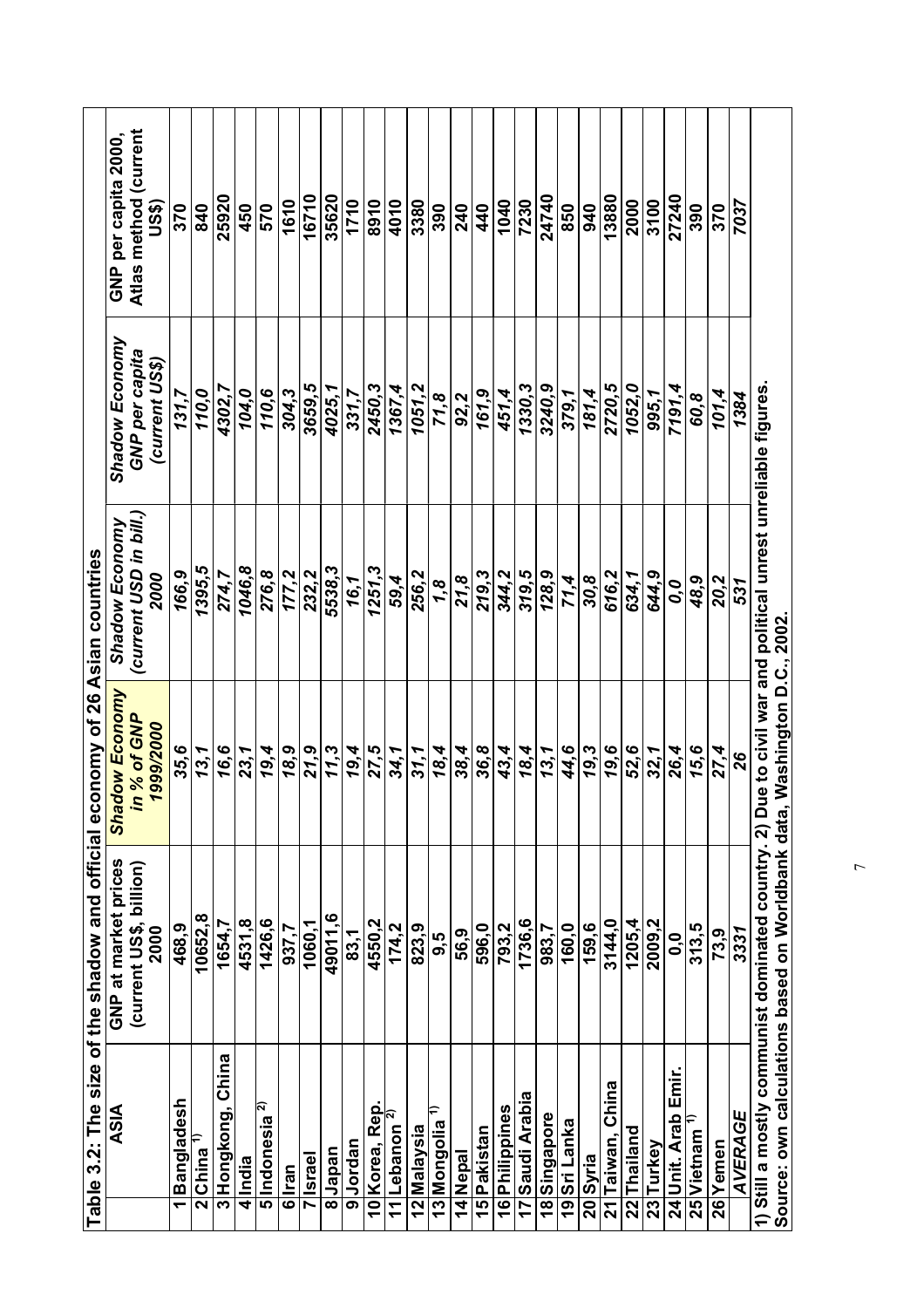In table 3.3 the results of the sizes of the shadow economies for the year 2000 for 17 South and Latin American countries are shown. The average size of shadow economy of these 17 countries is 41% of official GDP.

### Table 3.3

The largest shadow economy is in Bolivia with 67.1%, followed by Panama (64.1%) and Peru (59.9%). The smallest shadow economies are in Chile (19.8%) and Argentina (25.4%). Overall the average sizes of the shadow economies of South and Latin America and of Africa are generally similar and somewhat larger than in Asia – mostly due to the fact that in Asia we have a number of highly industrialized and developed countries (Japan, Singapore, etc.).

### *3.2 Transition Countries*

The measurement of the size and development of the shadow economy in the transition countries has been undertaken since the late 80s starting with the work of Kaufmann and Kaliberda (1996), Johnson et.al. (1997) and Lacko (2000). They all are using the physical input (electricity) method (see Appendix 7.1.2.5) and come up with quite large figures. In the work of Alexeev and Pyle (2003) the above mentioned studies are critically evaluated arguing that the estimated sizes of the unofficial economies are to a large content a historical phenomenon only partly determined by institutional factors.

In this paper the sizes of the shadow economies of the transition countries which have been estimated the year 2000 using the DYMIMIC approach, are presented in table 3.4.

### Table 3.4

23 transition countries have been investigated and the average size of the shadow economy relative to official GDP is 38% for the year 1999/2000. Georgia has the by far largest shadow economy at 67.3% of GDP, followed by Azerbaijan with 60.6% and Ukraine with 52.2%. In the middle field are Bulgaria and Romania (36.9 and 34.4%, respectively) and at the lower end are Hungary (25.1%), the Czech Republic (19.1%) and the Slowac. Republic (18.9%).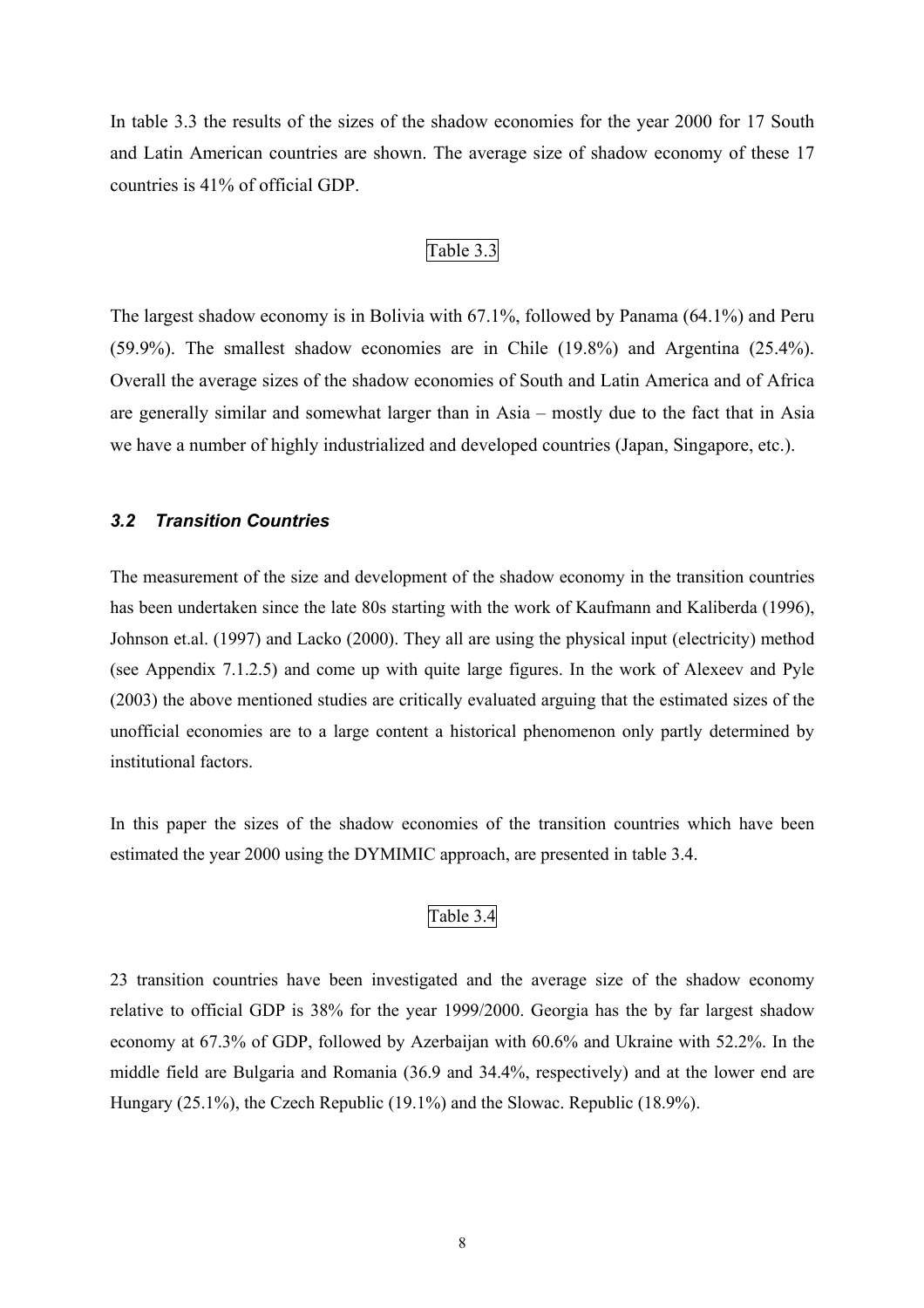|                      | Table 3.3: The size of the shadow and official econ |                      | omy of 17 Latin and South American Countries |                |                       |
|----------------------|-----------------------------------------------------|----------------------|----------------------------------------------|----------------|-----------------------|
| <b>SOUTH AMERICA</b> | GNP at market prices                                | <b>Shadow</b>        | Shadow Economy                               | Shadow Economy | GNP per capita 2000,  |
|                      | (current US\$, billion)                             | Economy in % of      | (current USD in                              | GNP per capita | Atlas method (current |
|                      | 2000                                                | GWP 1999/2000        | billion) 2000                                | (current US\$) | US\$)                 |
| Argentina            | 2774.4                                              | 25,4                 | 704,7                                        | 1894,8         | 7460                  |
| 2 <b>Bolivia</b>     | <u>ဖ</u>                                            | 67,1                 | 54,1                                         | 664,3          | 990                   |
| 3 Brazil             | 5697,7                                              | 39.8                 | 2267,7                                       | 1424.8         | 3580                  |
| 4 Chile              | 681.4                                               | 19.8                 | 134.9                                        | 908.8          | 4590                  |
| 5 Colombia           | 788.5                                               | 39.1                 | 308.3                                        | 789.8          | 2020                  |
| 6 Costa Rica         | 146.2                                               | 26,2                 | 38,3                                         | 998.2          | 3810                  |
| 7 Dominican Republic | 186.3                                               | 32,1                 | 59,8                                         | 683.7          | 2130                  |
| 8 Ecuador            | 123,8                                               | 34,4                 | 42,6                                         | 416,2          | 1210                  |
| 9 Guatemala          | 187.4                                               | 51.5                 | 96.5                                         | 865,2          | 1680                  |
| 10 Honduras          | 57.9                                                | 49.6                 | 28.7                                         | 426.6          | 860                   |
| 11 Jamaica           | თ<br>მ<br>მ                                         | 36.4                 | 25.5                                         | 950.0          | <b>2610</b>           |
| 12 Mexico            | 5597.7                                              | 30,1                 | 1684.9                                       | 1526,1         | 5070                  |
| 13 Nicaragua         | 21,1                                                | 45,2                 | 9,6                                          | 180,8          | $\frac{400}{1}$       |
| 14 Panama            | 93.7                                                | 64.1                 | 60.1                                         | 2089.7         | 3260                  |
| 15 Peru              | 519.2                                               | 59.9                 | 311.0                                        | 1245.9         | 2080                  |
| Venbnun 9            | 193.8                                               | 51.1                 | 99.0                                         | 3066.0         | 6000                  |
| 17 Venezuela, RB     | 1193.2                                              | 33,6                 | 400.9                                        | 1448.2         | 4310                  |
| AVERAGE              | 1083                                                | 41                   | 372                                          | 1152           | 3062                  |
|                      | Source: own calculations based on Worldbank data, W | ashington D.C., 2002 |                                              |                |                       |

 $\circ$  $\overline{9}$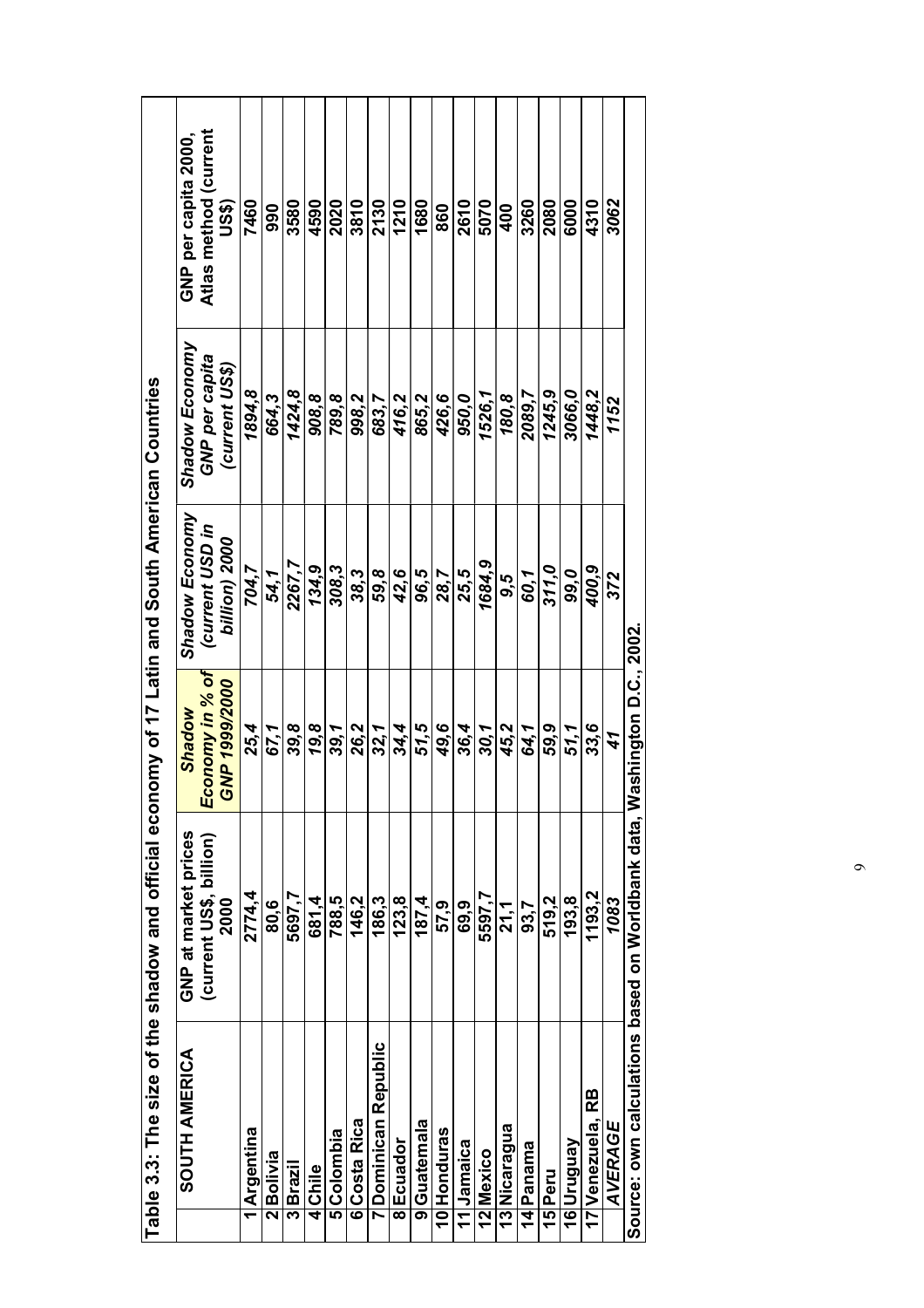| Table 3.4: The size of the shadow and official economy of 23 European and Asian Transformation Countries                                                                              |                                                         |                                                      |                                                    |                                                           |                                                     |  |
|---------------------------------------------------------------------------------------------------------------------------------------------------------------------------------------|---------------------------------------------------------|------------------------------------------------------|----------------------------------------------------|-----------------------------------------------------------|-----------------------------------------------------|--|
| TRANSFORMATION<br>COUNTRIES<br>EUROPE                                                                                                                                                 | GNP at market prices<br>(current US\$, billion)<br>2000 | adow Economy<br>in % of GNP<br>1999/2000<br><u>န</u> | Shadow Economy<br>(current USD in<br>billion) 2000 | <b>Shadow Economy</b><br>GNP per capita<br>(current US\$) | GNP per capita 2000, Atlas<br>method (current US\$) |  |
| 1 <mark>Albania <sup>2)</sup></mark>                                                                                                                                                  | 38,6                                                    | 33,4                                                 | 12,9                                               | 374,1                                                     | 1120                                                |  |
| Armenia<br>$\overline{\mathbf{N}}$                                                                                                                                                    | 19,3                                                    | 46,3                                                 | 8,9                                                | 240,8                                                     | 520                                                 |  |
| (2(1)<br>3 Azerbaijan                                                                                                                                                                 | 49.2                                                    | 60.6                                                 | 29.8                                               | 363.6                                                     | 600                                                 |  |
| 4Belarus                                                                                                                                                                              | 299,6                                                   | 48,1                                                 | 144,1                                              | 1380,5                                                    | 2870                                                |  |
| ส<br>5 Bosnia-Herzegovina                                                                                                                                                             | 46,2                                                    | 34.1                                                 | 15,8                                               | 419.4                                                     | 1230                                                |  |
| 6 Bulgaria                                                                                                                                                                            | 116,7                                                   | 36,9                                                 | 43,1                                               | 560,9                                                     | 1520                                                |  |
| <b>7</b> Croatia                                                                                                                                                                      | 187,2                                                   | 33.4                                                 | 62,5                                               | 1543.1                                                    | 4620                                                |  |
| 8 Czech Republic                                                                                                                                                                      | 500,1                                                   | 19,1                                                 | 95,5                                               | 1002,8                                                    | 5250                                                |  |
| 9<br>Georgia                                                                                                                                                                          | 30.5                                                    | 67,3                                                 | 20.5                                               | 424,0                                                     | 630                                                 |  |
| 10 Hungary                                                                                                                                                                            | 440,6                                                   | 25,1                                                 | 110.6                                              | 1182,2                                                    | 4710                                                |  |
| 11 Kazakhstan                                                                                                                                                                         | 170,5                                                   | 43,2                                                 | 73,7                                               | 544,3                                                     | 1260                                                |  |
| 12 Kyrgyz Republic                                                                                                                                                                    | 12,2                                                    | 39,8                                                 | 4.9                                                | 107.5                                                     | 270                                                 |  |
| 13 Latvia                                                                                                                                                                             | 71,8                                                    | 39,9                                                 | 28,6                                               | 1165,1                                                    | 2920                                                |  |
| 14 Lithuania                                                                                                                                                                          | 111.2                                                   | 30.3                                                 | 33.7                                               | 887,8                                                     | 2930                                                |  |
| 15 Moldova <sup><math>1)</math>2)</sup>                                                                                                                                               | 13,6                                                    | 45,1                                                 | 6,1                                                | 180,4                                                     | 400                                                 |  |
| 16 Poland                                                                                                                                                                             | 1568.2                                                  | 27,6                                                 | 432.8                                              | 1156.4                                                    | 4190                                                |  |
| 17 Romania                                                                                                                                                                            | 363,8                                                   | 34,4                                                 | 125,2                                              | 574,5                                                     | 1670                                                |  |
| 18 Russian Federation <sup>1)</sup>                                                                                                                                                   | 2484,4                                                  | 46.1                                                 | 1145.3                                             | 779.1                                                     | 1690                                                |  |
| 19 Slovak Republic                                                                                                                                                                    | 187,7                                                   | 18,9                                                 | 35,5                                               | 699,3                                                     | 3700                                                |  |
| 20<br>Slovenia                                                                                                                                                                        | 180,7                                                   | 27,1                                                 | 49,0                                               | 2723,6                                                    | 10050                                               |  |
| 21 Ukraine                                                                                                                                                                            | 308.5                                                   | 52,2                                                 | 161.0                                              | 365.4                                                     | <b>POZ</b>                                          |  |
| 22 Uzbekistan                                                                                                                                                                         | 74,2                                                    | 34.1                                                 | 25,3                                               | 122,8                                                     | 360                                                 |  |
| ล<br>23 Yugoslavia                                                                                                                                                                    | 84,5                                                    | 29,1                                                 | 24,6                                               | 273,5                                                     | 940                                                 |  |
| AVERAGE                                                                                                                                                                               | 320                                                     | 38                                                   | 117                                                | 742                                                       | 2354                                                |  |
| 1) Still a mostly communist dominated country. 2) Due to civil war and political unrest unreliable figures<br>Source: own calculations based on Worldbank data, Washington D.C., 2002 |                                                         |                                                      |                                                    |                                                           |                                                     |  |
|                                                                                                                                                                                       |                                                         |                                                      |                                                    |                                                           |                                                     |  |

 $\overline{10}$  $10$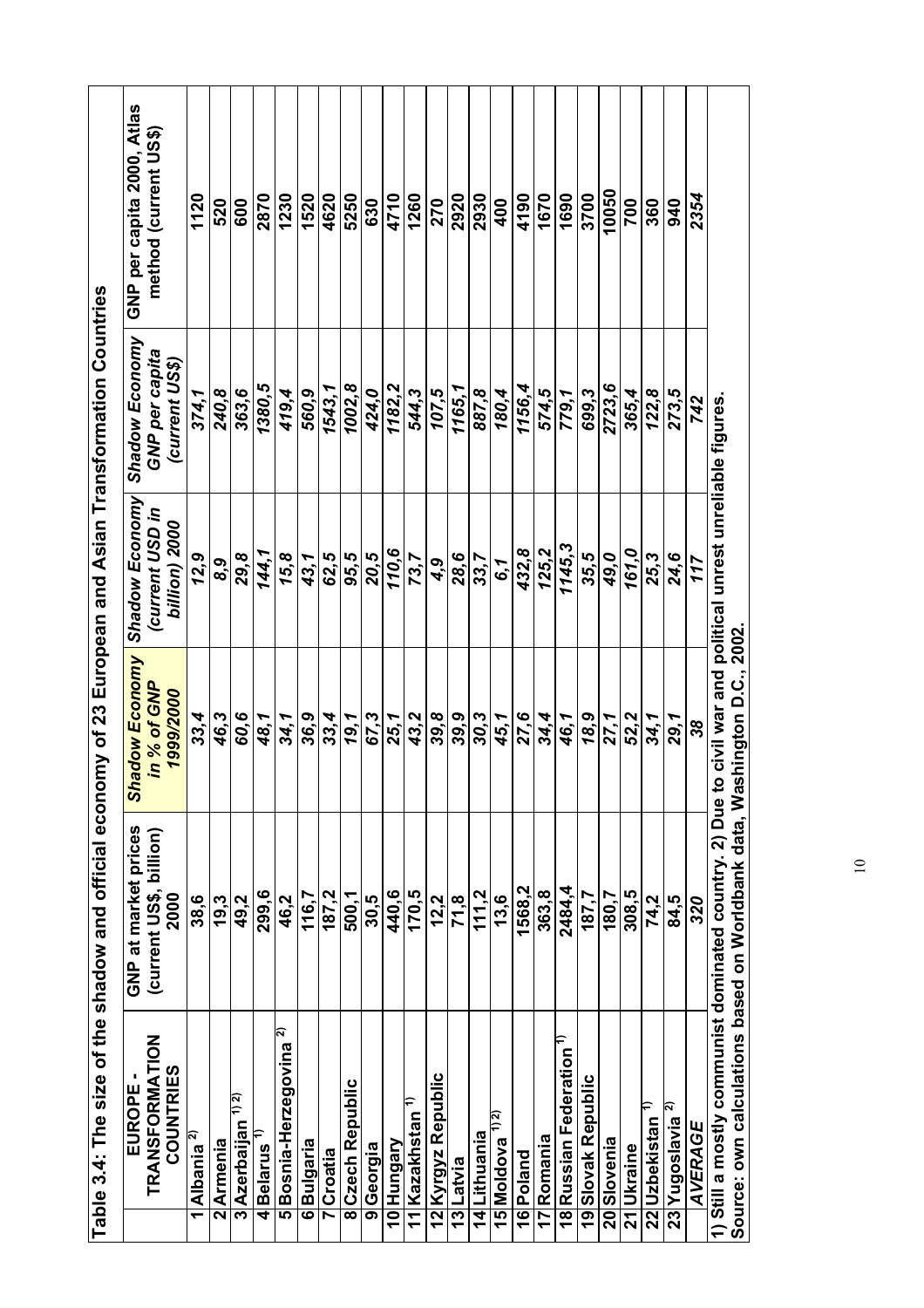### *3.3 Highly developed OECD-Countries*

OECD countries typically have a smaller shadow economy than the other country groupings. For 21 OECD countries the results are not only shown for the year 2000, but also over an extended time period, i.e. from 1989 to 2002/2003; the results are presented in table 3.5.

### Table 3.5

For the 21 OECD countries a combination of the currency demand method with the DYMIMIC method is used.<sup>12)</sup> Considering again the latest period 2002/2003, Greece has with 28.3% of official GDP the largest shadow economy, followed by Italy with  $26.2\%^{13}$  and Portugal with 22.3%. In the middle-field are Germany with a shadow economy of 16.8% of official GDP, followed by Ireland with 15.5% and France with 14.8% of official GDP. At the lower end are Austria with 10.8% of GDP and the United States with 8.6% of official GDP. For these OECD countries one realizes over time a remarkable increase of the shadow economies during the 90s. On average the shadow economy was 13.2% in these 21 OECD states in the year 1989/90 and it rose to 16.4% in the year 2002/2003. If we consider the second half of the 90s, we realize that for the majority of OECD countries the shadow economy is not further increasing, even (slightly) decreasing, like for Belgium from 22.5% (1997/98) to 21.5% (2002/2003), for Denmark from 18.3% (1997/98) to 17.5% (2002/2003) or for Finland from 18.9% (1997/98) to 17.6% (2002/2003) or for Italy from 27.3% (1997/98) to 26.2% (2002/2003). For others, like Austria, it is still increasing from 9.0% (1997/98) to 10.8% (2002/2003), or Germany from 14.9% (1997/98) to 16.8% (2002/2003). Hence, one can't draw a general conclusion whether the shadow economy is further increasing or decreasing at the end of the 90s. It differs from country to country but in some countries some efforts have been made to stabilize the size of the shadow economy and in other countries (like Germany) these efforts were not successful up to the year 2003.

 $^{12}$ ) The case of Australia has been extensively investigated by Bajada (2002) and Bajada and Schneider (2003). <sup>13</sup>) An extensive study of the size of the shadow economy of Italy was done by Dell'Anno (2003) and Dell'Anno and Schneider (2003), who achieve a similar but somewhat lower magnitude of the Italian shadow economy.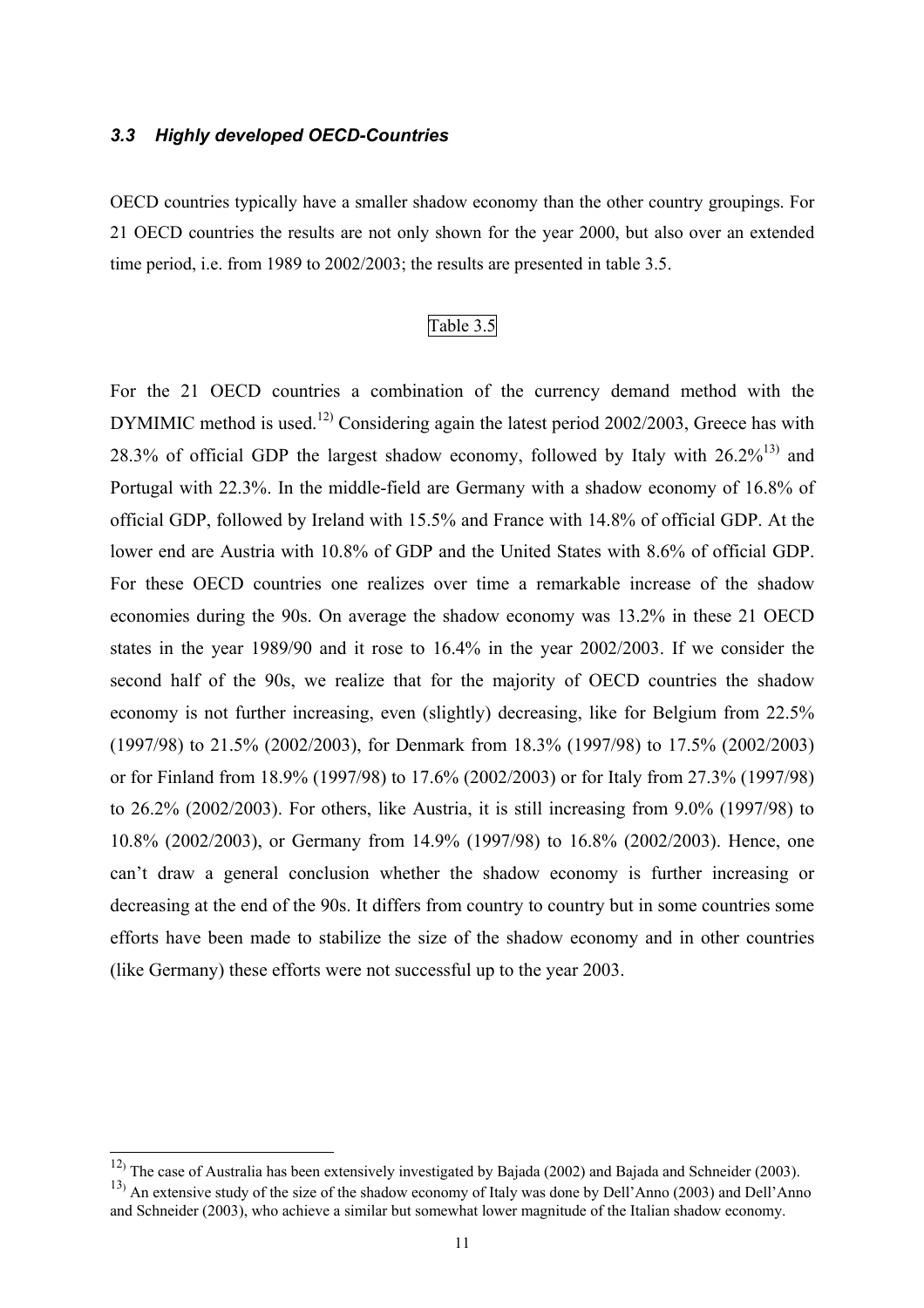| Table 3.5: The Size of the Shadow Economy in OECD Countries<br>Size of the Shadow Economy (in % of GDP) using the Currency Demand and DYMIMIC |                    |                    |                    |                      |                      |                            |
|-----------------------------------------------------------------------------------------------------------------------------------------------|--------------------|--------------------|--------------------|----------------------|----------------------|----------------------------|
|                                                                                                                                               |                    |                    |                    | <b>Method</b>        |                      |                            |
| <b>OECD-Countries</b>                                                                                                                         | Average<br>1989/90 | Average<br>1994/95 | Average<br>1997/98 | Average<br>1999/2000 | Average<br>2001/2002 | Average<br>$2002/2003^{1}$ |
| 1. Australia                                                                                                                                  | 10.1               | 13.5               | 14.0               | 14.3                 | 14.1                 | 13.8                       |
| 2. Belgium                                                                                                                                    | 19.3               | 21.5               | 22.5               | 22.2                 | 22.0                 | 21.5                       |
| 3. Canada                                                                                                                                     | 12.8               | 14.8               | 16.2               | 16.0                 | 15.8                 | 15.4                       |
| 4. Denmark                                                                                                                                    | 10.8               | 17.8               | 18.3               | 18.0                 | 17.9                 | 17.5                       |
| 5. Germany                                                                                                                                    | 11.8               | 13.5               | 14.9               | 16.0                 | 16.3                 | 16.8                       |
| 6. Finland                                                                                                                                    | 13.4               | 18.2               | 18.9               | 18.1                 | 18.0                 | 17.6                       |
| 7. France                                                                                                                                     | 9.0                | 14.5               | 14.9               | 15.2                 | 15.0                 | 14.8                       |
| 8. Greece                                                                                                                                     | 22.6               | 28.6               | 29.0               | 28.7                 | 28.5                 | 28.3                       |
| 9. Great Britain                                                                                                                              | 9.6                | 12.5               | 13.0               | 12.7                 | 12.5                 | 12.3                       |
| 10. Ireland                                                                                                                                   | 11.0               | 15.4               | 16.2               | 15.9                 | 15.7                 | 15.5                       |
| 11. Italy                                                                                                                                     | 22.8               | 26.0               | 27.3               | 27.1                 | 27.0                 | 26.2                       |
| 12. Japan                                                                                                                                     | 8.8                | 10.6               | 11.1               | 11.2                 | 11.1                 | 11.0                       |
| 13. Netherlands                                                                                                                               | 11.9               | 13.7               | 13.5               | 13.1                 | 13.0                 | 12.8                       |
| 14. New Zealand <sup>2)</sup>                                                                                                                 | 9.2                | 11.3               | 11.9               | 12.8                 | 12.6                 | 12.4                       |
| 15. Norweay                                                                                                                                   | 14.8               | 18.2               | 19.6               | 19.1                 | 19.0                 | 18.7                       |
| 16. Austria                                                                                                                                   | 6.9                | 8.6                | 9.0                | 9.8                  | 10.6                 | 10.8                       |
| 17. Portugal                                                                                                                                  | 15.9               | 22.1               | 23.1               | 22.7                 | 22.5                 | 22.3                       |
| 18. Sweden                                                                                                                                    | 15.8               | 19.5               | 19.9               | 19.2                 | 19.1                 | 18.7                       |
| 19. Switzerland                                                                                                                               | 6.7                | 7.8                | 8.1                | 8.6                  | 9.4                  | 9.5                        |
| 20. Spain $3$                                                                                                                                 | 16.1               | 22.4               | 23.1               | 22.7                 | 22.5                 | 22.3                       |
| 21. USA                                                                                                                                       | 6.7                | 8.8                | 8.9                | 8.7                  | 8.7                  | 8.6                        |
| <b>Unweighted Average</b><br>over 21 OECD<br>countries                                                                                        | 13.2               | 15.7               | 16.7               | 16.8                 | 16.7                 | 16.4                       |

Sources: Currency demand and DYMIMIC approach, own calculations

1) Preliminary values.

2) The figures are calculated using the MIMIC-method and Currency demand approach. Source: Giles (1999b).

3) The figures have been calculated for 1989/90, 1990/93 and 1994/95 from Mauleon (1998) and for the later periods own calculations.

### *3.4 Shadow Economy Labor Market*

Having examined the size and development of the shadow economy in terms of value added over time so far, the analysis now focuses on the "shadow" labor market, as within the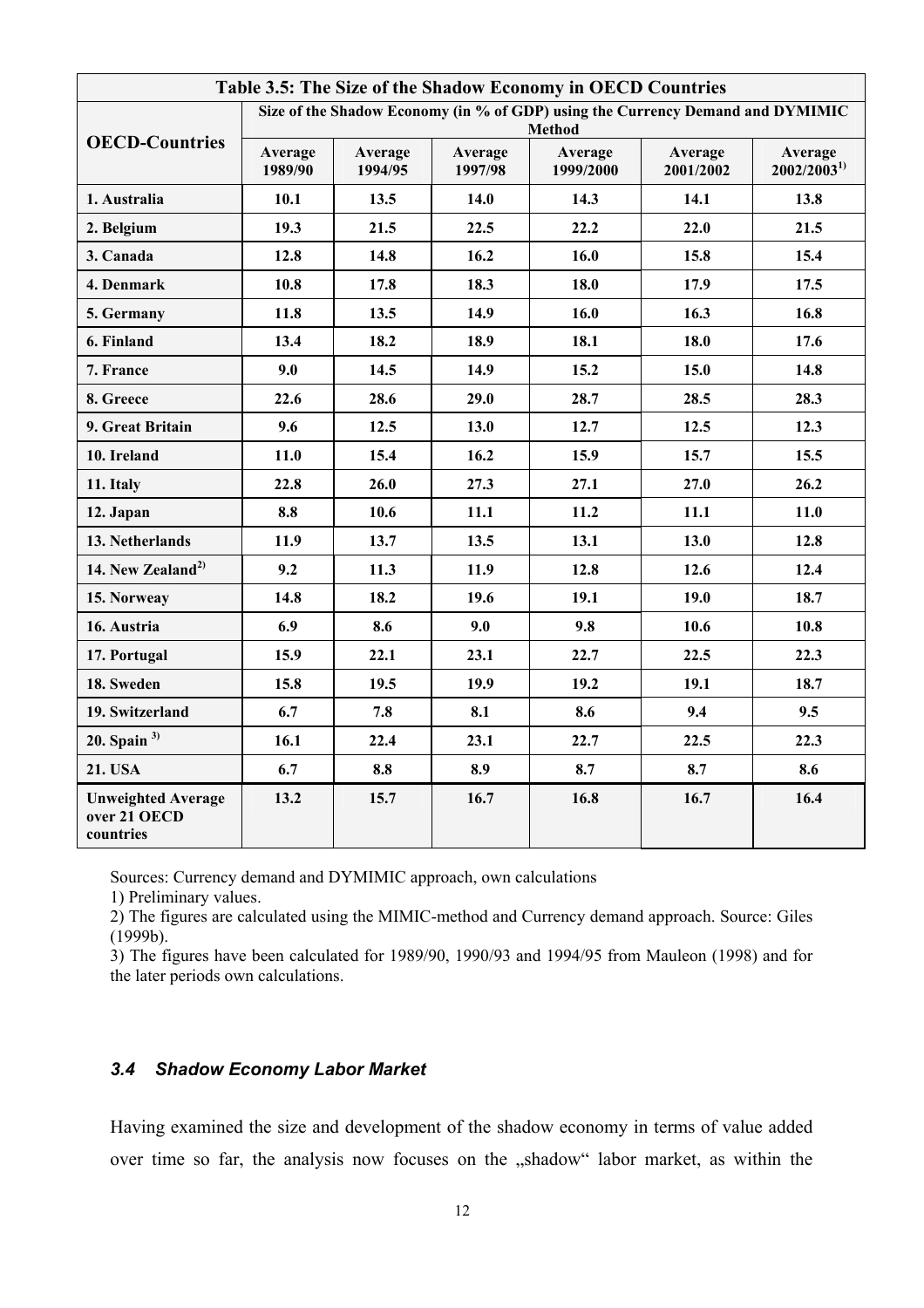official labor market there is a particularly tight relationship and "social network" between people who are active in the shadow economy.14) Moreover, by definition every activity in the shadow economy involves a "shadow" labor market to some extent: Hence, the "shadow labor market" includes all cases, where the employees or the employers, or both, occupy a ", shadow economy position".<sup>15)</sup> Illicit or shadow economy work can take many shapes. The underground use of labor may consist of a second job after (or even during) regular working hours. A second form is shadow economy work by individuals who do not participate in the official labor market. A third component is the employment of people (e.g. clandestine or illegal immigrants), who are not allowed to work in the official economy. Empirical research on the shadow economy labor market is even more difficult than of the shadow economy on the value added, since one has very little knowledge about how many hours an average "shadow economy worker" is actually working (from full time to a few hours, only); hence, it is not easy to provide empirical facts.<sup>16)</sup>

In table 3.6 the estimates for the shadow economy labor force of 7 OECD-countries (Austria, Denmark, France, Germany, Italy, Spain and Sweden) are shown.

### Table 3.6

In Austria the shadow economy labor force has reached in the years 1997-1998 500.000 to 750.000 or 16% of the official labor force (mean value). In Denmark the development of the 80s and 90s shows that the part of the Danish population engaged in the shadow economy ranged from 8.3% of the total labor force (in 1980) to 15.4% in 1994 – quite a remarkable increase of the shadow economy labor force; it almost doubled over 15 years. In France (in the years 1997/98) the shadow economy labor force reached a size of between 6 and 12% of the official labor force or in absolute figures between 1.4 and 3.2 million. In Germany this figure rose from 8 to 12% in 1974 to 1982 and to 22% (18 millions) in the year 1997/98. This is again a very strong increase in the shadow economy labor force for France and Germany. For other countries the amount of the shadow economy labor force is quite large, too: in Italy 30-48% (1997-1998), Spain 11.5-32% (1997-1998) and Sweden 19.8 % (1997-1998). In the

<sup>&</sup>lt;sup>14)</sup>Pioneering work in this area has been done by L. Frey (1972, 1975, 1978, 1980), Cappiello (1986), Lubell (1991), Pozo (1996), Bartlett (1998) and Tanzi (1999).

<sup>&</sup>lt;sup>15)</sup> More detailed theoretical information on the labor supply decision in the underground economy is given by Lemieux, Fortin, and Fréchette (1994, p.235) who use micro data from a survey conducted in Quebec City (Canada). Their empirical findings clearly indicate, that "participation rates and hours worked in the underground sector also tend to be inversely related to the number of hours worked in the regular sector".

<sup>&</sup>lt;sup>16)</sup>For developing countries some literature about the shadow labour market exists, e.g. the latest works by Pozo (1996), Loayza (1996), especially Chickering and Salahdine (1991).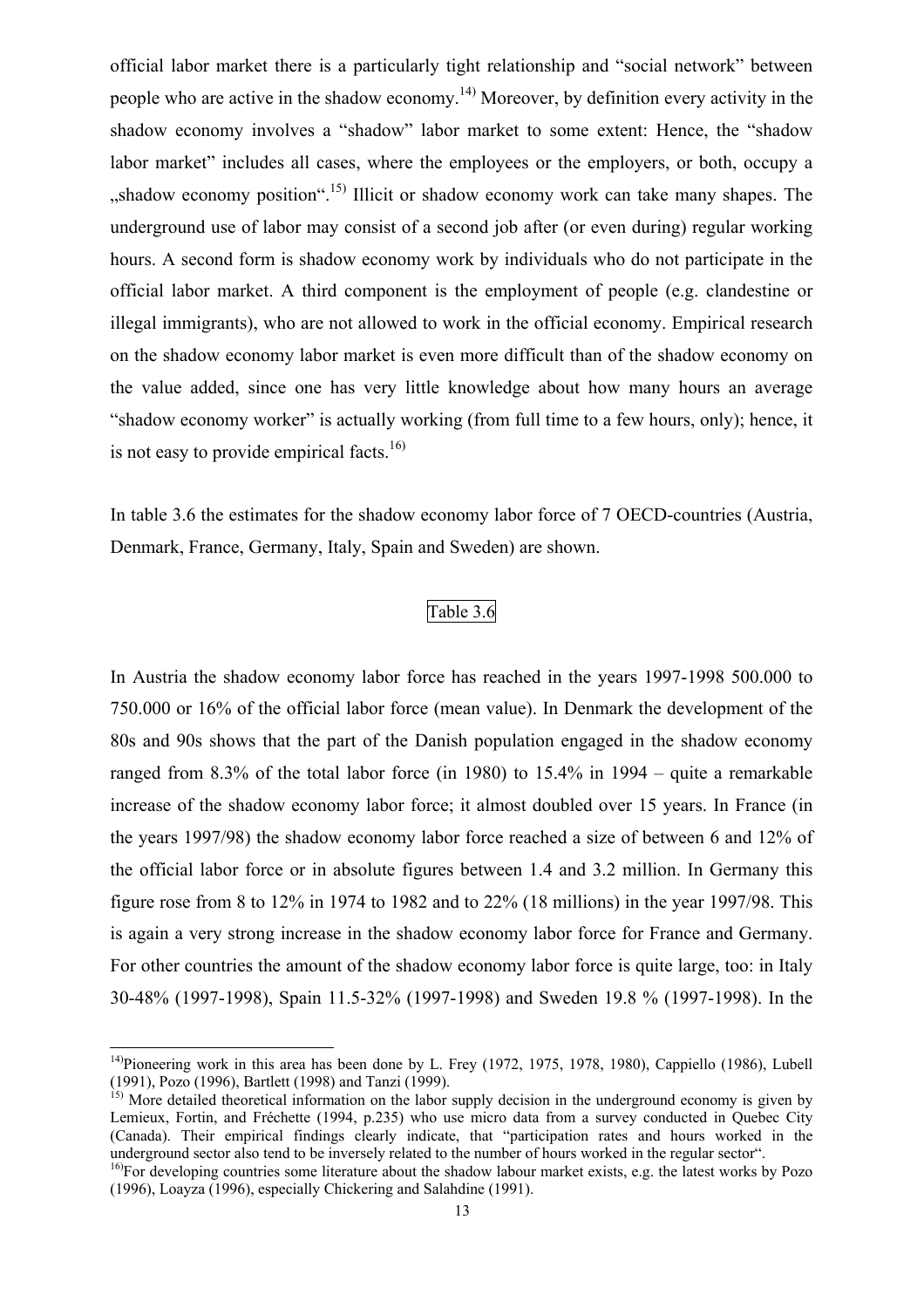European Union about 30 million people are engaged in shadow economy activities in the year 1997-1998 and in all European OECD-countries 48 million work illicitly.

Finally, in table 3.6 a first and preliminary calculation of the official GNP per capita and the shadow economy GDP (working population) per capita is done, shown in US-\$. Here one realizes immediately that in all countries investigated, the shadow economy GDP per capita is much higher - on average in all countries around  $30\%$ <sup>17)</sup> In general these very preliminary results clearly demonstrate that the shadow economy labor force has reached a remarkable size in the developed OECD-countries, too, even when the calculation still might have many errors.

### **4 The Main Causes of Determining the Shadow Economy**

### *4.1 Tax and Social Security Contribution Burdens*

 $\overline{a}$ 

In almost all studies<sup>18)</sup> it has been found out, that the tax and social security contribution burdens are one of the main causes for the existence of the shadow economy. Since taxes affect labor-leisure choices, and also stimulate labor supply in the shadow economy, the distortion of the overall tax burden is a major concern of economists. The bigger the difference between the total cost of labor in the official economy and the after-tax earnings (from work), the greater is the incentive to avoid this difference and to work in the shadow economy. Since this difference depends broadly on the social security burden/payments and the overall tax burden, they are key features of the existence and the increase of the shadow economy.

But even major tax reforms with major tax rate deductions will not lead to a substantial decrease of the shadow economy.<sup>19)</sup>

 $17)$  This is an astonishing result, which has to be further checked, because in the official per capita GDP figures the whole economy is included with quite productive sectors (like electronics, steel, machinery, etc.) and the shadow economy figures traditionally contain mostly the service sectors (and the construction sector). Hence one could also expect exactly the opposite result, as the productivity in the service sector is usually much lower than in the above mentioned ones. Sources of error may be either an underestimation of the shadow economy labor force or an overestimation of the shadow economy in terms of value added.

<sup>18)</sup> See Thomas (1992); Lippert and Walker (1997); Schneider (1994, 1997, 1998, 2000, 2003b); Johnson, Kaufmann, and Zoido-Lobatón (1998a,1998b); Tanzi (1999); Giles (1999a); Mummert and Schneider (2001); Giles and Tedds (2002) and Dell'Anno (2003), just to quote a few recent ones.

<sup>&</sup>lt;sup>19)</sup>See Schneider (1994b, 1998b) for a similar result of the effects of a major tax reform in Austria on the shadow economy. Schneider shows that a major reduction in the direct tax burden did not lead to a major reduction in the shadow economy. Because legal tax avoidance was abolished and other factors, like regulations, were not changed; hence for a considerable part of the tax payers the actual tax and regulation burden remained unchanged.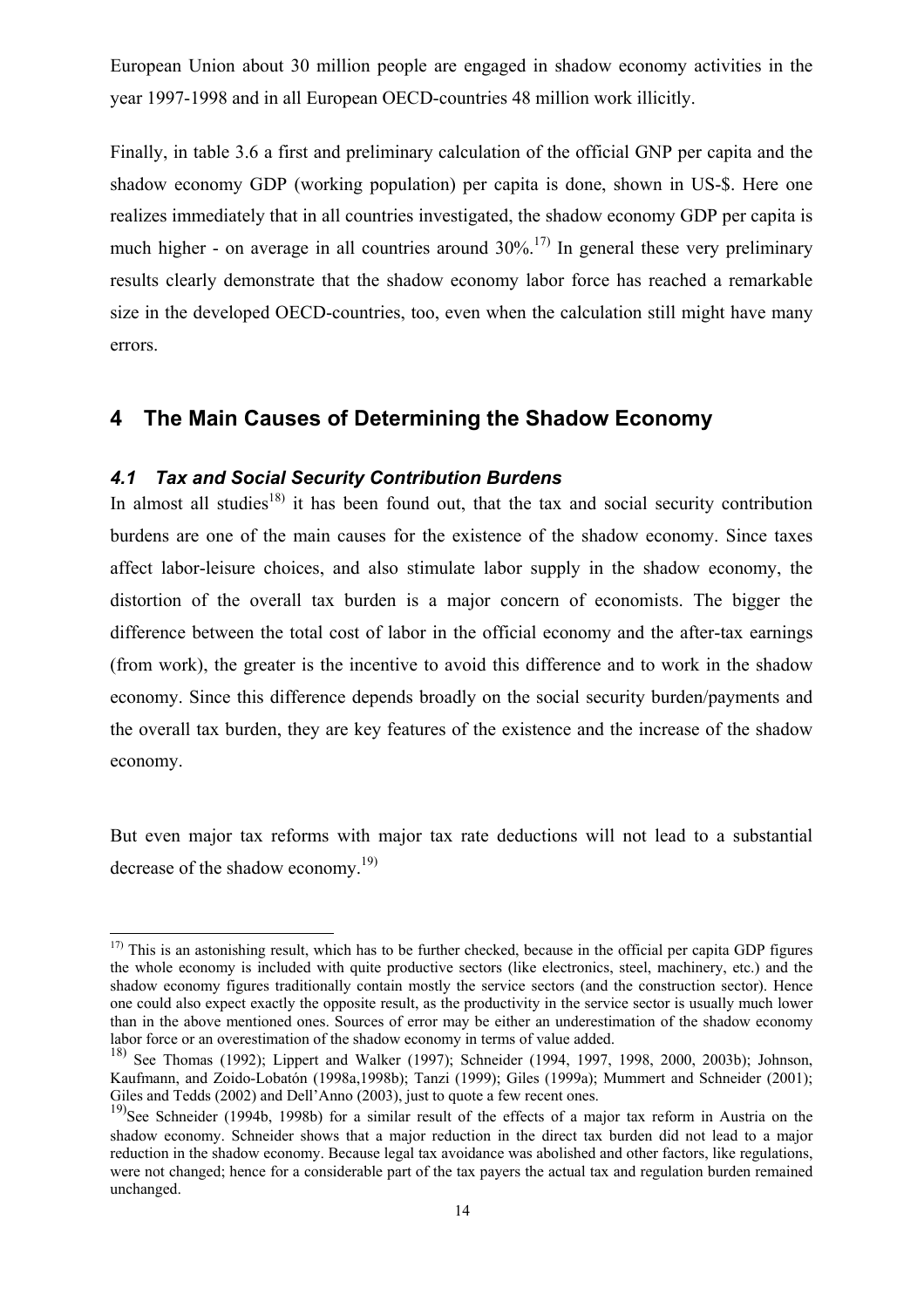| ١<br>$\frac{1}{2}$ |               |
|--------------------|---------------|
| י<br>ו             |               |
| :<br>:<br>I        |               |
|                    |               |
|                    |               |
| $rac{1}{2}$        |               |
|                    |               |
|                    |               |
|                    |               |
|                    | $\frac{1}{2}$ |
| l<br>;<br>ļ        |               |
|                    |               |
|                    |               |
|                    |               |
|                    |               |
|                    |               |
|                    |               |
| .<br>د             |               |
|                    |               |

|                                                |                 | Table 3.6: Estimates of the Size of the "Shadow Economy Labor" |                                                 |                                                                                                                           |                                                              | Force" and of the Official and Shadow Economy per capita 1974-1998           |                                                  |
|------------------------------------------------|-----------------|----------------------------------------------------------------|-------------------------------------------------|---------------------------------------------------------------------------------------------------------------------------|--------------------------------------------------------------|------------------------------------------------------------------------------|--------------------------------------------------|
| Countries                                      | Year            | Official GDP<br>per capita in<br>US-S <sup>1)</sup>            | GDP in US-\$<br>per capita<br>Economy<br>Shadow | Shadow Economy<br>(in % of official<br>GDP) Currency<br>$\mathbf{proach}^{2}$<br>Size of the<br>Demand<br>$\mathbf{A}$ pp | Labor Force in<br>$1000$ people $^{3)}$<br>Economy<br>Shadow | Participants in<br>Labor Force $^{4)}$<br>% of official<br>Economy<br>Shadow | <b>Sources of Shadow Economy Labour</b><br>Force |
| Austria                                        | 97-98           | 20,636                                                         | 29,630                                          | 5.47                                                                                                                      | 500-750                                                      | 16.0                                                                         | Schneider (1998) and                             |
|                                                | $90 - 91$       | 25.874                                                         | 25,382                                          | 8.93                                                                                                                      | 300-380                                                      | 9.6                                                                          | own calculations                                 |
| Denmark                                        | 1980            | 13,233                                                         | 18,658                                          | 17.6                                                                                                                      | 250                                                          | 15.4                                                                         | Mogensen, et. al. (1995)                         |
|                                                | 1994            | 34,441                                                         | 48,562                                          | $\frac{6}{3}$                                                                                                             | 420                                                          | 83                                                                           | and own calculations                             |
| France                                         | 1997-98         | 12,539                                                         | 34,379                                          | 14.9                                                                                                                      | 1400-3200                                                    | $6.0 - 12.0$                                                                 | De Grazia (1983) and                             |
|                                                | 1975-82         | 24,363                                                         | 17,542                                          | 6.9                                                                                                                       | 800-1500                                                     | $3.0 - 6.0$                                                                  | own calculations                                 |
| Germany                                        | 1997-98         | 11,940                                                         | 39,634                                          | 10.6                                                                                                                      | 3000-4000                                                    | 19.0-23.0                                                                    | De Grazia (1983), F. Schneider (1998b)           |
|                                                | 1974-82         | 26,080                                                         | 17,911                                          | 14.7                                                                                                                      | 7000-9000                                                    | $8.0 - 12.0$                                                                 | and own calculations                             |
| Italy                                          | 1997-98         | 20,361                                                         | 11,736                                          | 27.3                                                                                                                      | 6600-11400                                                   | $30.0 - 48.0$                                                                | Gaetani and d'Aragona (1979) and                 |
|                                                | 1979            | 8,040                                                          | 29,425                                          | 16.7                                                                                                                      | 4000-7000                                                    | $20.0 - 35.0$                                                                | own calculations                                 |
| Spain                                          | 1979-80         | 13,791                                                         | 19.927                                          | 19.0                                                                                                                      | 1250-3500                                                    | $11.5 - 32.3$                                                                | Ruesga (1984) and                                |
|                                                | 1997-98         | 5,640                                                          | 7,868                                           | 23.1                                                                                                                      | [500-4200                                                    | $9.6 - 26.5$                                                                 | own calculations                                 |
| Sweden                                         | 1997-98<br>1978 | 15,107<br>25,685                                               | 21,981<br>37,331                                | 19.8<br>13.0                                                                                                              | 1150<br>750                                                  | $13.0 - 14.0$<br>19.8                                                        | De Grazia (1983) and own calculations            |
| European<br>Union                              | 1997-98<br>1978 | 22,179<br>9,930                                                | 14,458<br>32,226                                | 19.6<br>14.5                                                                                                              | 15000<br><b>30 000</b>                                       |                                                                              | De Grazia (1983) and own calculations            |
| (Europe)<br>OECD                               | 1997-98<br>1978 | 22,880<br>9,576                                                | 14,162<br>33,176                                | 15.0<br>20.2                                                                                                              | <b>26 000</b><br><b>000 87</b>                               |                                                                              | De Grazia (1983) and own calculations            |
| $1 \setminus$ Course: OECD Darie various vears |                 |                                                                |                                                 |                                                                                                                           |                                                              |                                                                              |                                                  |

1) Source: OECD, Paris, various years

2) Source: Own calculations.

1) Source: OECD, Paris, various years<br>2) Source: Own calculations.<br>3) Estimated full-time jobs, including unregistered workers, illegal immigrants, and second jobs.<br>4) In percent of the population aged 20-69, survey method 3) Estimated full-time jobs, including unregistered workers, illegal immigrants, and second jobs. 4) In percent of the population aged 20-69, survey method.

**15**  $15$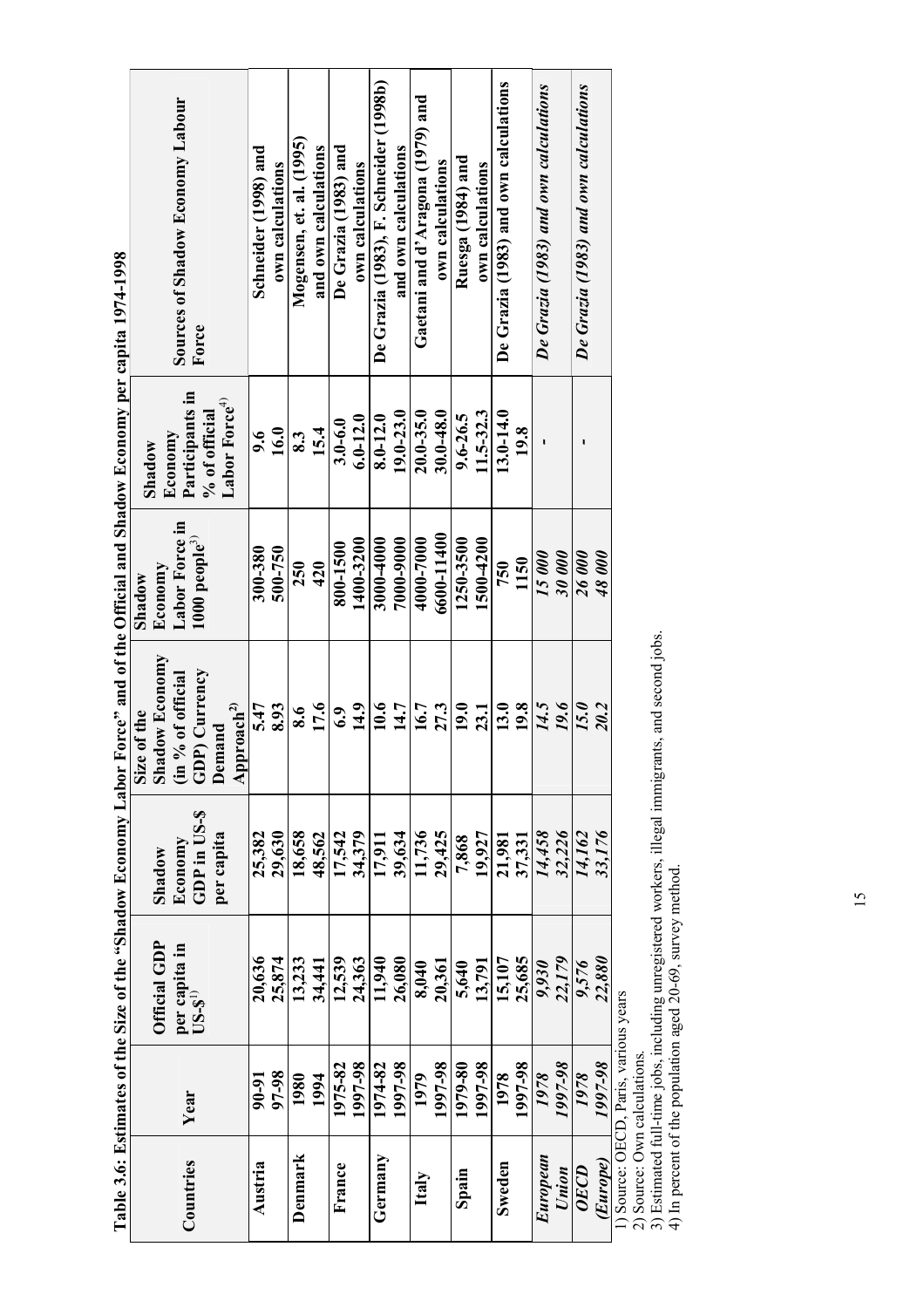Such reforms will only be able to stabilize the size of the shadow economy and avoid a further increase. Social networks and personal relationships, the high profit from irregular activities and associated investments in real and human capital are strong ties which prevent people from transferring to the official economy. For Canada, Spiro (1993) found similar reactions of people facing an increase in indirect taxes (VAT, GST). This fact makes it even more difficult for politicians to carry out major reforms because they may not gain a lot from them.

The most important factor in neoclassical models is the marginal tax rate. The higher the marginal tax rate, the greater is the substitution effect and the bigger the distortion of the labor-leisure decision. Especially when taking into account that the individual can also receive income in the shadow economy, the substitution effect is definitely larger than the income effect and, hence, the individual works less in the official sector. The overall efficiency of the economy is, therefore (ceteris paribus), lower and the distortion leads to a welfare loss (according to official GNP and taxation.) But according to Thomas (1992, p.134) the welfare might also be viewed as increasing, if the welfare of those, who are working in the shadow economy, were taken into account, too.

Empirical results of the influence of the tax burden on the shadow economy is provided in the studies of Schneider (1994b, 2000) and Johnson, Kaufmann and Zoido-Lobatón (1998a, 1998b); they all found statistically significant evidence for the influence of taxation on the shadow economy. This strong influence of indirect and direct taxation on the shadow economy will be further demonstrated by discussing empirical results in the case of Austria and the Scandinavian countries. For Austria the driving force for the shadow economy activities is the direct tax burden (including social security payments), it has the biggest influence, followed by the intensity of regulation and complexity of the tax system. A similar result has been achieved by Schneider (1986) for the Scandinavian countries (Denmark, Norway and Sweden). In all three countries various tax variables (average direct tax rate, average total tax rate (indirect and direct tax rate)) and marginal tax rates have the expected positive sign (on currency demand) and are highly statistically significant. These findings are supported by studies of Kirchgaessner (1983, 1984) for Germany and by Kloveland (1984) for Norway and Sweden, too.

Several other recent studies provide further evidence of the influence of income tax rates on the shadow economy: Cebula (1997), using Feige data for the shadow economy, found evidence of the impact of income tax rates, IRS audit probabilities, and IRS penalty policies on the relative size of the shadow economy in the United States. Cebula concludes that a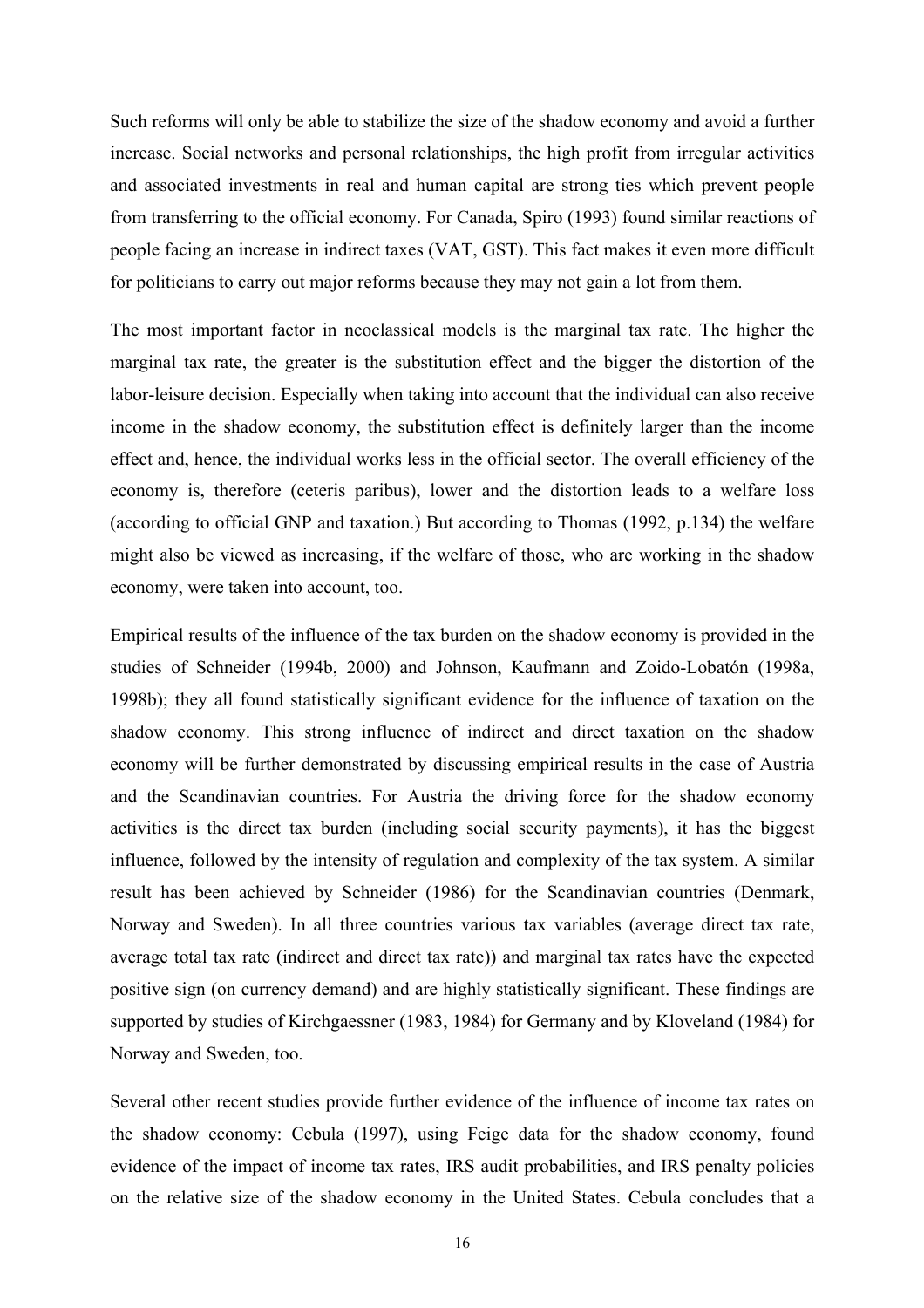restraint of any further increase of the top marginal income tax rate may at least not lead to a further increase of the shadow economy, while increased IRS audits and penalties might reduce the size of the shadow economy. For example, if the marginal federal personal income tax rate increases by one percentage point, ceteris paribus, the shadow economy rises by 1.4 percentage points. In another investigation, Hill and Kabir (1996) found empirical evidence that marginal tax rates are more relevant than average tax rates, and that a substitution of direct taxes by indirect taxes seems unlikely to improve tax compliance. Further evidence on the effect of taxation on the shadow economy is presented by Johnson, Kaufmann, and Zoido-Lobatón (1998b), who come to the conclusion that it is not higher tax rates *per se* that increase the size of the shadow economy, but the ineffective and discretionary application of the tax system and the regulations by governments. In their study they find a *positive* correlation between the size of the shadow economy and the corporate tax burden. They come to the overall conclusion that there is a large difference between the impact of either direct taxes or the corporate tax burden. Institutional aspects, like the efficiency of the administration, the extent of control rights held by politicians and bureaucrats, and the amount of bribery and especially corruption, therefore, play a major role in this "bargaining game" between the government and the taxpayers.

### *4.2 Intensity of Regulations*

 $\overline{a}$ 

The increase of the intensity of regulations (often measured in the numbers of laws and regulations, like licenses requirements) is another important factor, which reduces the freedom (of choice) for individuals engaged in the official economy.<sup>20)</sup> One can think of labor market regulations, trade barriers, and labor restrictions for foreigners. Johnson, Kaufmann, and Zoido-Lobatón (1998b) find an overall significant empirical evidence of the influence of (labor) regulations on the shadow economy, the impact is clearly described and theoretically derived in other studies, e.g. for Germany (Deregulation Commission 1990/91). Regulations lead to a substantial increase in labor costs in the official economy. But since most of these costs can be shifted on the employees, these costs provide another incentive to work in the shadow economy, where they can be avoided. Empirical evidence supporting the model of Johnson, Kaufmann, and Shleifer (1997), which predicts, inter alia, that countries with more general regulation of their economies tend to have a higher share of the unofficial economy in total GDP, is found in their empirical analysis. A one-point increase of the regulation index

 $^{20}$ See for a (social) psychological, theoretical foundation of this feature, Brehm (1966, 1972), and for a (first)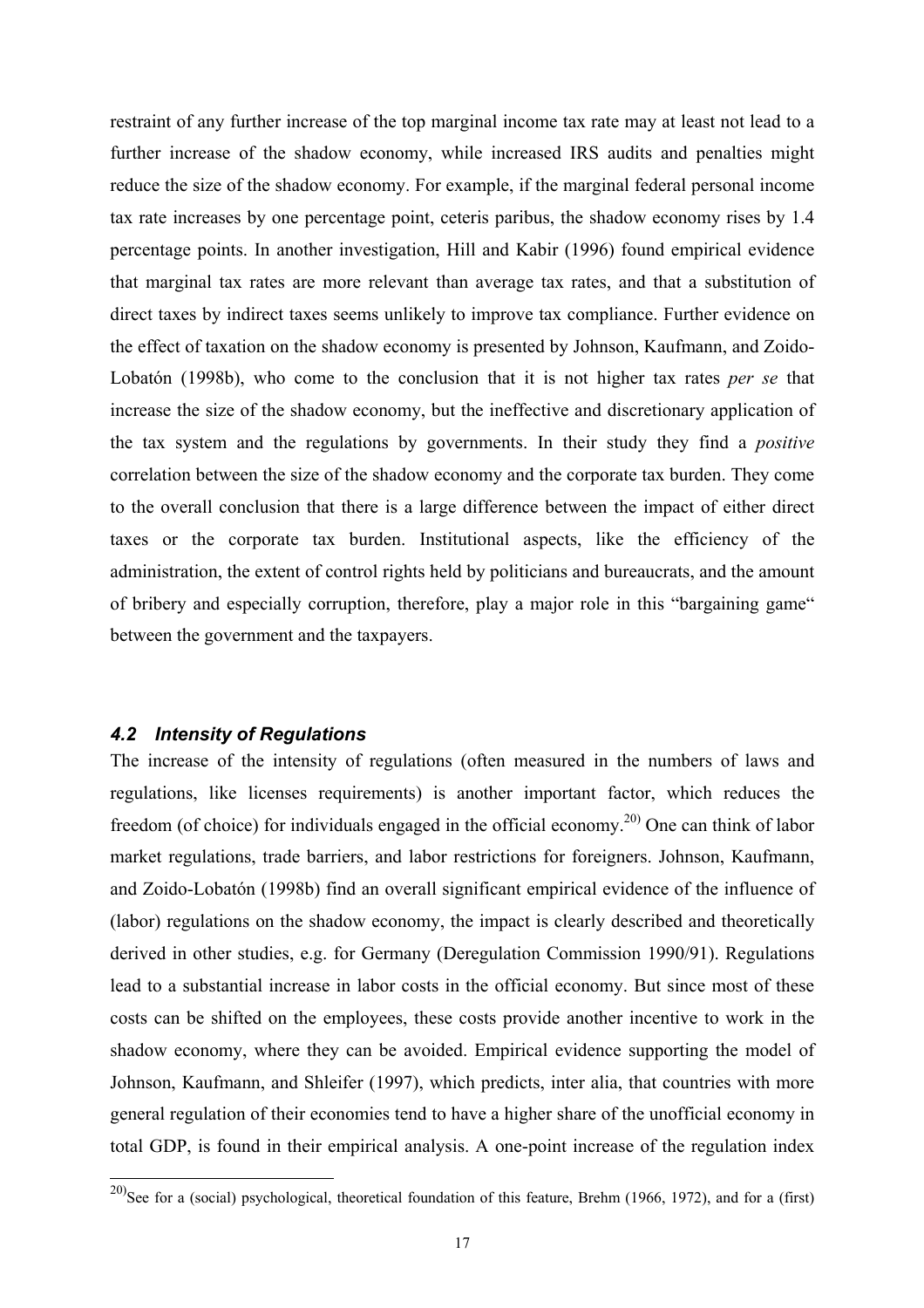(ranging from 1 to 5, with  $5 =$  the most regulation in a country), ceteris paribus, is associated with an 8.1 percentage point increase in the share of the shadow economy, when controlled for GDP per capita (Johnson et. al. (1998b), p. 18). They conclude that it is the enforcement of regulation, which is the key factor for the burden levied on firms and individuals, and not the overall extent of regulation - mostly not enforced - which drive firms into the shadow economy. Friedman, Johnson, Kaufmann and Zoido-Lobaton (1999) reach a similar result. In their study every available measure of regulation is significantly correlated with the share of the unofficial economy and the sign of the relationship is unambiguous: more regulation is correlated with a larger shadow economy. A one point increase in an index of regulation (ranging from 1-5) is associated with a 10 % increase in the shadow economy for 76 developing, transition and developed countries.

These findings demonstrate that governments should put more emphasis on improving enforcement of laws and regulations, rather than increasing their number. Some governments, however, prefer this policy option (more regulations and laws), when trying to reduce the shadow economy, mostly because it leads to an increase in power of the bureaucrats and to a higher rate of employment in the public sector.

### *4.3 Public Sector Services*

An increase of the shadow economy can lead to reduced state revenues which in turn reduce the quality and quantity of publicly provided goods and services. Ultimately, this can lead to an increase in the tax rates for firms and individuals in the official sector, quite often combined with a deterioration in the quality of the public goods (such as the public infrastructure) and of the administration, with the consequence of even stronger incentives to participate in the shadow economy. Johnson, Kaufmann, and Zoido-Lobatón (1998a,b) present a simple model of this relationship. Their findings show that smaller shadow economies appear in countries with higher tax revenues, if achieved by lower tax rates, fewer laws and regulations and less bribery facing enterprises. Countries with a better rule of the law, which is financed by tax revenues, also have smaller shadow economies. Transition countries have higher levels of regulation leading to a significantly higher incidence of bribery, higher effective taxes on official activities and a large discretionary framework of regulations and consequently to a higher shadow economy. Their overall conclusion is that "wealthier countries of the OECD, as well as some in Eastern Europe find themselves in the

application to the shadow economy, Pelzmann (1988).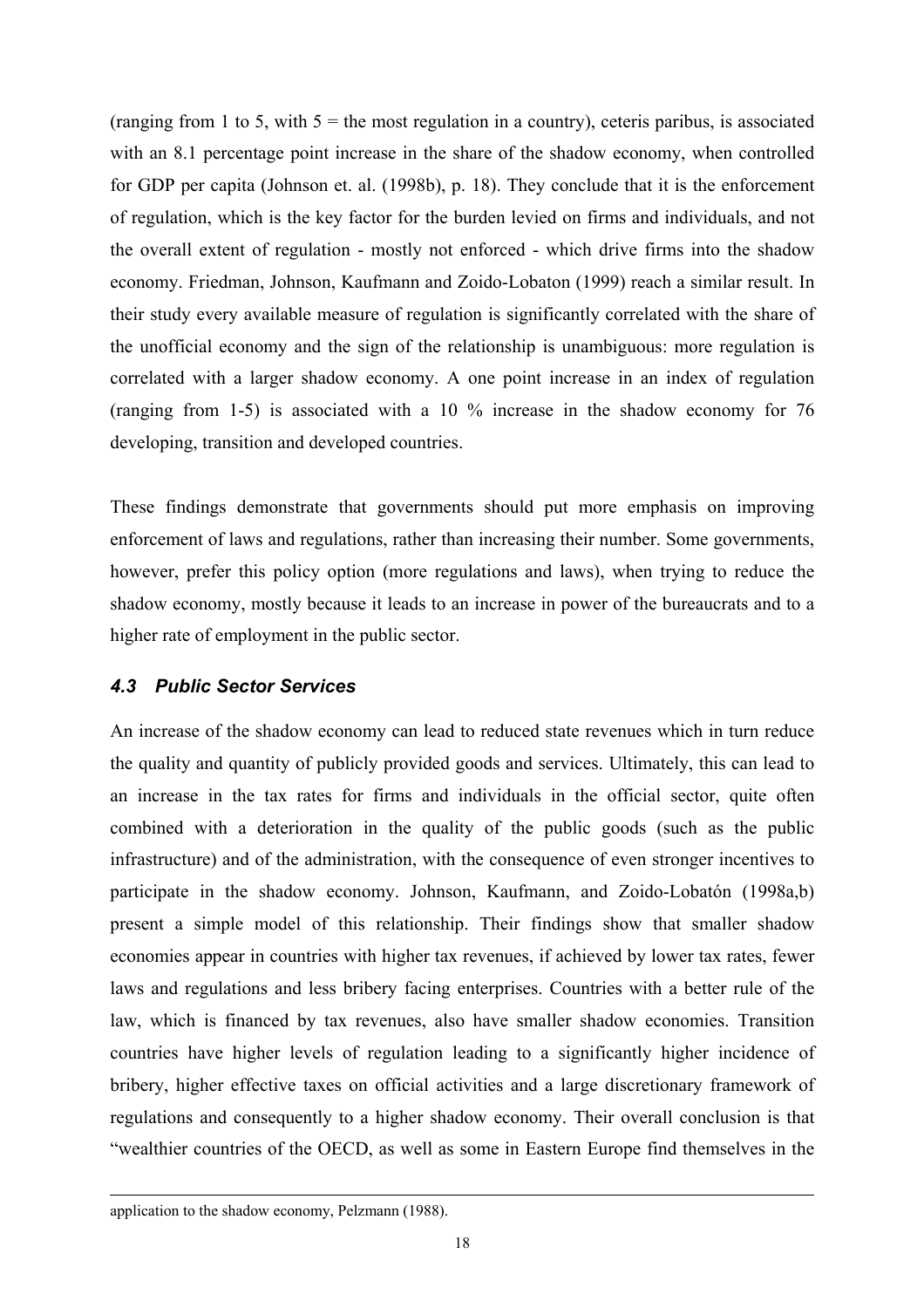'good equilibrium' of relatively low tax and regulatory burden, sizeable revenue mobilization, good rule of law and corruption control, and [relatively] small unofficial economy. By contrast, a number of countries in Latin American and the Former Soviet Union exhibit characteristics consistent with a 'bad equilibrium': tax and regulatory discretion and burden on the firm is high, the rule of law is weak, and there is a high incidence of bribery and a relatively high share of activities in the unofficial economy." (Johnson, Kaufmann and Zoido-Lobatón 1998a p. I).

# **5 The Dynamic Effects of the Shadow Economy on Official Economy**

### *5.1 Theoretical Background*

 $\overline{a}$ 

Generally, the view prevails that the informal sector/the shadow economy influences the tax system and its structure, the efficiency of resource allocation between sectors, and the official economy as a whole in a dynamic sense. In order to study the effects of the shadow economy on the official one, several studies integrate underground economies into theoretical or empirical macroeconomic models.<sup>21</sup> For example, Houston (1987) develops a theoretical business cycle model, in which there are tax and monetary policy linkages with the shadow economy, and concludes that the existence of a shadow economy could lead to an overstatement of the inflationary effects of fiscal or monetary stimulus. In an empirical study for Belgium Adam and Ginsburgh (1985) focus on the implications of the shadow economy on "official" growth and find a positive relationship between the growth of the shadow economy and the "official" one and under certain assumptions (i.e. very low entry costs into the shadow economy due to a low probability of enforcement). They conclude that an expansionary fiscal policy is a positive stimulus for both the formal and informal economies.

Another hypothesis is, that a substantial reduction of the shadow economy leads to a significant increase in tax revenues and therefore to a greater quantity and quality of public goods and services, which ultimately can stimulate economic growth. Some authors found empirical evidence for this hypothesis. Loayza (1996) presents a simple macroeconomic endogenous growth model in which production technology depends on congestable public services and in which "excessive" taxes and regulations are imposed by governments unable to enforce fully compliance. He concludes that an increase in the relative size of the informal

 $21$  For Austria this was done by Schneider, Hofreither, and Neck (1989) and Neck, Hofreither, and Schneider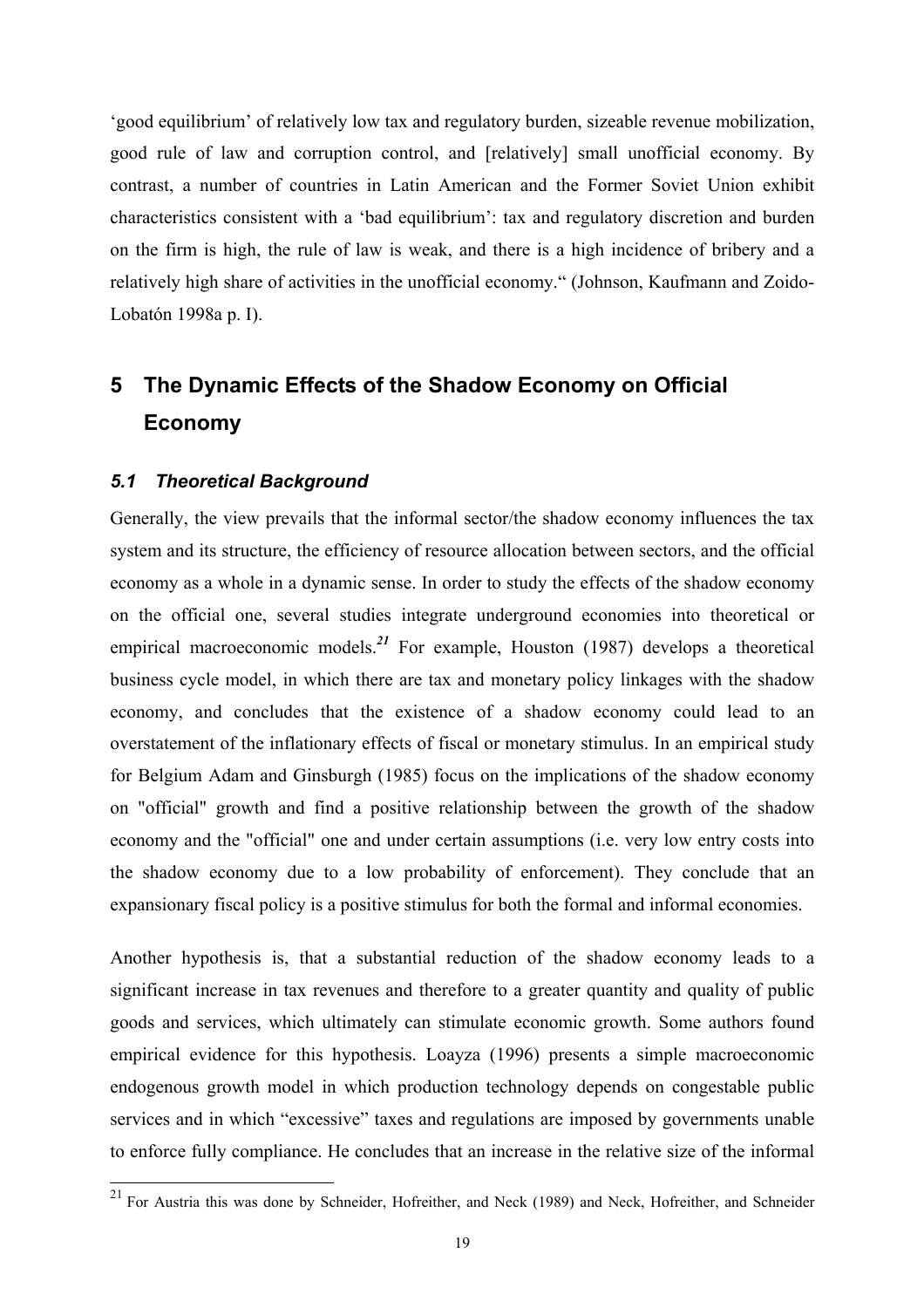economy reduces economic growth in economies where (1) the statutory tax burden is larger than the optimal tax burden and where (2) the enforcement of compliance is weak. The reason for this negative correlation is the strongly negative correlation between the informal sector and public infrastructure indices, while public-infrastructure is the key element for economic growth. Loayza (1996) also finds empirical evidence for Latin America countries that if the shadow economy increases by one percentage point (of GDP) - ceteris paribus - the growth rate of official real GDP per capita decreases by 1.22 percentage points. However, this negative impact of informal sector activities on economic growth is not broadly accepted, e.g. by Asea (1996). For example, the Loayza (1996) model is based on the assumption that the production technology depends on tax-financed public services, that are subject to congestion and that the informal sector is not paying any taxes but must pay penalties that are not used to finance public services. The negative correlation between the size of the informal sector and economic growth is therefore not very surprising.

Further, in the neoclassical view the underground economy is optimal in the sense that it responds to the economic environment's demand for urban services and small-scale manufacturing. From this point of view the informal sector provides the economy with a dynamic and entrepreneurial spirit and can lead to more competition, higher efficiency, and stronger boundaries and limits for government activities. Put it differently, the informal sector may help to create markets, increase financial resources, enhance entrepreneurship, and transform the legal, social, and economic institutions necessary for accumulation" (Asea, 1996 p. 166). The voluntary self-selection between the formal and informal sectors may provide a higher potential for economic growth and hence a positive correlation between an increase of the informal sector and economic growth. Finally, considering both lines of theoretical argumentation, the effects of an increase of the shadow economy on economic growth therefore remain considerably ambiguous. It may be that on the one side in highly developed countries people/entrepreneurs are overburdened by tax and regulation so that a rising shadow economy stimulates/increases the official one as additional value added is created and additional income earned in the shadow economy is spent in the official one. On the other side in developing countries a rising shadow economy leads to a considerable erosion of the tax base with the consequence of a lower provision of public infrastructure and basic public service (e.g. an efficient juridical system) and with the final consequence of lower official growth.

<sup>(1989).</sup> For further discussion of this aspect see Quirk (1996) and Giles (1999a).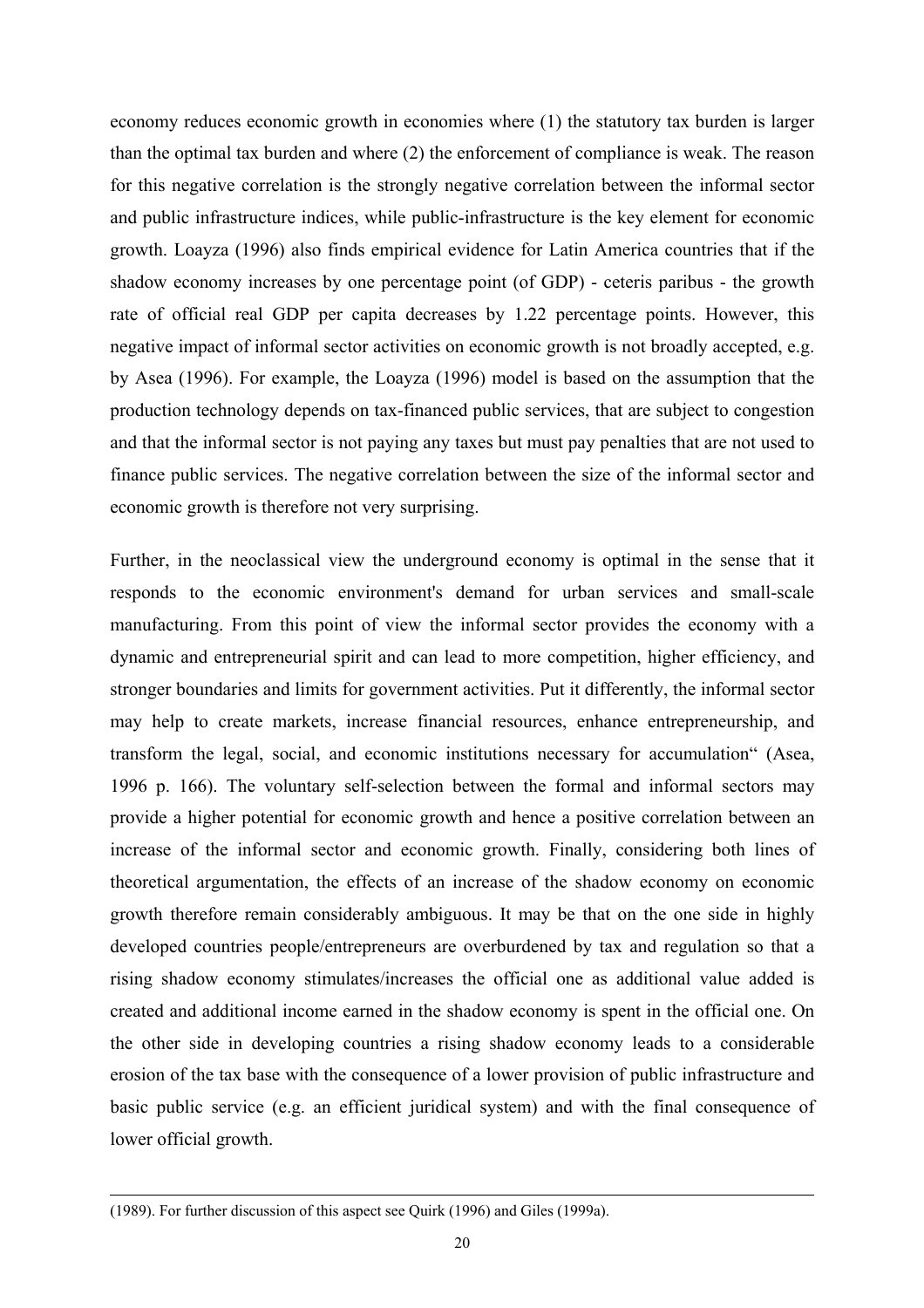Accordingly, we test empirically the impact of the size of the shadow economy upon "official" economic growth. We construct a panel data set for 109 developing, transition, and OECD countries for the time period from 1990 to 2000 to estimate the possible effects of the shadow economy on the official one.

Our panel data set consists of variables<sup>22</sup> that the growth theory suggests to be relevant for economic growth [Barro et al. 1995 and Breton 2001]. The data set includes such explanatory variables as the size of the shadow economy (as percent of "official" GDP), capital accumulation, labour force and population growth rates, inflation rates, an indicator for openness, figures on foreign direct investment, the corruption index, government expenditures and GDP per capita [to control for the convergence hypothesis $23$ ] in order to estimate the relationship between economic growth, the shadow economy, and other possible factors.

### *5.2 The Main Results*

We estimate a basic equation for the entire sample of 109 developing and developed countries and variables on this basic equation for the two separate sub-samples of 21 OECD countries and 75 developing and transition countries. In all regressions, the dependent variable is the average applied growth rate in per capita GDP over the 1990 to 2000 period. Appendix 2 (7.2) contains a description of the countries and our variables.

### **5.2.1 The Sample of 109 Developing and Developed Countries**

Our empirical estimation equation is the following:

- "official" economic growth  $=$  a1 (shadow economy industrialized countries) +
	- a2 (shadow economy developing countries) +
	- a3 (openness) +
	- a4 (inflation rate industrialized countries) +
	- a5 (inflation rate developed countries) +
	- a6 (government consumption) +
	- a7 (lagged GDP per capita growth rate) +
	- a8 (total population) +
	- a9 (capital accumulation rate) +
	- a10 (constant) +  $\varepsilon_{it}$

 $^{22}$  A description of the countries, variables and sources can be found more detailed in the part 7.2, Appendix at the end of this paper.

<sup>&</sup>lt;sup>23</sup> The convergence theory argues that countries with a lower GDP per capita should have higher annual GDP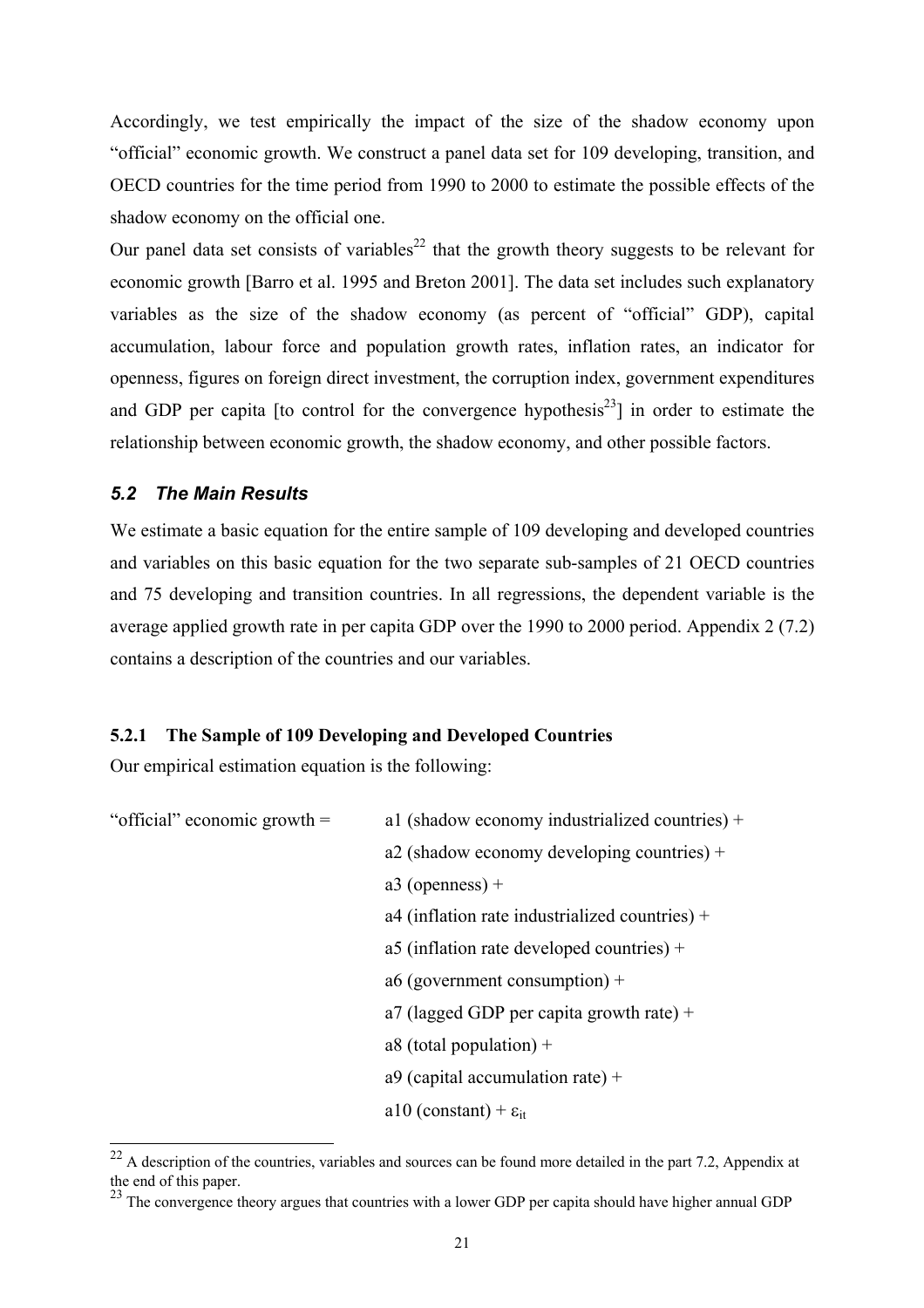with the expected signs =  $a1 > 0$ ,  $a2 < 0$ ,  $a3 > 0$ ,  $a4 < 0$ ,  $a5 < 0$ ,  $a6 < 0$ ,  $a7 > 0$ ,  $a8 > 0$ ,  $a9 > 0$ 

Not all of the theoretically relevant variables for economic growth just like expenditures on research and development [R&D] as an indicator for technological progress or indicators for human capital like school enrollment and number of persons with secondary and tertiary education were available<sup>24</sup> for all 109 countries for the regression analysis but the dataset is quite adequate for testing the dynamic influence of the shadow economy on the official one.

Putting all possible (for all countries available) variables into an equation explaining economic growth did not deliver satisfying results, since many conventionally important variables were insignificant. For example labour force growth has no influence on the GDP growth rate in the model despite the fact that theory suggests a positive relationship between labour force growth and economic growth [Breton 2001]; similarly, neither the corruption index ranging from 0 to  $10^{25}$  nor foreign direct investment had a statistically significant impact on annual GDP growth.

Accordingly, we followed a 'testing down procedure'<sup>26</sup> to address possible misspecification. After testing different model specifications the following model, reported in table 5.1, resulted, which is "our best" model.

growth rates since they are following a catching up process.

 $\frac{24}{2}$  Some variables were not available at all but most variables were available only for a small number of countries and many observations would have been lost if using the particular variable in the regression analysis [for example using patents per year as a proxy variable for expenditures on R&D results in a sample consisting only of 30 countries]. The 109 countries are listed in the appendix 2 (part 7.2).

<sup>&</sup>lt;sup>25</sup> The higher the value of the corruption index, the lower corruption in the observed country.

<sup>&</sup>lt;sup>26</sup> The 'testing down procedure' means that step by step insignificant variables are dropped from the equation after carrying out F-tests on joint significance [see Wooldridge 2000, page 139 - 150]. For example the coefficient on GDP per capita was insignificant and the convergence theory cannot be supported with the available data.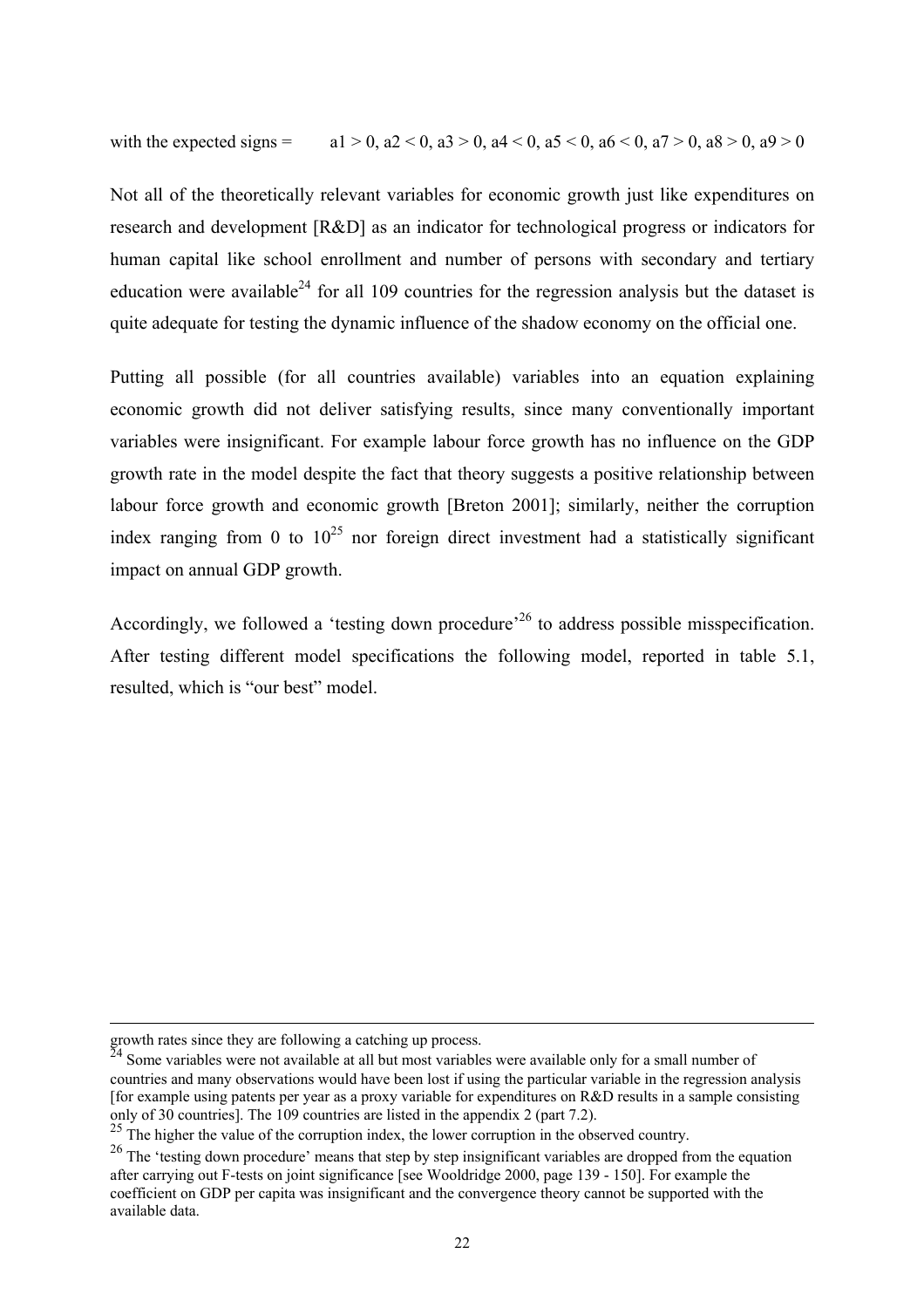| <b>Dependent Variable</b>                                                    | Annual GDP per capita Growth Rate |
|------------------------------------------------------------------------------|-----------------------------------|
| <b>Independent Variables:</b>                                                | <b>Estimated Coefficients:</b>    |
|                                                                              |                                   |
| Shadow Economy Industrialized Countries                                      | $0.077**$                         |
|                                                                              | (2.63)                            |
| Shadow Economy Developing Countries                                          | $-0.052**$                        |
|                                                                              | (2.37)<br>$0.012**$               |
| Openness                                                                     |                                   |
| Inflation Rate Other Countries                                               | (2.14)<br>0.023                   |
|                                                                              | (1.32)                            |
| Inflation Rate Transition Countries                                          | $-0.021**$                        |
|                                                                              | (4.10)                            |
| Government Consumption                                                       | $-0.181**$                        |
|                                                                              | (3.23)                            |
| Lagged Annual GDP per capita Growth Rate                                     | $0.154**$                         |
|                                                                              | (3.06)                            |
| <b>Total Population</b>                                                      | $0.000036**$                      |
|                                                                              | (2.07)                            |
| Capital Accumulation Rate                                                    | $0.019*$                          |
|                                                                              | (1.88)                            |
| Constant                                                                     | $0.062**$                         |
|                                                                              | (4.13)                            |
| Number of countries                                                          | 104                               |
|                                                                              |                                   |
| Overall R-Squared                                                            | 0.347                             |
| Within R-Squared                                                             | 0.266                             |
| Between R-Squared                                                            | 0.417                             |
| Wald-CHI <sup>2</sup>                                                        | 94.63                             |
|                                                                              | (0.000)                           |
| Absolute value of z-statistics in parentheses                                |                                   |
| * significant at 10%;                                                        |                                   |
| ** significant at 5%.                                                        |                                   |
| Random effects GLS-regressions; 104 countries, period 1990-2000; yearly data |                                   |

*Table 5.1.: Results of the Panel Regression; Time period 1990 – 2000, 104 developing, transition and industrialized countries* 

*Source: Own Calculation by authors* 

This regression clearly shows a highly interesting and statistically significant *negative* relationship between the shadow economy of developing countries and official rate of economic growth and a statistically significant *positive* relationship between the shadow economy in industrialized countries and economic growth. If the shadow economy in industrialized countries raises by 1 percentage point of GDP (e.g. shadow economy increases from 10 of 11 percent of official GDP) official growth increases by 7.7 percent; in contrast, for developing countries an increase of the shadow economy by 1 percentage point of official GDP is associated with a decrease in the official growth rate by 4.9 percent. Also all other variables (except the inflation rate in other countries) have a statistically significant influence on growth. For example, the more open a country the higher is official growth and if the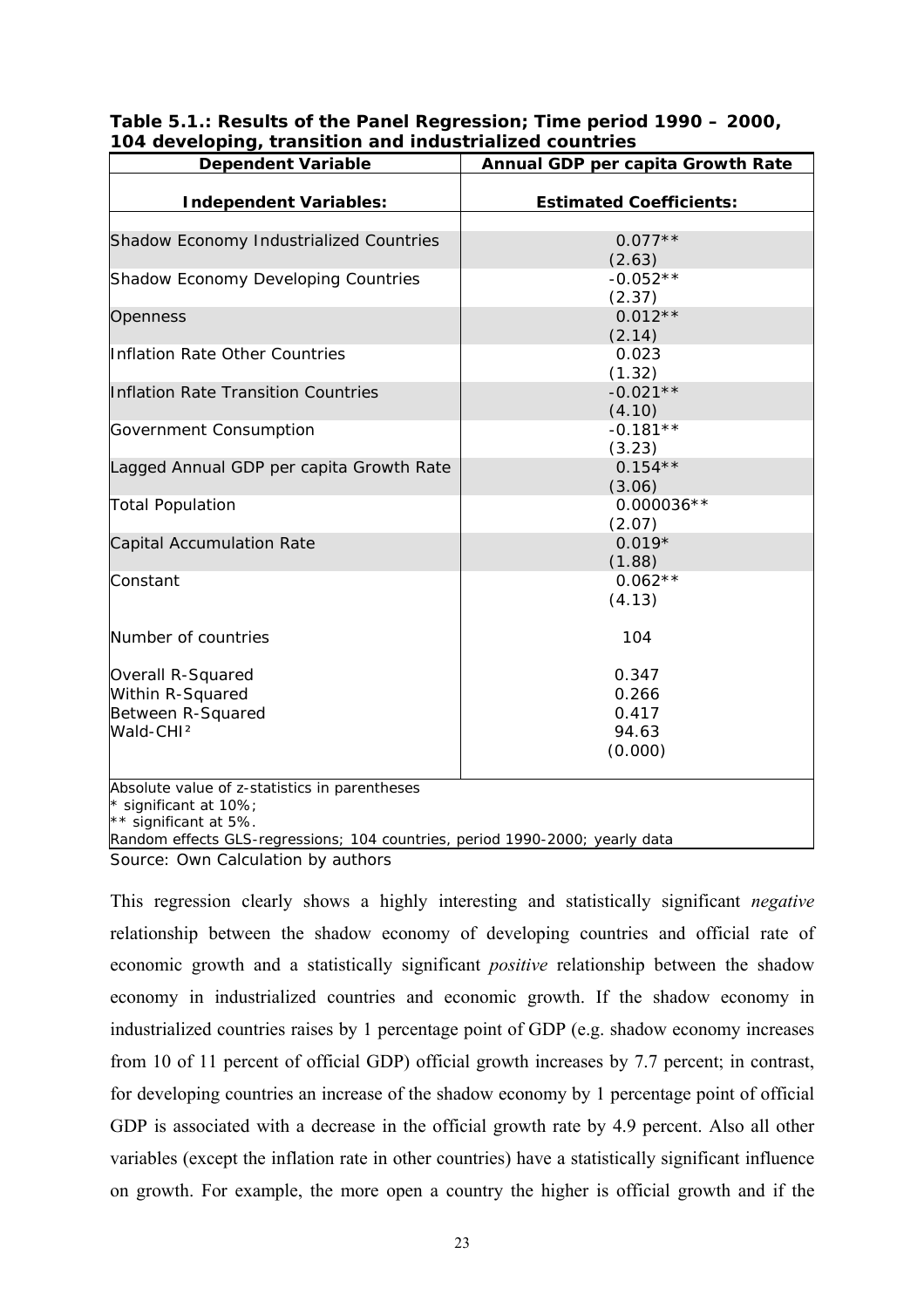inflation rate in transition countries increases by 1 percent official growth decreases by 2.1 percent. Similarly, an increase in the state sector by 1 percent is a associated with a decreases in growth by 1.8 percent. On the other hand, an increase in the total population by 10 million leads to an increase in official GDP by 0.36 percent.

In general these results clearly show a statistically significant *negative* impact of the shadow economy of developing countries on the growth rate of the official economy and a *positive* influence of the shadow economy on the growth rate of industrialized countries. All other variables have plausible signs and are generally statistically significant on a 5 percent confidence level

### **5.2.2 21 OECD countries**

When we focus more narrowly on OECD countries, we find similar results. The 21 OECD countries are Australia, Belgium, Canada, Denmark, Germany, Finland, France, Greece, Great Britain, Ireland, Italy, Japan, Netherlands, New Zealand, Norway, Austria, Portugal, Sweden, Switzerland, Spain, and the USA. As before we estimate a panel regression with the official growth rate of GDP per capita of the 1990 up to 2000 period as dependent variable.

For these 21 OECD countries we specify the following growth equation:

"official" growth (annual GDP per capita) =  $a1$  (trendvariable) + a2 (shadow economy) + a3 (openness) + a4 (capital accumulation rate) + a5 (annual FDY growth rate) + a6 (annual labour force growth rate) + a7 (constant) +  $\varepsilon_{it}$ 

For the signs we expect  $a1 > 0$ ,  $a2 > 0$ ,  $a3 > 0$ ,  $a4 > 0$ ,  $a5 > 0$ .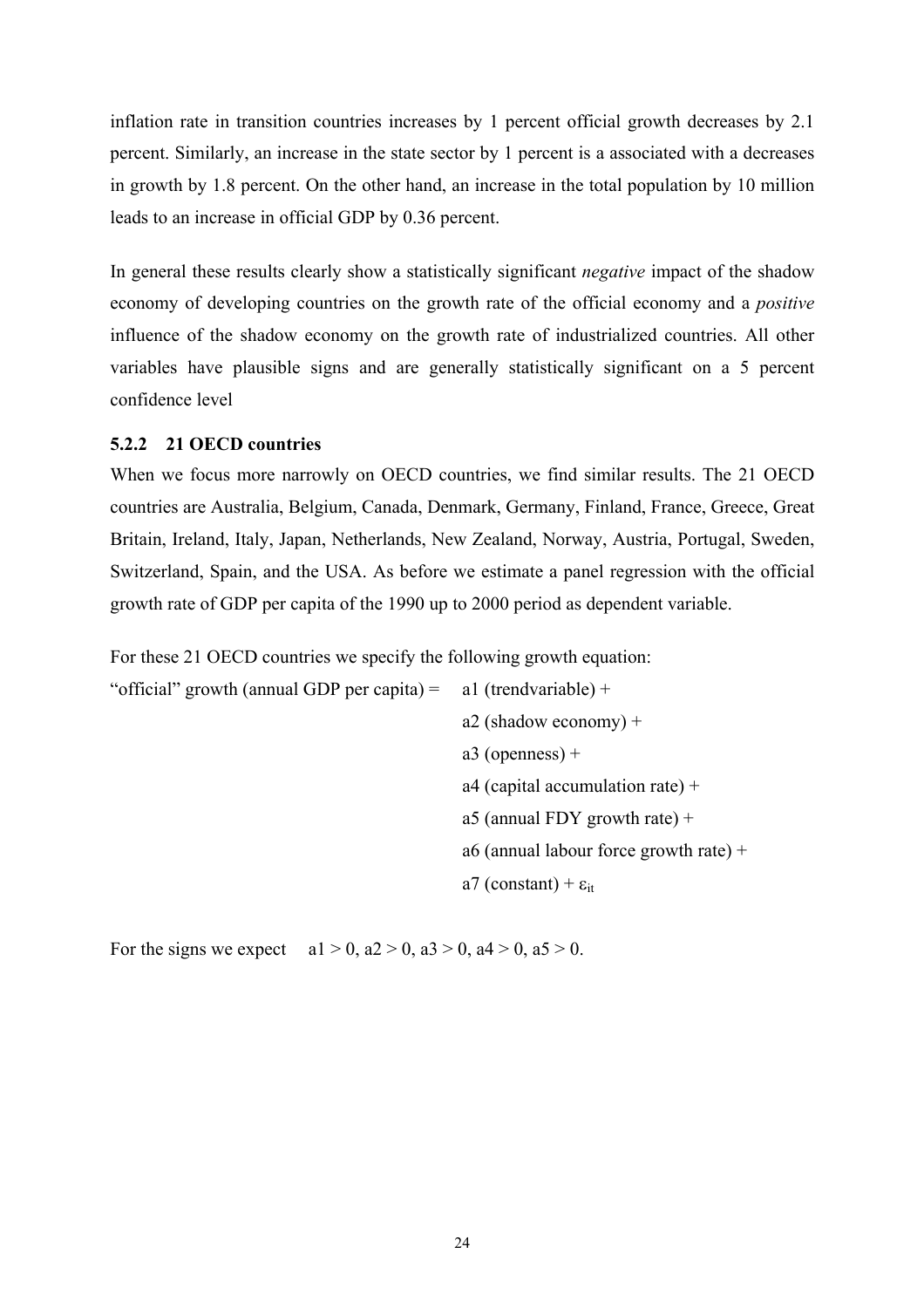| <b>Dependent Variables</b>                                                  | Annual GDP per capita Growth Rate |
|-----------------------------------------------------------------------------|-----------------------------------|
| <b>Explanatory Variables:</b>                                               | <b>Estimated coefficients</b>     |
|                                                                             |                                   |
| Trend Variable                                                              | $-0.003**$                        |
|                                                                             | (3.36)                            |
| Shadow Economy                                                              | $0.078**$                         |
|                                                                             | (2.05)                            |
| Openness                                                                    | $0.016**$                         |
|                                                                             | (2.47)                            |
| Capital Accumulation Rate                                                   | $0.127**$                         |
|                                                                             | (3.47)                            |
| Annual FDI Growth Rate                                                      | $0.004**$                         |
|                                                                             | (2.49)                            |
| Annual Labour Force Growth Rate                                             | $0.951**$                         |
|                                                                             | (2.44)                            |
| Constant                                                                    | $6.206**$                         |
|                                                                             | (3.36)                            |
|                                                                             |                                   |
| Number of countries                                                         | 21                                |
|                                                                             |                                   |
| Overall R-Squared                                                           | 0.370                             |
| Within R-Squared                                                            | 0.213                             |
| Between R-Squared<br>Wald-Chi <sup>2</sup>                                  | 0.716                             |
|                                                                             | 51.10<br>(0.000)                  |
|                                                                             |                                   |
| Absolute value of z-statistics in parentheses<br>* significant at 10%;      |                                   |
| ** significant at 5%;                                                       |                                   |
| Random effects GLS-regressions; 21 countries, period 1990-2000; yearly data |                                   |

*Table 5.2.: Growth equation for 21 OECD Countries 1990 – 2000; results of a Panel regression* 

*Source: Own Calculation by authors* 

The empirical estimation results are shown in table 5.2. The trend variable clearly has a negative and a statistically significant influence on the official growth rate in the OECD countries – a result which is not unusual for the period of the 90s for most OECD countries, as it reflects the overall poor economic performance of most OECD countries during the 90s. Again, the shadow economy has a positive and a statistically significant influence on the official growth rate of GDP per capita. An increase in the shadow economy by 1 percentage point (of official GDP) is associated with an increase in the annual growth rate of 7.8 percent. In addition, increases in the capital accumulation rate by 1 percentage point, lead to an official growth by 12.7 percent. If foreign direct investment increases by 1 percentage point, annual growth rate increases by 0.4 percent. If the annual labor force rate increases by 1 percent, growth rate increases by 9.5 percent.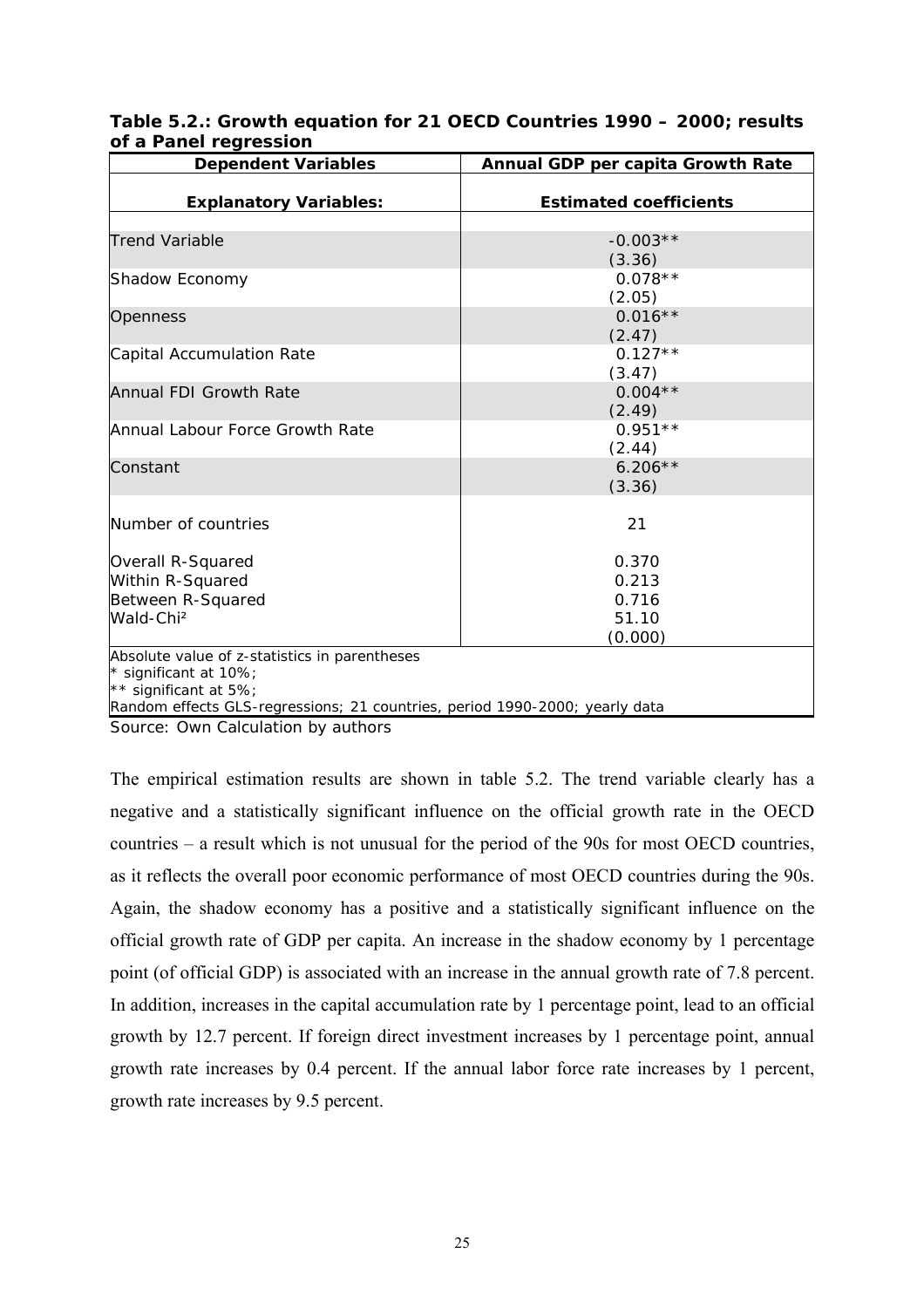### **5.2.3 75 Transition and Developing Countries**

Official economy growth of highly industrialized, developing and transition countries may be quite different then that of developed and transition countries and the explanatory factors that influence the growth rate may also be quite different (due to institutional reasons), we finally present an estimation with only developing and transition countries. For these 75 countries we specify the following growth equation:

"Official" growth (annual GDP per capita) = 
$$
a1
$$
 (shadow economy transition countries) +  $a2$  (shadow economy developing countries) +  $a3$  (foreign direct investment lagged) +  $a4$  (inflation rate other countries) +  $a5$  (inflation rate transition countries) +  $a6$  (government consumption) +  $a7$  (lagged annual GDP per capita) +  $a8$  (growth rate) +  $a9$  (population rate) +  $a10$  (capital accumulation rate) +  $a2 + 20$  (optial accumulation rate) +  $a3 + 20$  (optial accumulation rate) +  $a4 + 20$  (optimal accumulation rate) +  $a5 + 20$  (topital accumulation rate) +  $a6 + 20$  (topital accumulation rate) +  $a7 + 20$  (topital accumulation rate) +  $a8 + 20$  (topital accumulation rate) +  $a9 + 20$  (topital accumulation rate) +  $a9 + 20$  (topital accumulation rate) +  $a9 + 20$  (topital accumulation rate) +  $a9 + 20$  (topital accumulation rate) +  $a9 + 20$  (topualization rate) +  $a9 + 20$  (topualization rate) +  $a9 + 20$  (topualization rate) +  $a9 + 20$  (topualization rate) +  $a9 + 20$  (topualization rate) +  $a9 + 20$  (topualization rate) +  $a9 + 20$  (topualization rate) +  $a9 + 20$  (topualization rate) +  $a9 + 20$  (topualization rate) +  $a9 + 20$  (topualization rate) +  $a9 + 20$  (topualization rate) +  $a9 + 20$  (topualization rate) +  $a9 + 20$  (topualization rate) +  $a9 + 20$  (topualization rate) +  $a9 + 20$  (topualization rate)

For the signs we expect:  $a1 > 0$ ,  $a2 < 0$ ,  $a3 > 0$ ,  $a4 < 0$ ,  $a5 < 0$ ,  $a6 < 0$ ,  $a7 > 0$ ,  $a8 > 0$ ,  $a9 > 0$ .

a11 (constant) +  $\varepsilon_{it}$ 

The empirical results are shown in table 5.3.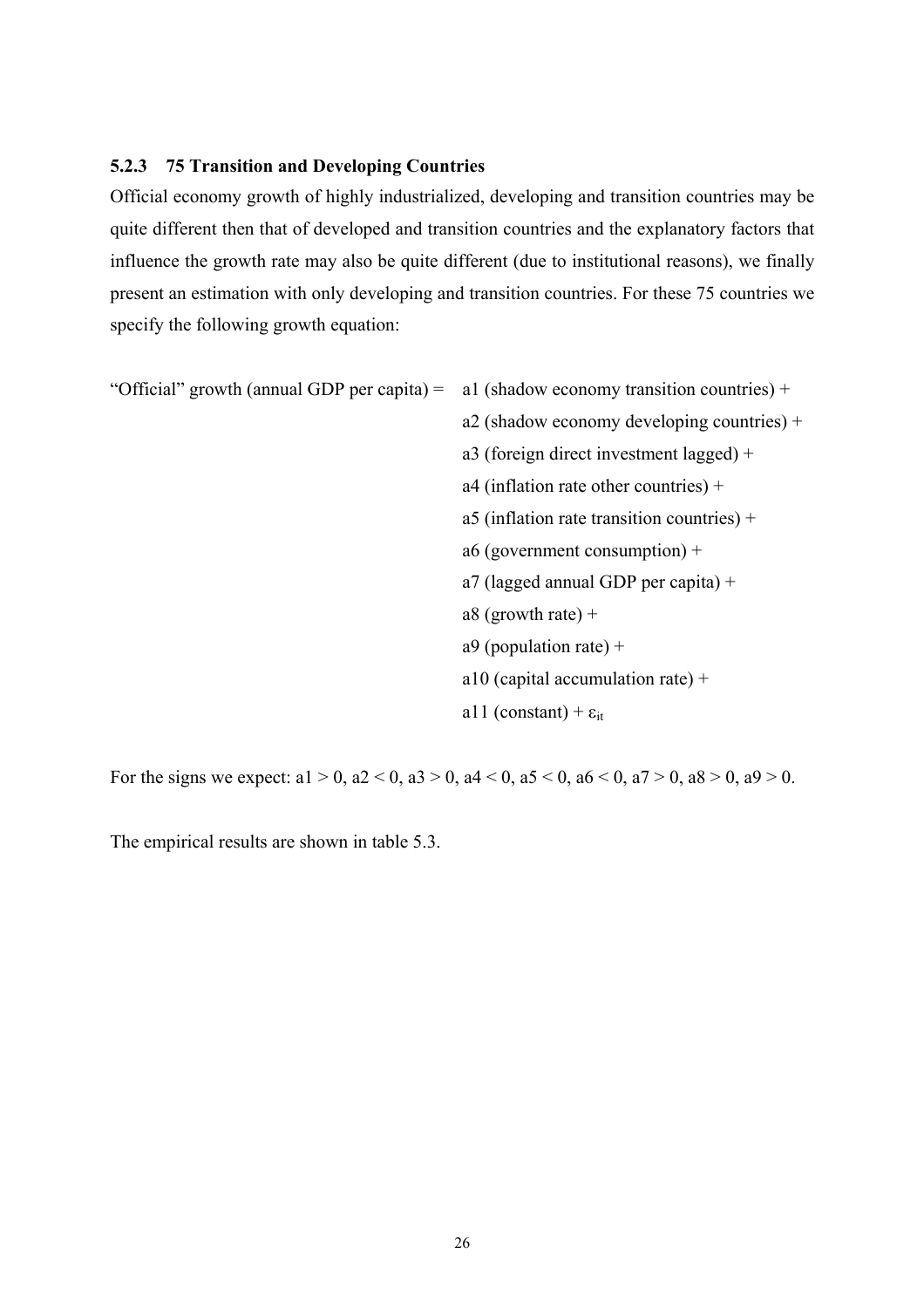| <b>Dependent Variable</b>                                                                                                                                                    | Annual GDP per capita Growth Rate            |
|------------------------------------------------------------------------------------------------------------------------------------------------------------------------------|----------------------------------------------|
| <b>Independent Variables:</b>                                                                                                                                                | <b>Estimated Coefficients:</b>               |
| <b>Shadow Economy Transition Countries</b>                                                                                                                                   | $0.099**$<br>(3.80)                          |
| Shadow Economy Developing Countries                                                                                                                                          | $-0.045**$<br>$(-2.36)$                      |
| FDI lagged                                                                                                                                                                   | 0.00049<br>(0.05)                            |
| Inflation Rate Other Countries                                                                                                                                               | 0.0263<br>(1.28)                             |
| Inflation Rate Transition Countries                                                                                                                                          | $-0.021**$<br>$(-3.69)$                      |
| Government Consumption                                                                                                                                                       | $-0.184**$<br>(3.25)                         |
| Lagged Annual GDP per capita Growth Rate                                                                                                                                     | $0.154**$<br>(3.06)                          |
| <b>Total Population</b>                                                                                                                                                      | $0.000036*$<br>(1.80)                        |
| Capital Accumulation Rate                                                                                                                                                    | 0.015<br>(1.42)                              |
| Constant                                                                                                                                                                     | $0.067**$<br>(5.00)                          |
| Number of countries                                                                                                                                                          | 75                                           |
| Overall R-Squared<br><b>Within R-Squared</b><br>Between R-Squared<br>Wald-CHI <sup>2</sup>                                                                                   | 0.3211<br>0.263<br>0.443<br>73.89<br>(0.000) |
| Absolute value of z-statistics in parentheses $*$ significant at 10%; $**$ significant at 5%.<br>Random effects GLS-regressions; 75 countries, period 1990-2000; yearly data |                                              |

*Table 5.3.: Results of the Panel Regression; Time period 1990 – 2000, 75 transition and developing countries* 

*Source: Own Calculation by authors* 

Table 5.3 reveals a statistically significant *positive* influence of the shadow economy of transition countries and again a statistically significant *negative* influence of the shadow economy on developing countries (the usual result). In particular, an increase of 1 percent in the relative size of the shadow economy in transition countries increases official growth in the transition countries by 9.9 percent, and decreases growth in developing countries by 4.5 percent. As for other variables, the foreign direct investment lagged has no statistically insignificant influence. The inflation rate in transition countries has a negative statistically significant influence; an increase by 1 percent, leads to a decrease by 2.1 percent in official growth. Government consumption or the size of the state sector has again a negative statistically significant influence. If the state sector increases by 1 percentage point (in official GDP) official growth goes down by 18.4 percent. The lagged annual GPD per capita growth rate has a large positive statistically significant influence, and total population also has a positive (through small) impact on growth. The capital accumulation is not statistically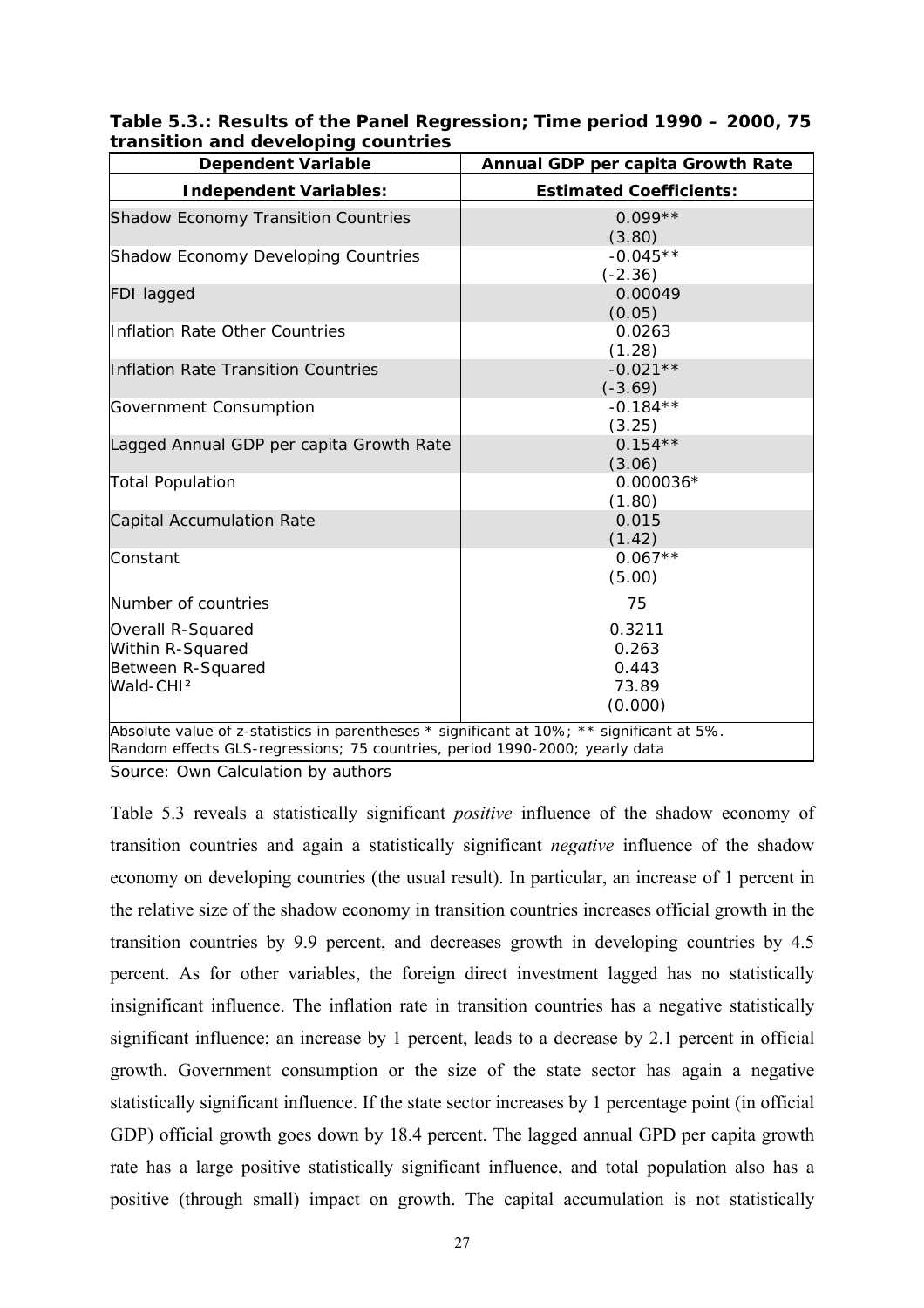significant.

In summary, all three sets of regression clearly indicate that the shadow economy has a statistically significant influence on official economic growth. For transition countries and highly industrialized (OECD) countries this influence is *positive*, while for developing countries the shadow economy has a negative influence on official growth. These results (at least partly) confirm our discussion of the theoretical considerations in part 5.1.

### **6 Summary and Conclusions**

There are many obstacles to be overcome to measure the size of the shadow economy and to analyze its consequences on the official economy, but as this paper shows some progress has been made. We have been shown that though it is difficult to estimate the size of the shadow economy. We provided estimates for 110 countries all over the world. We have demonstrated that with various methods, e.g. the currency demand, and the model (MIMIC) approach, some insights can be provided into the size and development of the shadow economy of the developing, transition and the OECD countries. The general impression from the results of these methods is that for all countries investigated the shadow economy has reached a remarkably large size. The summarized results are shown in table 6.1.

|                                                        | Average Size of the Shadow Economy –      |
|--------------------------------------------------------|-------------------------------------------|
|                                                        | Value added in % of official GDP 2000     |
| <b>Countries</b>                                       | <b>Currency Demand and DYMIMIC method</b> |
|                                                        | (Number of Countries)                     |
| <b>Mostly developing countries:</b>                    |                                           |
| Africa                                                 | 41                                        |
|                                                        | (23)                                      |
| <b>Central and South America</b>                       | 41                                        |
|                                                        | (18)                                      |
| Asia                                                   | 29                                        |
|                                                        | (26)                                      |
| <b>Transition countries</b>                            | 35                                        |
|                                                        | (23)                                      |
| <b>European OECD Countries</b>                         | 18                                        |
|                                                        | (16)                                      |
| North American and Pacific OECD                        | 13.5                                      |
| <b>Countries</b><br>$\sim$ $\sim$ $\sim$ $\sim$ $\sim$ | (4)                                       |

**Table 6.1: Average Size of the Shadow Economy for Developing, Transition and OECD-Countries in Terms of Value-Added for 2000** 

Source: Own calculations.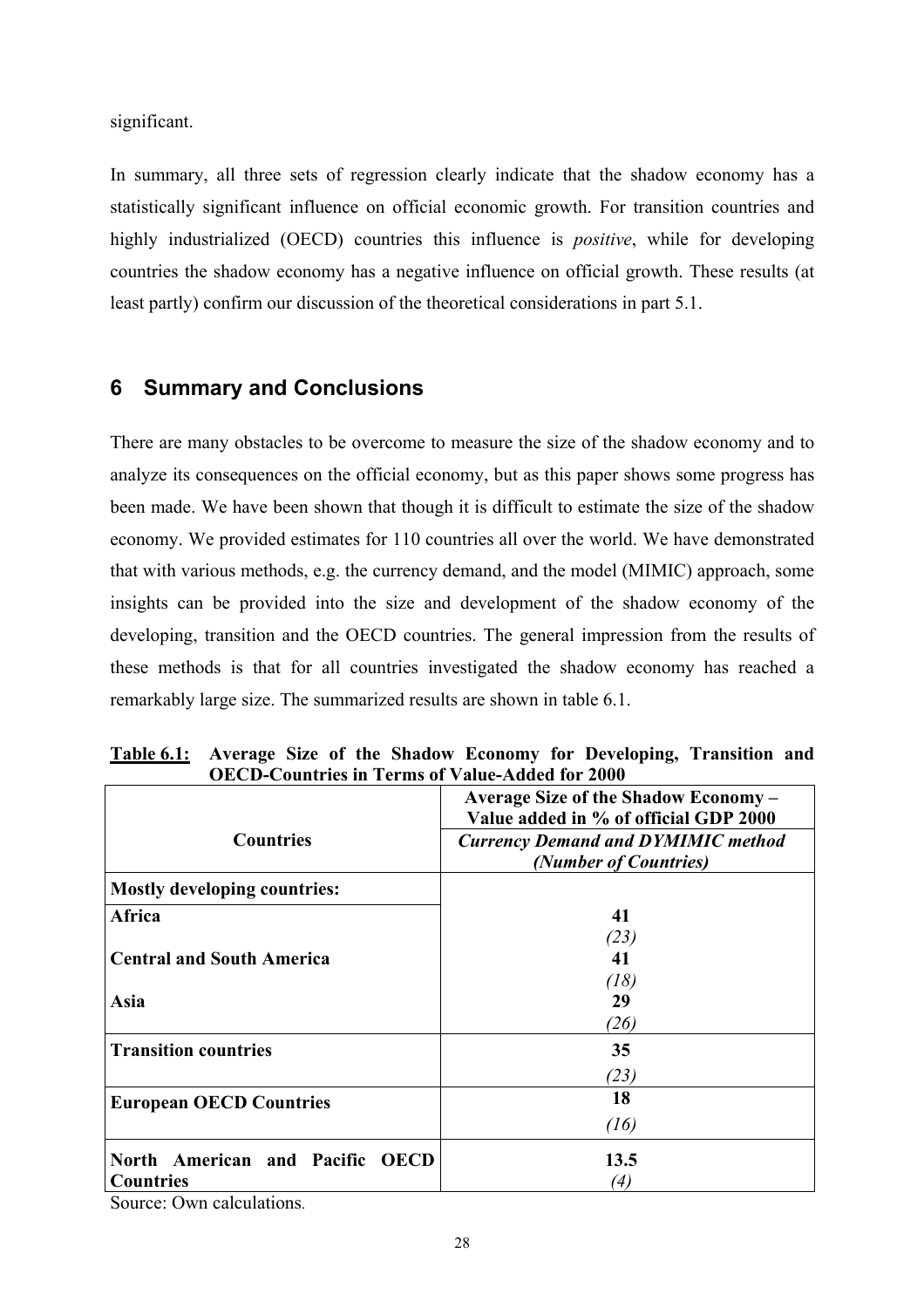We have also demonstrated that there is an empirically strong interaction of the shadow economy with the official one. From these two major results we draw the following four conclusions:

- (1) As it has already been argued, there is no  $n$ , best or commonly accepted method; each approach has its specific strengths and weaknesses as well as specific insights and results. Although the different methods provide a rather wide range of estimates, there is a common finding that the size of the shadow economies for developing, transition, and OECD countries has been growing over the 1990 to 2000 period.
- (2) Furthermore, the results of our study show that an increasing burden of taxation and social security payments, combined with rising state regulatory activities, are the major driving forces for the size and growth of the shadow economy.
- (3) A further important result of our study is that the shadow economy has a statistically significant and quantitatively important influence on the growth of the official economy. If the shadow economy increases by one percentage point (shadow economy in percent of official GDP) the official growth in a developing country declines between 4.5 and 5.7 percent. For developed (industrialized and /or transition) countries we find the opposite result. If the shadow economy increases by one percentage point (in % of GDP) the growth rate in industrialized countries increases by 7.7 percent and by 9.9 percent in transition countries, respectively.
- (4) Finally, to conclude: Shadow economies are a complex phenomenon, present to an important extent in all type of economies (developing, transition and developed). People engage in shadow economic activity for a variety of reasons, among most important, of which we can count are government actions, most notable taxation and regulation. With these two insights, goes a third, no less important one: a government aiming to decrease shadow economic activity has to first and foremost analyze the complex and frequently contradictory relationships among consequences of its own policy decisions.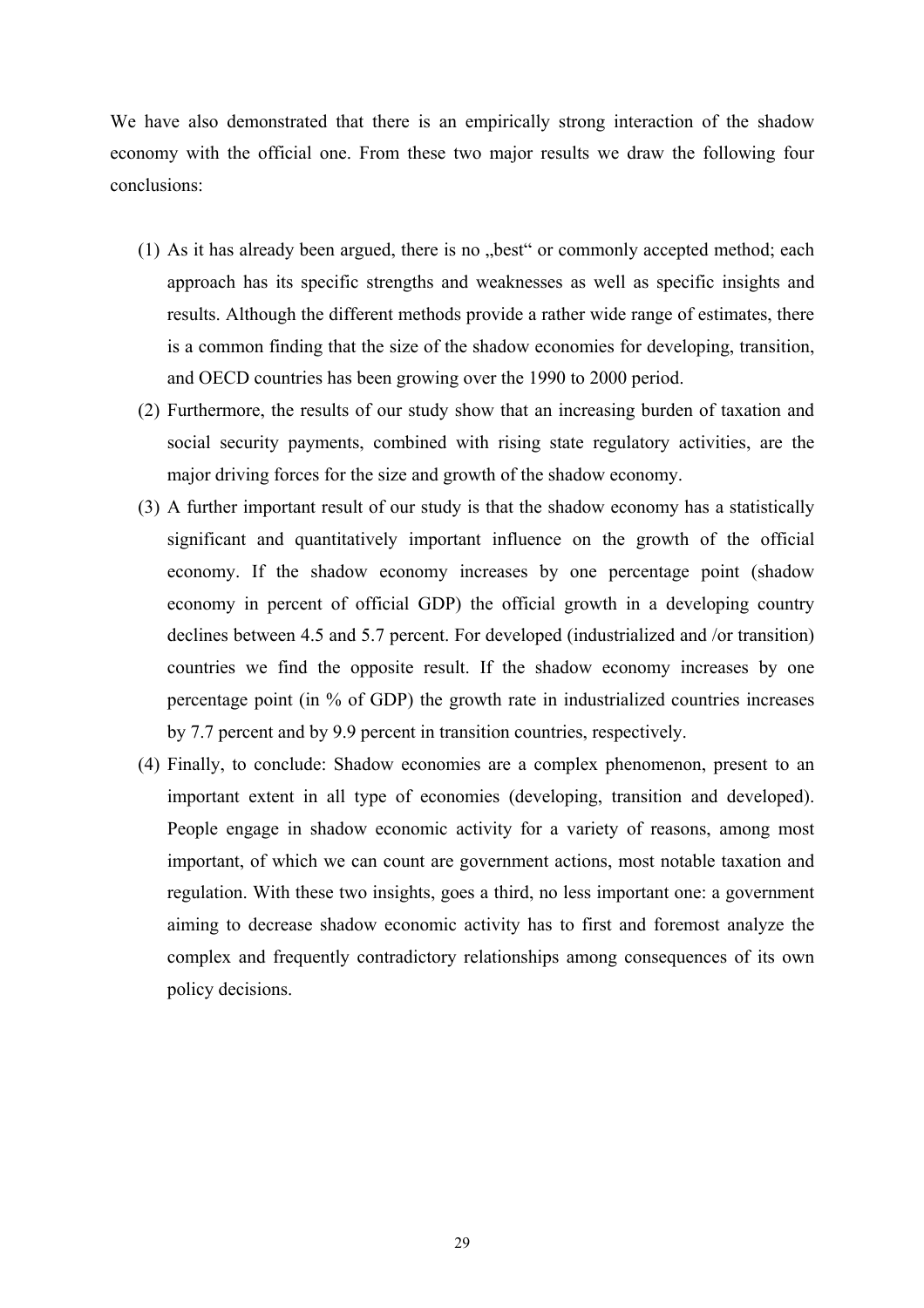# **7 Appendices**

### *7.1 Appendix 1: Methods to Estimate the Size of the Shadow Economy*

As has already been mentioned in chapters 2 and 3 to estimating the size of a shadow economy is a difficult and challenging task. In this appendix we give a short but comprehensive overview on the various procedures to estimate the size of a shadow economy. Three different types of methods are most widely used, and each is briefly discussed.

### **7.1.1 Direct Approaches**

 $\overline{a}$ 

These are micro approaches that employ either well designed surveys and samples based on voluntary replies or tax auditing and other compliance methods. Sample surveys designed to estimate the shadow economy are widely used in a number of countries<sup>27)</sup>. The main disadvantage of this method is that it presents the flaws of all surveys. For example, the average precision and results depend greatly on the respondent's willingness to cooperate, it is difficult to asses the amount of undeclared work from a direct questionnaire, most interviewers hesitate to confess a fraudulent behavior, and responses are of uncertain reliability, which makes it difficult to calculate a real estimate (in monetary terms) of the extend of undeclared work. The main advantage of this method lies in the detailed information about the structure of the shadow economy, but the results from these kinds of surveys are very sensitive to the way the questionnaire is formulated<sup>28)</sup>.

Estimates of the shadow economy can also be based on the discrepancy between income declared for tax purposes and that measured by selective checks. Fiscal auditing programs have been particularly effective in this regard. Since these programs are designed to measure the amount of undeclared taxable income, they may also be used to calculate the shadow economy.<sup>29)</sup> However, a number of difficulties beset this approach. First, using tax compliance data are equivalent to using a (possibly biased) sample of the population. In general, the selection of tax payers for tax audit is not random but based on properties of

 $^{27)}$ The direct method of voluntary sample surveys has been extensively used for Norway by Isachsen, Klovland and Strom (1982), and Isachsen and Strom (1985). For Denmark this method is used by Mogensen (et. al., 1995) in which they report . estimates " of the shadow economy of 2.7 percent of GDP for 1989, of 4.2 percent of GDP for 1991, of 3.0 percent of GDP for 1993 and of 3.1 percent of GDP for 1994.

<sup>&</sup>lt;sup>28)</sup>The advantages and disadvantages of this method are extensively dealt by Mogensen et. al (1995) in their excellent and very carefully done investigation.

 $29$ In the United States, IRS (1979, 1983), Simon and Witte (1982), Witte (1987), Clotefelter (1983), and Feige (1986). For a more detailed discussion, see Dallago (1990) and Thomas (1992).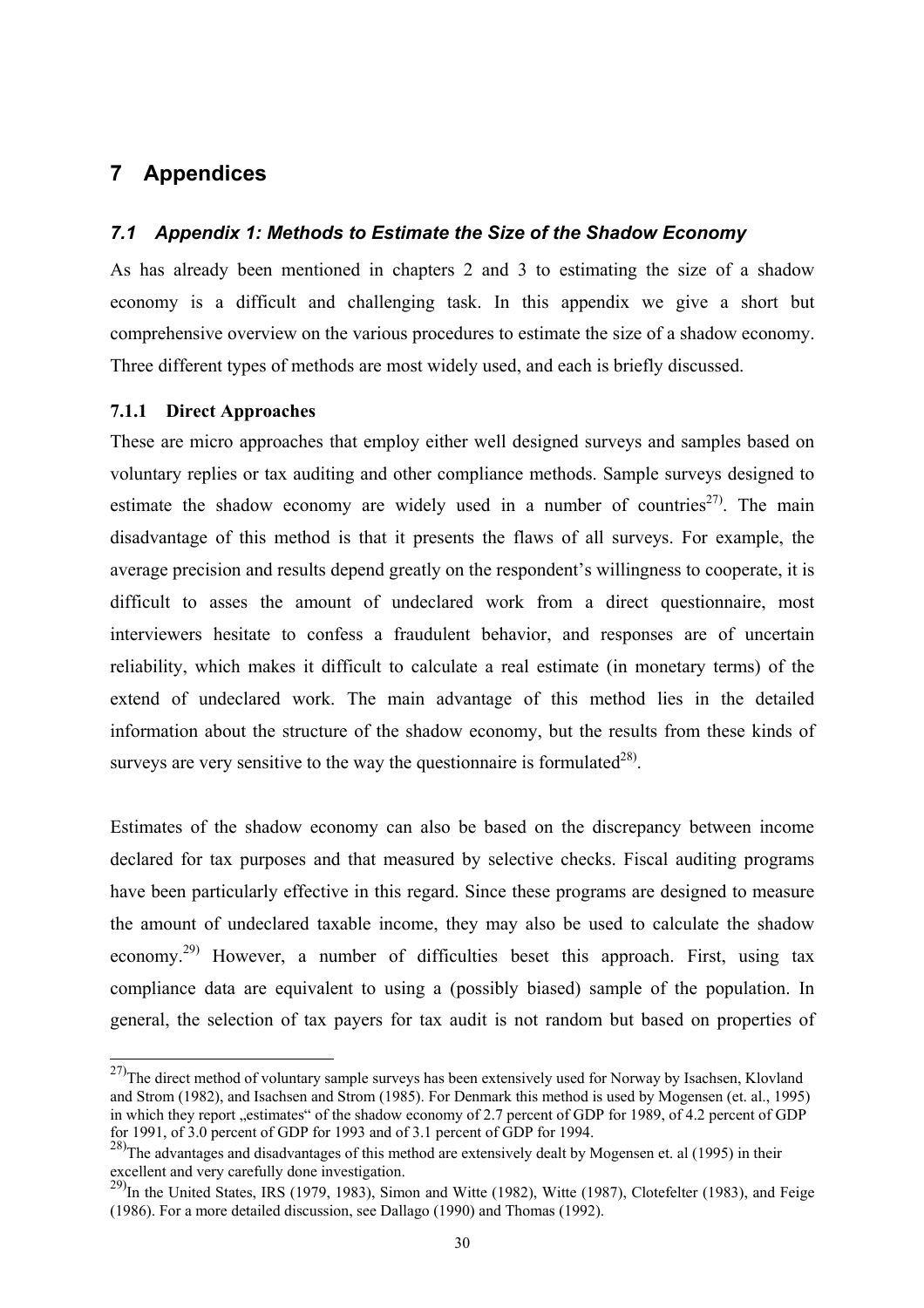submitted (tax) returns that indicate a certain likelihood of (tax) fraud. Consequently, such a sample is not a random one of the whole population, and estimates of the shadow based upon a biased sample may not be accurate. Second estimates based on tax audits reflect only that portion of shadow economy income that the authorities succeed in discovering, and this is likely to be only a fraction of hidden income.

A further disadvantage of these two direct methods (surveys and tax auditing) is that they lead only to point estimates. Moreover, it is unlikely that they capture all "shadow" activities, so they can be seen as providing lower bound estimates. They are unable to provide estimates of the development and growth of the shadow economy over a longer period of time. As already argued, they have, however at least one considerable advantage - they can provide detailed information about shadow economy activities and the structure and composition of those who work in the shadow economy.

### **7.1.2 Indirect Approaches**

 $\overline{a}$ 

These approaches, which are also called  $\mu$  indicator" approaches, are mostly macroeconomic ones and use various economic and other indicators that contain information about the development of the shadow economy (over time). Currently there are five indicators that leave some "traces" of the shadow economy.

### **7.1.2.1 The Discrepancy between National Expenditure and Income Statistics**

This approach is based on discrepancies between income and expenditure statistics. In national accounting the income measure of GNP should be equal to the expenditure measure of GNP. Thus, if an independent estimate of the expenditure site of the national accounts is available, the gap between the expenditure measure and the income measure can be used as an indicator of the extent of the black economy.<sup>30)</sup> Since national accounts statisticians are anxious to minimize this discrepancy, the initial discrepancy or first estimate, rather than the published discrepancy should be employed as an estimate of the shadow economy. If all the components of the expenditure site are measured without error, then this approach would indeed yield a good estimate of the scale of the shadow economy. Unfortunately, however, this is not the case. Instead, the discrepancy reflects all omissions and errors everywhere in

 $30)$  See, e.g., Franz (1983) for Austria; MacAfee (1980) O'Higgins (1989) and Smith (1985), for Great Britain; Petersen (1982) and Del Boca (1981) for Germany; Park (1979) for the United States. For a critical survey, see Thomas (1992).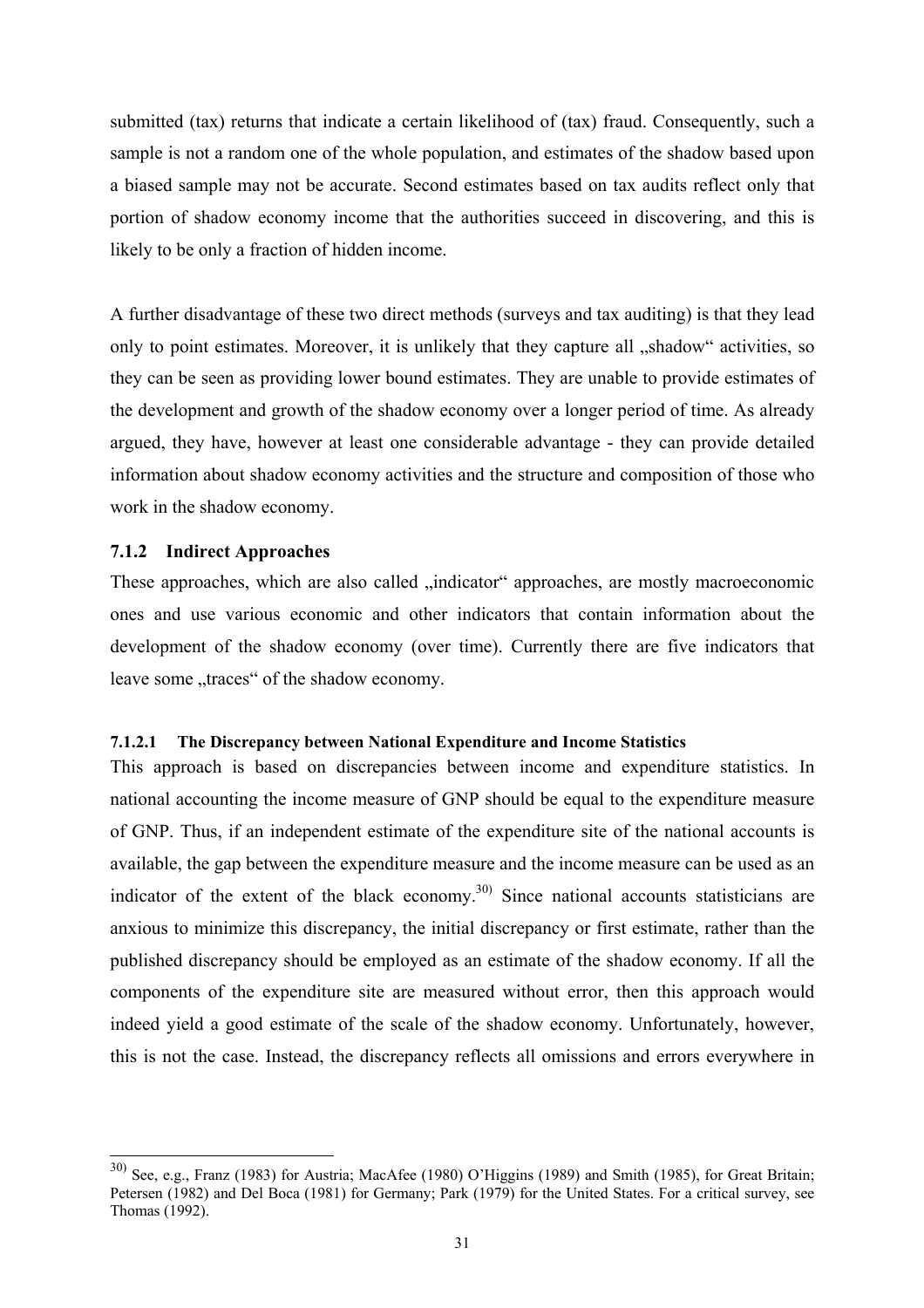the national accounts statistics as well as the shadow economy activity. These estimates may therefore be very crude and of questionable reliability.<sup>31)</sup>

### **7.1.2.2 The Discrepancy between the Official and Actual Labor Force**

A decline in participation of the labor force in the official economy can be seen as an indication of increased activity in the shadow economy. If total labor force participation is assumed to be constant, than a decreasing official rate of participation can be seen as an indicator of an increase in the activities in the shadow economy, ceteris paribus.<sup>32)</sup> One weakness of this method is that differences in the rate of participation may also have other causes. Also, people can work in the shadow economy and have a job in the ....official' economy. Therefore such estimates may be viewed as weak indicators of the size and development of the shadow economy.

### **7.1.2.3 The Transactions Approach**

 $\overline{a}$ 

This approach has been most fully developed by Feige.<sup>33)</sup> It is based upon the assumption, that there is a constant relation over time between the volume of transaction and official GNP, as summarized by the well-known Fisherian quantity equation, or  $M^*V = p^*T$  (with  $M =$ money,  $V =$  velocity,  $p =$  prices, and  $T =$  total transactions). Assumptions also have to be made about the velocity of money and about the relationships between the value of total transactions ( $p^*T$ ) and total (=official + unofficial) nominal GNP. Relating total nominal GNP to total transactions, the GNP of the shadow economy can be calculated by subtracting the official GNP from total nominal GNP. However, to derive figures for the shadow economy, one must also assume a base year in which there is no shadow economy and therefore the ratio of  $p^*T$  to total nominal (official = total) GNP was "normal" and would have been constant over time, if there had been no shadow economy.

This method, too, has several weaknesses, such as the required assumptions of a base year with no shadow economy, and of a "normal" ratio of transactions to nominal GNP. Moreover, to obtain reliable shadow economy estimates, precise figures of the total volume of transactions should be available, and this availability might be especially difficult to achieve for cash transactions, because they depend, among other factors, on the durability of bank notes in terms of the quality of the papers on which they are printed.<sup>34)</sup> Also, the assumption

 $31)$  A related approach is pursued by Pissarides and Weber (1988), who use micro data from household budget surveys to estimate the extend of income understatement by self-employed.

<sup>&</sup>lt;sup>32)</sup> Such studies have been made for Italy, see e.g., Contini (1981) and Del Boca (1981); for the United States, see O'Neill (1983), for a critical survey, see again Thomas (1992).

<sup>&</sup>lt;sup>33)</sup> For an extended description of this approach, see Feige (1996); for a further application for the Netherlands, Boeschoten and Fase (1984), and for Germany, Langfeldt (1984).

<sup>&</sup>lt;sup>34)</sup>For a detailed criticism of the transaction approach see Boeschoten and Fase (1984), Frey and Pommerehne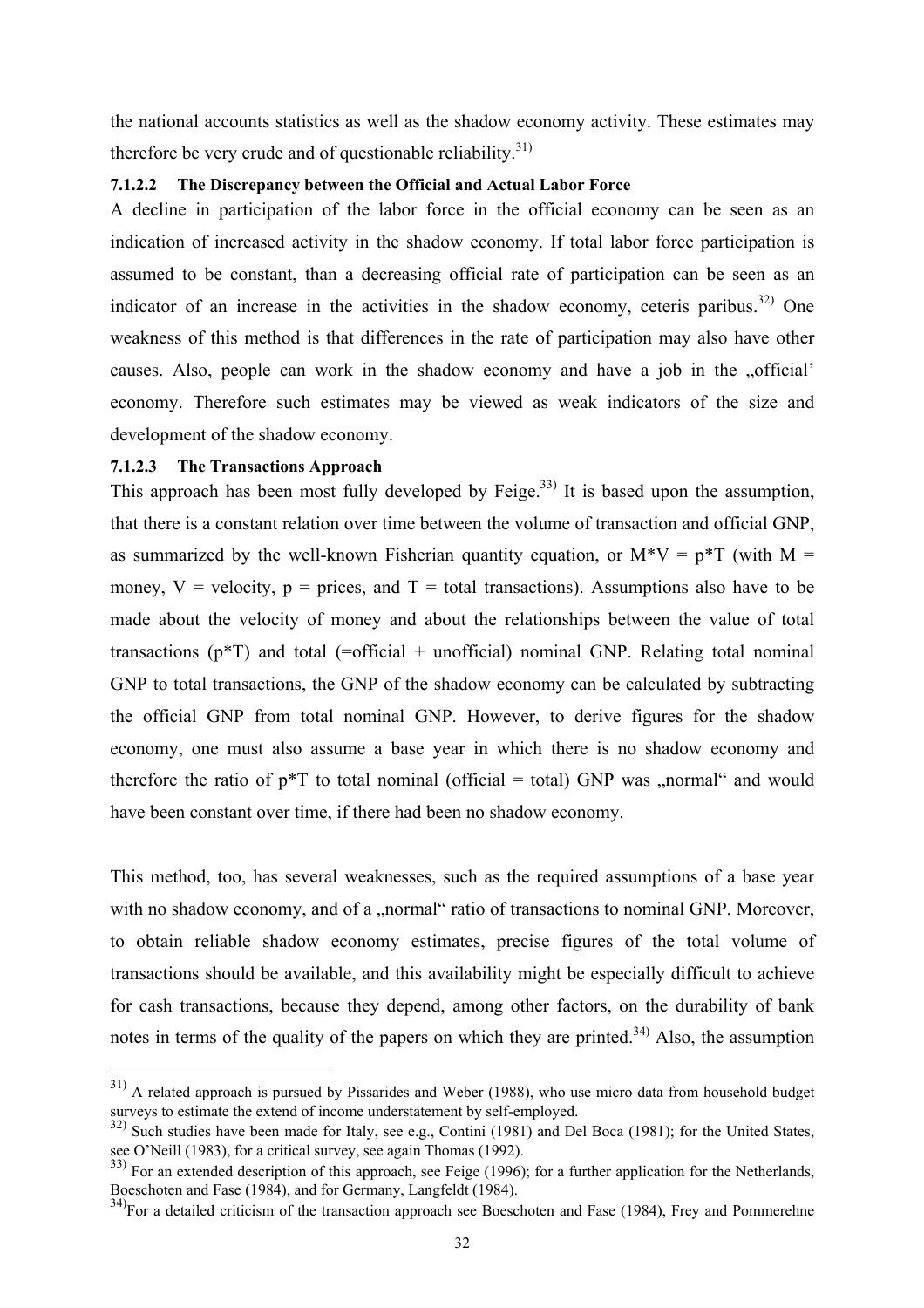is made that all variations in the ratio between the total value of transaction and the officially measured GNP are due to the shadow economy. This means that a considerable amount of data is required in order to eliminate financial transactions from "pure" cross payments, which are legal and have nothing to do with the shadow economy. In general, although this approach is theoretically attractive, the empirical requirements necessary to obtain reliable estimates are so difficult to fulfill, that its application may lead to doubtful results.

### **7.1.2.4 The Currency Demand Approach**

The currency demand approach was first used by Cagan (1958), who calculated a correlation of the currency demand and the tax pressure (as one cause of the shadow economy) for the United States over the period 1919 to 1955. 20 years later, Gutmann (1977) used the same approach but without any statistical procedures. Cagan's approach was further developed by Tanzi (1980, 1983), who econometrically estimated a currency demand function for the United States for the period 1929 to 1980 in order to calculate the shadow economy. His approach assumes that shadow (or hidden) transactions are undertaken in the form of cash payments, so as to leave no observable traces for the authorities. An increase in the size of the shadow economy will therefore increase the demand for currency. To isolate the resulting "excess" demand for currency, an equation for currency demand is econometrically estimated. over time. All conventional possible factors, such as the development of income, payment habits, interest rates, and so on, are controlled for. Additionally, such variables as the direct and indirect tax burden, government regulation and the complexity of the tax system, which are assumed to be the major factors causing people to work in the shadow economy, are included in the estimation equation. The basic regression equation for the currency demand, proposed by Tanzi (1983), is the following:

ln (C / M<sub>2</sub>)<sub>t</sub> = β<sub>O</sub> + β<sub>1</sub> ln (1 + TW)<sub>t</sub> + β<sub>2</sub> ln (WS / Y)<sub>t</sub> + β<sub>3</sub> ln R<sub>t</sub> + β<sub>4</sub> ln (Y / N)<sub>t</sub> + u<sub>t</sub> with  $\beta_1 > 0$ ,  $\beta_2 > 0$ ,  $\beta_3 < 0$ ,  $\beta_4 > 0$ 

where

 $\overline{a}$ 

ln denotes natural logarithms,

 $C/M_2$  is the ratio of cash holdings to current and deposit accounts,

TW is a weighted average tax rate (to proxy changes in the size of the shadow economy),

WS / Y is a proportion of wages and salaries in national income (to capture changing payment and money holding patterns),

(1984), Kirchgaessner (1984), Tanzi (1982, 1986), Dallago (1990), Thomas (1986, 1992, 1999) and Giles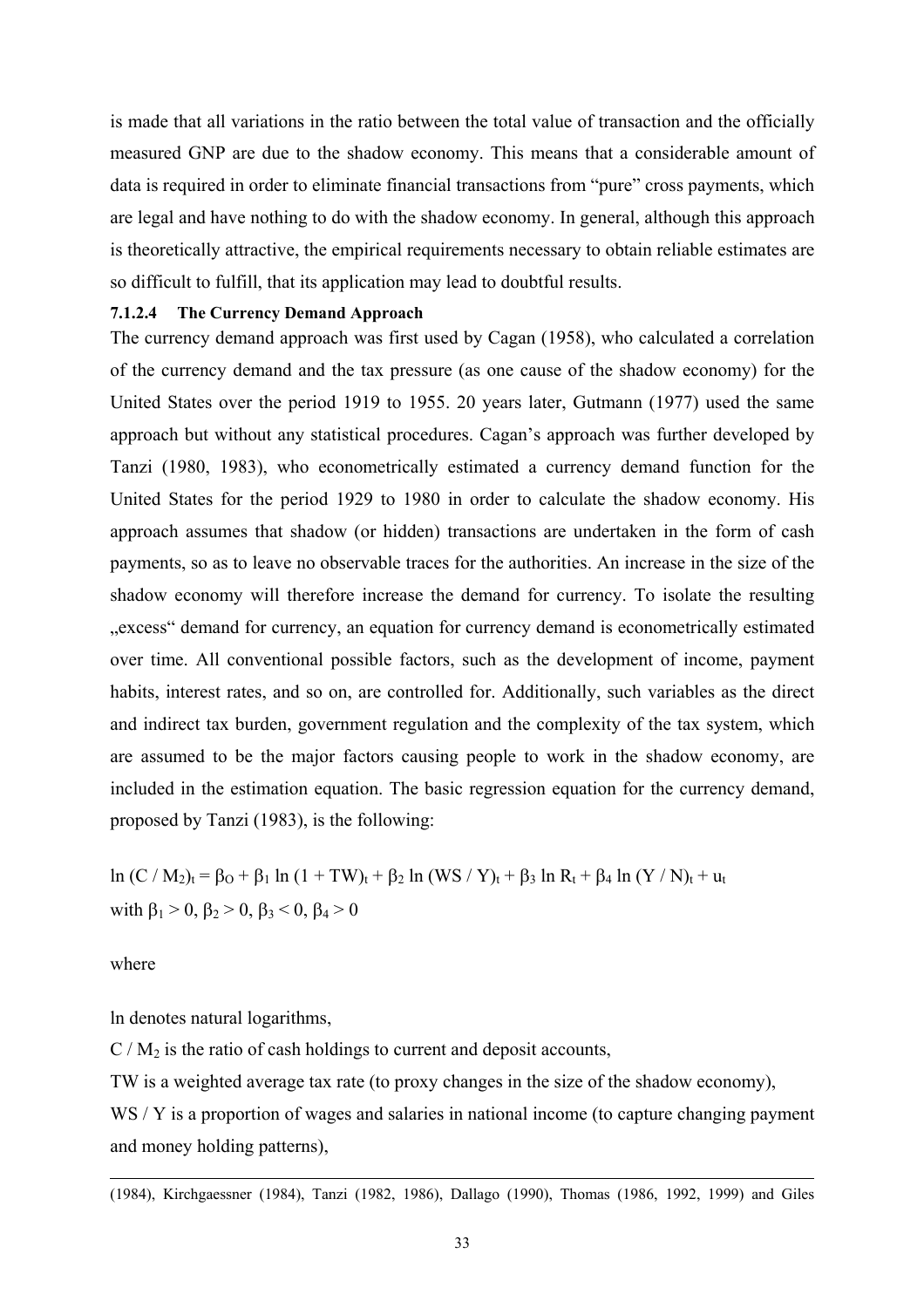R is the interest paid on savings deposits (to capture the opportunity cost of holding cash) and  $Y/N$  is the per capita income.<sup>35)</sup>

Any "excess" increase in currency, or the amount unexplained by the conventional or normal factors (mentioned above) is then attributed to the rising tax burden and the other reasons leading people to work in the shadow economy. Figures for the size and development of the shadow economy can be calculated in a first step by comparing the difference between the development of currency when the direct and indirect tax burden (and government regulations) are held at its lowest value, and the development of currency with the current (much higher) burden of taxation and government regulations. Assuming in a second step the same income velocity for currency used in the shadow economy as for legal M1 in the official economy, the size of the shadow can be computed and compared to the official GDP.

The currency demand approach is one of the most commonly used approaches. It has been applied to many OECD countries,  $36$  but has nevertheless been criticized on various grounds.<sup>37)</sup> The most commonly raised objections to this method are several:

- (i) Not all transactions in the shadow economy are paid in cash. Isachsen and Strom (1985) used the survey method to find out that in Norway, in 1980, roughly 80 percent of all transactions in the hidden sector were paid in cash. The size of the total shadow economy (including barter) may thus be even larger than previously estimated.
- (ii) Most studies consider only one particular factor, the tax burden, as a cause of the shadow economy. But others (such as the impact of regulation, taxpayers' attitudes toward the state, "tax morality" and so on) are not considered, because reliable data for most countries is not available. If, as seems likely, these other factors also have an impact on the extent of the hidden economy, it might again be higher than reported in most studies.<sup>38)</sup>

<sup>(1999</sup>a).

 $35)$  The estimation of such a currency demand equation has been criticized by Thomas (1999) but part of this criticism has been considered by the work of Giles (1999a, 1999b) and Bhattacharyya (1999), who both use the latest econometric technics.

<sup>36)</sup>See Karmann (1986 and 1990), Schneider (1997, 1998a), Johnson, Kaufmann and Zoido-Lobatón (1998a), and Williams and Windebank (1995).

<sup>37)</sup>See Thomas (1992, 1999), Feige (1986), and Pozo (1996).

 $38$ )One (weak) justification for the only use of the tax variable is that this variable has by far the strongest impact on the size of the shadow economy in the studies known to the authors. The only exception is the study by Frey and Weck-Hannemann (1984) where the variable "tax immorality" has a quantitatively larger and statistically stronger influence than the direct tax share in the model approach. In the study of Pommerehne and Schneider (1985), for the U.S., besides various tax measures, data for regulation, tax immorality, minimum wage rates are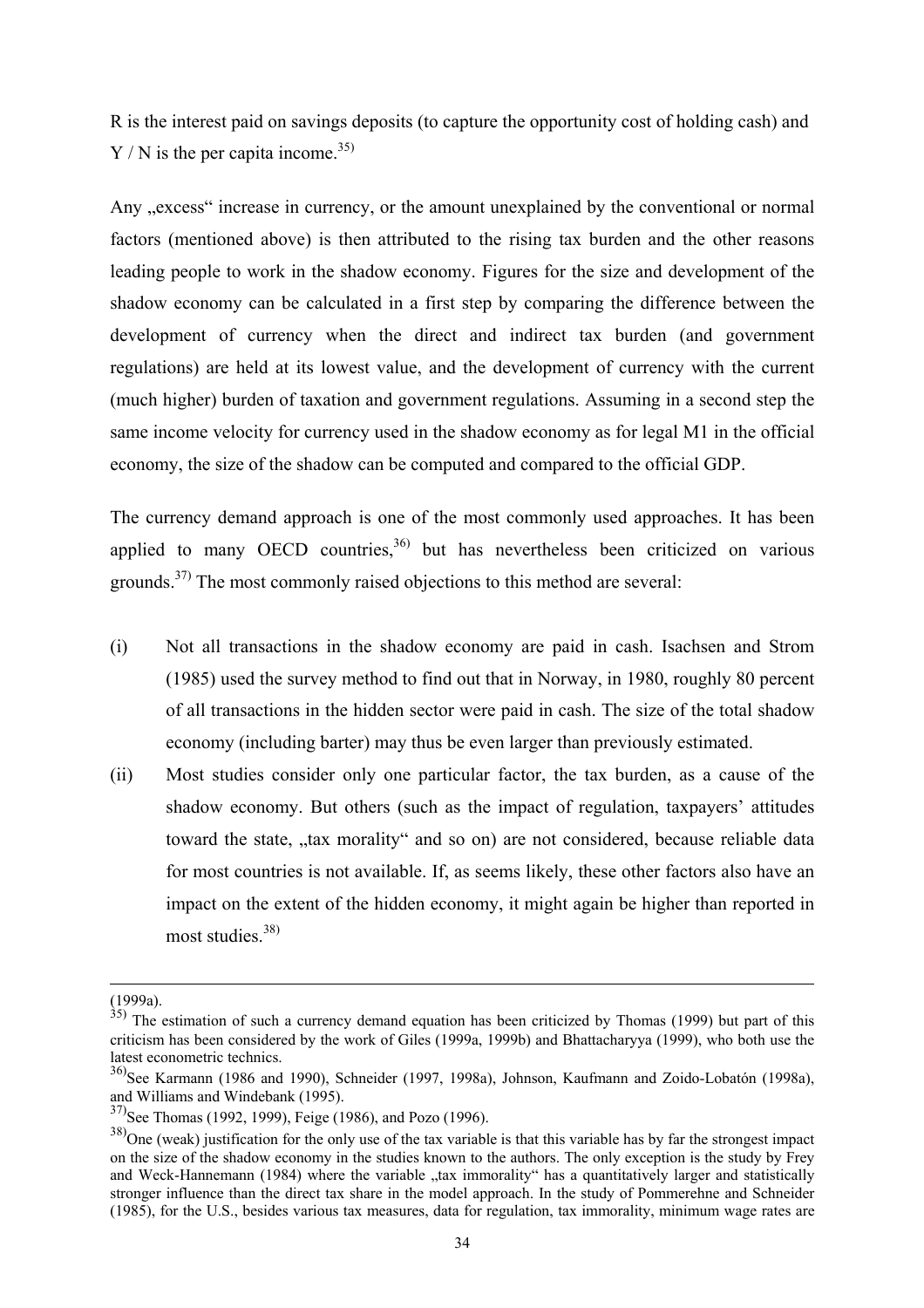- (iii) As discussed by Garcia (1978), Park (1979), and Feige (1996), increases in currency demand deposits are due largely to a slowdown in demand deposits rather than to an increase in currency caused by activities in the shadow economy, at least in the case of the United States.
- (iv) Blades (1982) and Feige (1986, 1996), criticize Tanzi's studies on the grounds that the US dollar is used as an international currency. Instead, Tanzi should have considered (and controlled for) the presence of US dollars, which are used as an international currency and held in cash abroad.<sup>39)</sup> Moreover, Frey and Pommerehne (1984) and Thomas (1986, 1992, 1999) claim that Tanzi's parameter estimates are not very stable. $40$
- (v) Most studies assume the same velocity of money in both types of economies. As argued by Hill and Kabir (1996) for Canada and by Klovland (1984) for the Scandinavian countries, there is already considerable uncertainty about the velocity of money in the official economy, and the velocity of money in the hidden sector is even more difficult to estimate. Without knowledge about the velocity of currency in the shadow economy, one has to accept the assumption of an "equal" money velocity in both sectors.
- (vi) Finally, the assumption of no shadow economy in a base year is open to criticism. Relaxing this assumption would again imply an upward adjustment of the size of the shadow economy.

### **7.1.2.5 The Physical Input (Electricity Consumption) Method**

### **(1) The Kaufmann - Kaliberda Method**<sup>41)</sup>

 $\overline{a}$ 

To measure overall (official and unofficial) economic activity in an economy, Kaufmann and Kaliberda (1996) assume that electric-power consumption is regarded as the single best

available, the tax variable has a dominating influence and contributes roughly 60-70 percent to the size of the shadow economy. See also Zilberfarb (1986).

 $39$ ) In another study by Tanzi (1982, esp. pp. 110-113) he explicitly deals with this criticism. A very careful  $\frac{39}{4}$ investigation of the amount of US-\$ used abroad and the US currency used in the shadow economy and to "classical" crime activities has been undertaken by Rogoff (1998), who concludes that large denomination bills are major driving force for the growth of the shadow economy and classical crime activities due largely to reduced transactions costs.

<sup>40)</sup> However in studies for European countries Kirchgaessner (1983, 1984) and Schneider (1986) reach the conclusion that the estimation results for Germany, Denmark, Norway and Sweden are quite robust when using the currency demand method. Hill and Kabir (1996) find for Canada that the rise of the shadow economy varies with respect to the tax variable used; they conclude "when the theoretically best tax rates are selected and a range of plausible velocity values is used, this method estimates underground economic growth between 1964 and 1995 at between 3 and 11 percent of GDP." (Hill and Kabir [1996, p. 1553]).

<sup>41)</sup>This method was used earlier by Lizzeri (1979), Del Boca and Forte (1982), and then was used much later by Portes (1996), Kaufmann and Kaliberda (1996), Johnson, Kaufmann and Shleifer (1997). For a critique see Lackó (1998).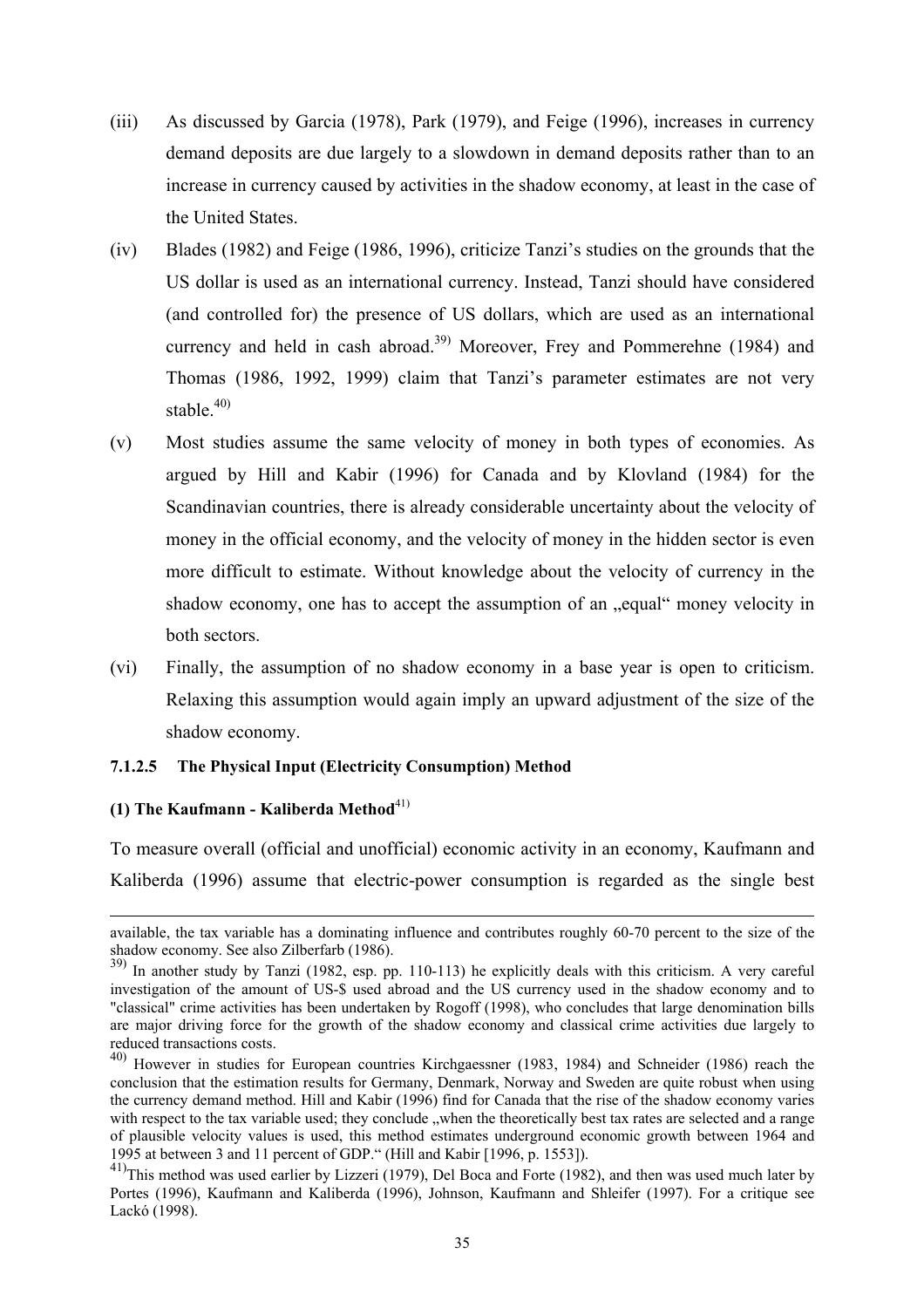physical indicator of overall (or official plus unofficial) economic activity. Now, overall economic activity and electricity consumption have been empirically observed throughout the world to move in lockstep with an electricity to GDP elasticity usually close to one. This means, that the growth of total electricity consumption is an indicator for growth of overall (official and unofficial) GDP. By having this proxy measurement for the overall economy and then subtracting from this overall measure the estimates of official GDP, Kaufmann and Kaliberda (1996) derive an estimate of unofficial GDP. This method is very simple and appealing. However, it can also be criticized on various grounds:

- (i) Not all shadow economy activities require a considerable amount of electricity (e.g. personal services), and other energy sources can be used (gas, oil, coal, etc.). Only a part of the shadow economy will be captured.
- (ii) Over time, there has been considerable technical progress, so that both the production and use of electricity are more efficient than in the past, and this will apply in both official and unofficial uses.
- (iii) There may be considerable differences or changes in the elasticity of electricity/GDP across countries and over time. $42)$

### **(2) The Lackó Method**

 $\overline{a}$ 

Lackó (1996, 1998, 1999, 2000) assumes that a certain part of the shadow economy is associated with the household consumption of electricity. This part comprises the so-called household production, do-it-yourself activities, and other non registered production and services. Lackó further assumes that in countries where the portion of the shadow economy associated with the household electricity consumption is high, the rest of the hidden economy (or the part Lackó cannot measure) will also be high. Lackó (1996, pp.19 ff.) assumes that in each country a part of the household consumption of electricity is used in the shadow economy.

Lackó's approach (1998, p.133) can be described by the following two equations:

ln E<sub>i</sub> =  $\alpha_1$  ln C<sub>i</sub> +  $\alpha_2$  ln PR<sub>i</sub> +  $\alpha_3$  G<sub>i</sub> +  $\alpha_4$  Q<sub>i</sub> +  $\alpha_5$  H<sub>i</sub> +  $\mu$ <sub>i</sub> (1) with  $\alpha_1 > 0$ ,  $\alpha_2 < 0$ ,  $\alpha_3 > 0$ ,  $\alpha_4 < 0$ ,  $\alpha_5 > 0$  $H_i = \beta_1 T_i + \beta_2 (S_i - T_i) + \beta_3 D_i$  (2) with  $\beta_1 > 0$ ,  $\beta_2 < 0$ ,  $\beta_3 > 0$ where

 $^{42}$ )Johnson, Kaufmann and Shleifer (1997) make an attempt to adjust for changes in the elasticity of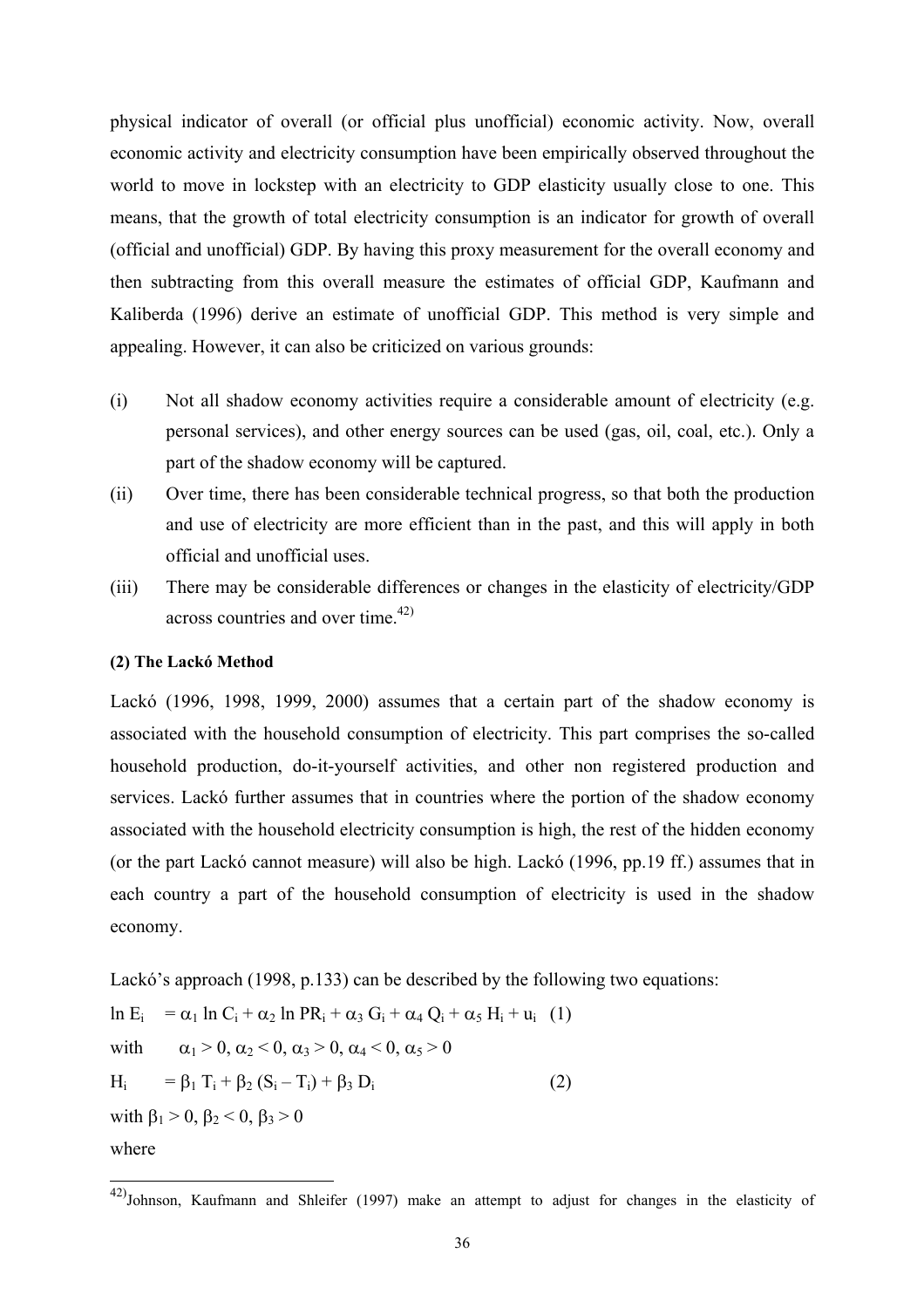i: the number assigned to the country,

Ei: per capita household electricity consumption in country i in Mtoe,

- Ci: per capita real consumption of households without the consumption of electricity in country i in US dollars (at purchasing power parity),
- PR<sub>i</sub>: the real price of consumption of 1 kWh of residential electricity in US dollars (at purchasing power parity),
- Gi: the relative frequency of months with the need of heating in houses in country i,
- Qi: the ratio of energy sources other than electricity energy to all energy sources in household energy consumption,
- Hi: the per capita output of the hidden economy,
- Ti: the ratio of the sum of paid personal income, corporate profit and taxes on goods and services to GDP,
- S<sub>i</sub>: the ratio of public social welfare expenditures to GDP, and
- D<sub>i</sub>: the sum on number of dependants over 14 years and of inactive earners, both per 100 active earners.

In a cross country study, she econometrically estimates equation (1) substituting  $H_i$  by equation (2). The econometric estimation results can then be used to establish an ordering of the countries with respect to electricity use in their respective shadow economies. For the calculation of the actual size (value added) of the shadow economy, Lackó further must know how much GDP is produced by one unit of electricity in the shadow economy of each country. Since these data are not known, she takes the result of one of the known shadow economy estimations, that were carried out for a market economy with another approach for the early 1990s, and she applies this proportion to the other countries. Lackó used the shadow economy of the United States as such a base (the shadow economy value of 10.5% of GDP taken from Morris(1993)), and then she calculates the size of the shadow economy for other countries. Lackó's method is also open to criticism:

- (i) Not all shadow economy activities require a considerable amount of electricity and other energy sources can be used.
- (ii) Shadow economy activities do not take place only in the household sector.
- (iii) It is doubtful whether the ratio of social welfare expenditures can be used as the explanatory factor for the shadow economy, especially in transition and developing countries.

electricity/GDP.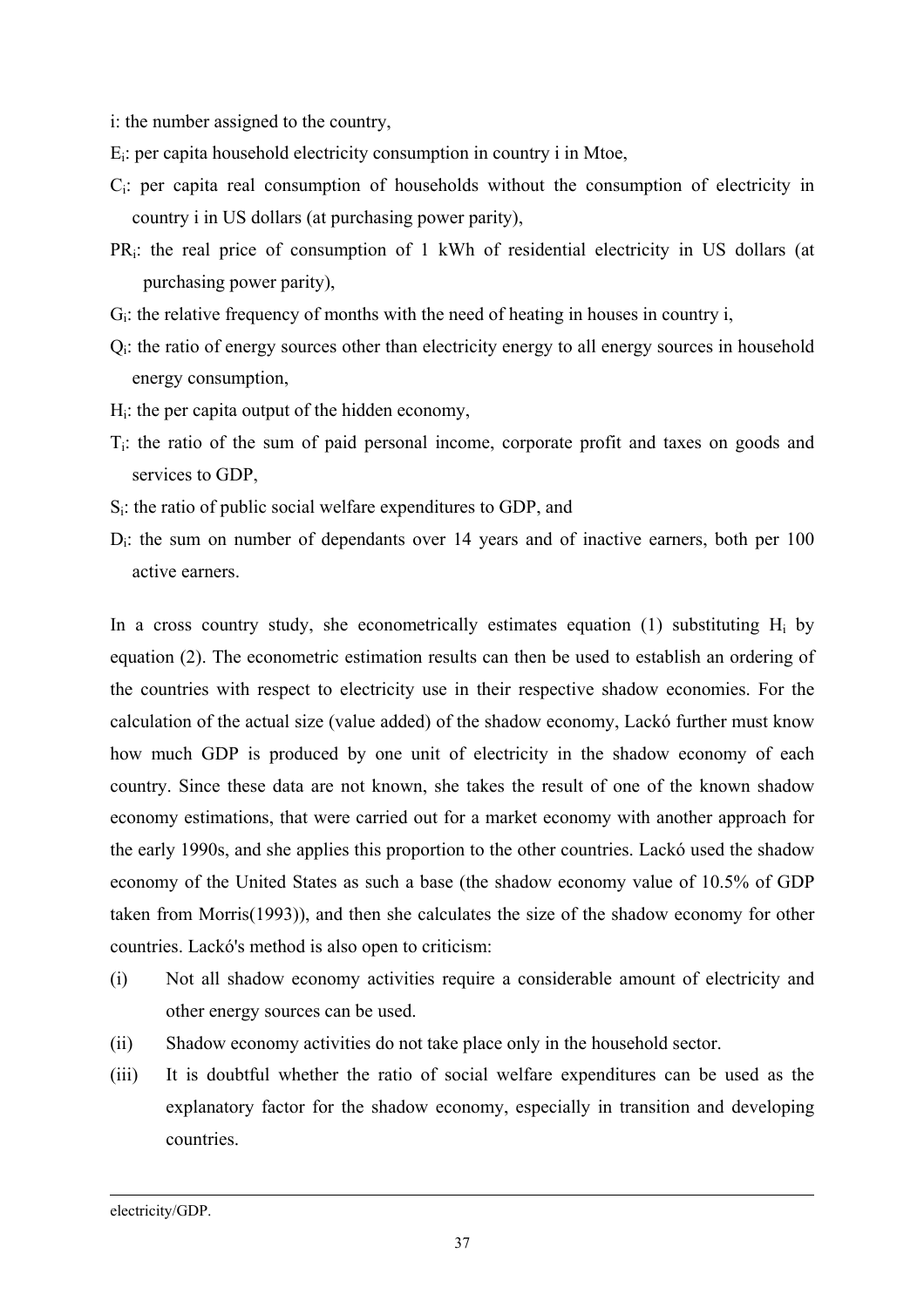It is questionable which is the most reliable base value of the shadow economy in order to calculate the size of the shadow economy for all other countries, especially, for the transition and developing countries.

### **7.1.3** The model approach<sup>43</sup>

 $\overline{a}$ 

All methods described so far that are designed to estimate the size and development of the shadow economy consider just one indicator that "must" capture all effects of the shadow economy. However, it is obvious that shadow economy effects show up simultaneously in the production, labor, and money markets. An even more important critique is that the causes that determine the size of the shadow economy are taken into account only in some of the monetary approach studies that usually consider one cause, the burden of taxation. The model approach explicitly considers multiple causes leading to the existence and growth of the shadow economy, as well as the multiple effects of the shadow economy over time.

The empirical method used is quite different from those used so far. It is based on the statistical theory of unobserved variables, which considers multiple causes and multiple indicators of the phenomenon to be measured. For the estimation, a factor-analytic approach is used to measure the hidden economy as an unobserved variable over time. The unknown coefficients are estimated in a set of structural equations within which the "unobserved" variable cannot be measured directly. The DYMIMIC (dynamic multiple-indicators multiplecauses) model consists in general of two parts, with the measurement model linking the unobserved variables to observed indicators.<sup>44)</sup> The structural equations model specifies causal relationships among the unobserved variables. In this case, there is one unobserved variable, or the size of the shadow economy; this is assumed to be influenced by a set of indicators for the shadow economy's size, thus capturing the structural dependence of the shadow economy on variables that may be useful in predicting its movement and size in the future. The interaction over time between the causes  $Z_{it}$  ( $i = 1, 2, ..., k$ ) the size of the shadow economy  $X_t$ , in time t and the indicators  $Y_{it}$  (j = 1, 2, ..., p) is shown in Figure 7.1.

<sup>&</sup>lt;sup>43)</sup>This summary is derived from a longer study by Aigner, Schneider, and Ghosh (1988, p. 303), applying this approach for the United States over time; for Germany this approach has been applied by Karmann (1986 and 1990). The pioneers of this approach are Weck (1983), Frey and Weck-Hannemann (1984), who applied this approach to cross-section data from the 24 OECD countries for various years. Before turning to this approach they developed the concept of "soft modeling" (Frey, Weck, and Pommerehne (1982), Frey and Weck (1983a and 1983b)), an approach which has been used to provide a ranking of the relative size of the shadow economy in different countries.

 $^{44}$  One of the latest paper dealing extensively with the DYMIMIC approach, its development and its weaknesses is from Dell'Anno (2003).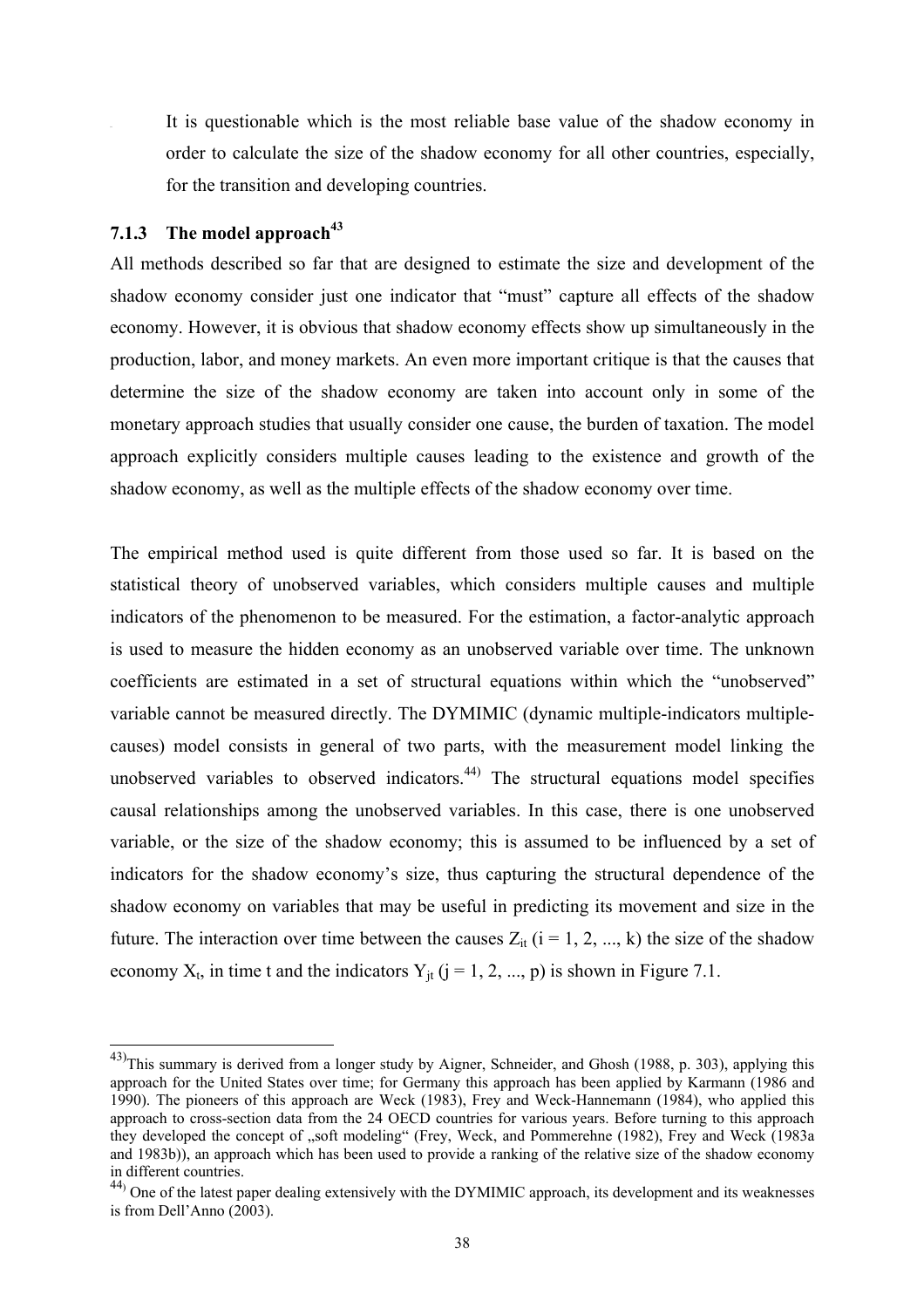



There is a large body of literature<sup>45)</sup> on the possible causes and indicators of the shadow economy, in which the following three types of causes are distinguished:

### **Causes**

- (i) The burden of direct and indirect taxation, both actual and perceived. A rising burden of taxation provides a strong incentive to work in the shadow economy.
- (ii) The burden of regulation as proxy for all other state activities. It is assumed that increases in the burden of regulation give a strong incentive to enter the shadow economy.
- $(iii)$  The  $\pi$ tax morality" (citizens' attitudes toward the state), which describes the readiness of individuals (at least partly) to leave their official occupations and enter the shadow economy: it is assumed that a declining tax morality tends to increase the size of the shadow economy.<sup>46)</sup>

### **Indicators**

 $\overline{a}$ 

A change in the size of the shadow economy may be reflected in the following indicators:

(i) Development of monetary indicators. If activities in the shadow economy rise, additional monetary transactions are required.

<sup>45)</sup>Thomas (1992); Schneider (1994a, 1997, 2003b); Pozo (1996); Johnson, Kaufmann and Zoido-Lobatón (1998a, 1998b); Giles (1999a, 1999b); Giles and Tedds (2002), and Dell'Anno (2003)..

 $^{46)}$  When applying this approach for European countries, Frey and Weck-Hannemann (1984) had the difficulty in obtaining reliable data for the cause series, besides the ones of direct and indirect tax burden. Hence, their study was criticized by Helberger and Knepel (1988), who argue that the results were unstable with respect to changing variables in the model and over the years.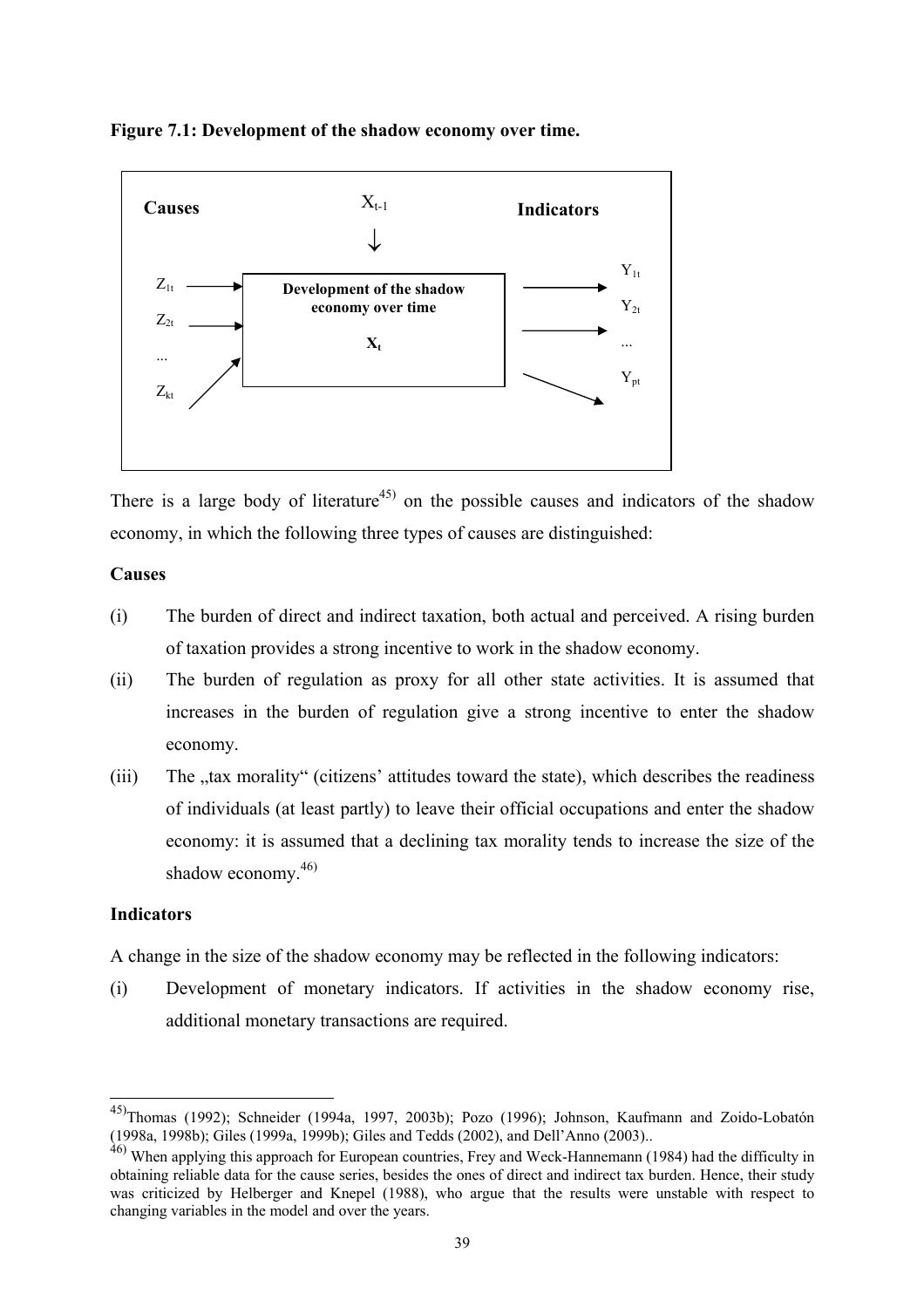- (ii) Development of the labor market. Increasing participation of workers in the hidden sector results in a decrease in participation in the official economy. Similarly, increased activities in the hidden sector may be expected to be reflected in shorter working hours in the official economy.
- (iii) Development of the production market. An increase in the shadow economy means that inputs (especially labor) move out of the official economy (at least partly), and this displacement might have a depressing effect on the official growth rate of the economy.

The latest use of the model approach has been undertaken by Giles (1999a, 1999b) and by Giles, Linsey and Gupsa (1999), Giles and Tedd (2002), Chatterjee, Chaudhury and Schneider (2002) and Bajada and Schneider (2003). They basically estimates a comprehensive (dynamic) MIMIC model to get a time serious index of the hidden/measured output of New Zealand, Canada, India or Australia, and then estimate a separate "cash-demand model" to obtain a benchmark for converting this index into percentage units. Unlike earlier empirical studies of the hidden economy, they paid proper attention to the non-stationary, and possible co-integration of time serious data in both models. Again this DYMIMIC model treats hidden output as a latent variable, and uses several (measurable) causal variables and indicator variables. The former include measures of the average and marginal tax rates, inflation, real income and the degree of regulation in the economy. The latter include changes in the (male) labor force participation rate and in the cash/money supply ratio. In their cash-demand equation they allow for different velocities of currency circulation in the hidden and recorded economies. Their cash-demand equation is not used as an input to determine the variation in the hidden economy over time – it is used only to obtain the long-run average value of hidden/measured output, so that the index for this ratio predicted by the DYMIMIC model can be used to calculate a level and the percentage units of the shadow economy. Overall, this latest combination of the currency demand and DYMIMIC approach clearly shows that some progress in the estimation technique of the shadow economy has been achieved and a number of critical points have been overcome.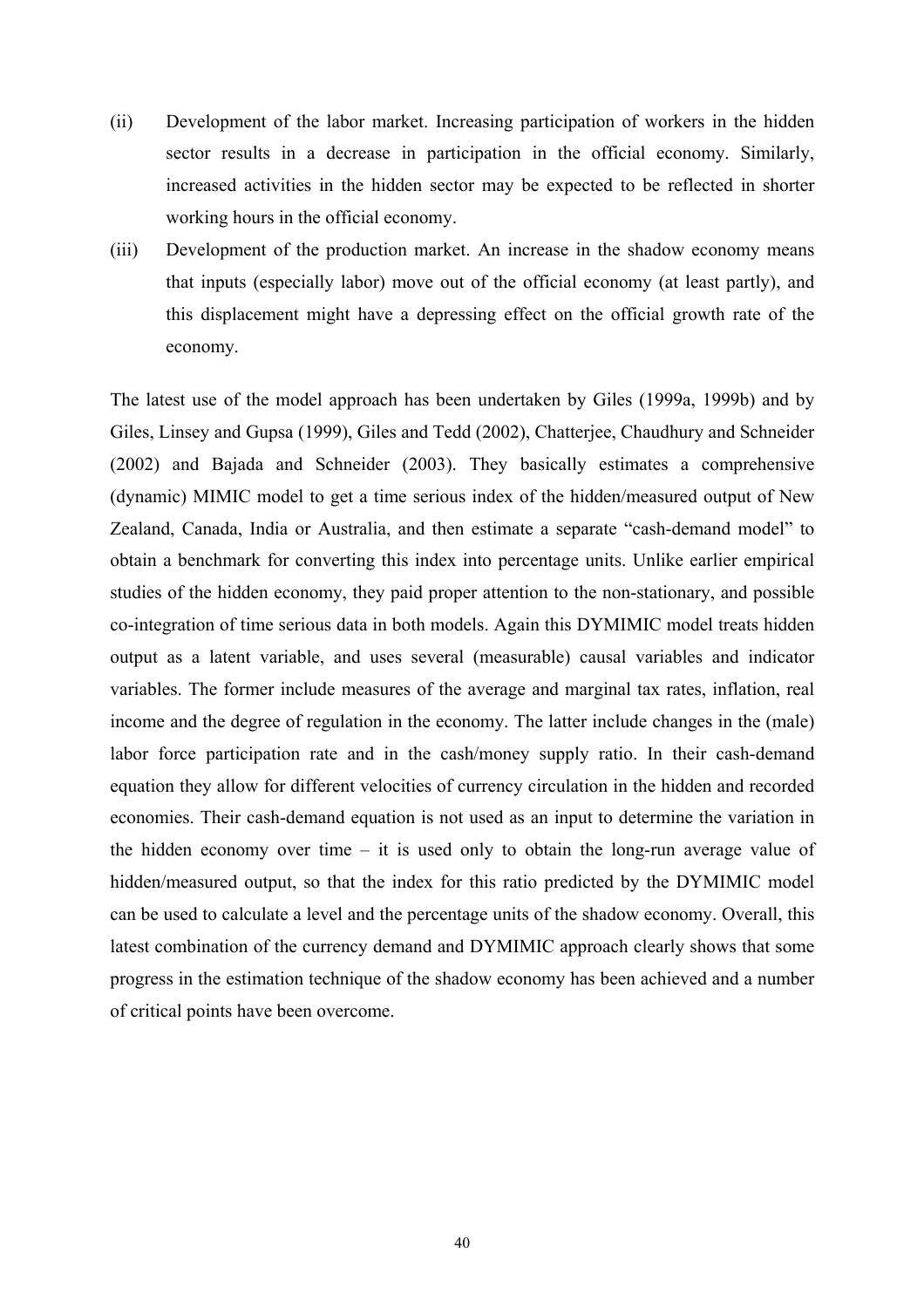### *7.2 Appendix 2: Data Set and Detailed Estimation result*

### **7.2.1 Countries**

The following Table 7.1 presents the 109 countries in the sample and the two data of most interest: the size of the shadow economy in percent of GDP for the year 2000 and the annual GDP Growth Rate in percent again for the year 2000.

| Country                | <b>Shadow Economy 2000</b> | <b>GDP Growth Rate 2000</b> |
|------------------------|----------------------------|-----------------------------|
| Albania                | 33.4                       | 9.15                        |
| Algeria                | 34.1                       | 5.05                        |
| Argentina              | 25.4                       | 1.77                        |
| Armenia                | 46.3                       | 8.16                        |
| Australia              | 15.3                       | 4.21                        |
| Austria                | 10.2                       | 5.34                        |
| Azerbaijan             | 60.6                       | 20.37                       |
| Bangladesh             | 35.6                       | 8.58                        |
| <b>Belarus</b>         | 48.1                       | 8.30                        |
| Belgium                | 23.2                       | 6.13                        |
| <b>Benin</b>           | 45.2                       | 8.42                        |
| Bolivia                | 67.1                       | 5.04                        |
| Bosnia and Herzegovina | 34.1                       | 0.00                        |
| Botswana               | 33.4                       | $-2.06$                     |
| <b>Brazil</b>          | 39.8                       | 7.68                        |
| <b>Bulgaria</b>        | 36.9                       | 9.30                        |
| Burkina Faso           | 38.4                       | 4.66                        |
| Cameroon               | 32.8                       | 8.45                        |
| Canada                 | 16.4                       | 6.17                        |
| Chile                  | 19.8                       | 8.51                        |
| China                  | 13.1                       | 9.92                        |
| Colombia               | 39.1                       | 1.04                        |
| Costa Rica             | 26.2                       | $-0.37$                     |
| Cote d'Ivoire          | 39.9                       | 0.77                        |
| Croatia                | 33.4                       | 5.96                        |
| Czech Republic         | 19.1                       | 5.47                        |
| Denmark                | 18.2                       | 6.34                        |
| Dominican Republic     | 32.1                       | 9.86                        |
| Ecuador                | 34.4                       | 3.98                        |
| Egypt, Arab Rep.       | 35.1                       | 7.73                        |
| Ethiopia               | 40.3                       | 8.01                        |
| Finland                | 18.3                       | 7.91                        |
| France                 | 15.3                       | 5.32                        |
| Georgia                | 67.3                       | 8.20                        |
| Germany                | 16.3                       | 5.24                        |
| Ghana                  | 38.4                       | 7.03                        |
| Greece                 | 28.6                       | 7.18                        |
| Guatemala              | 51.5                       | 6.03                        |
| Honduras               | 49.6                       | 6.52                        |
| Hong Kong, China       | 16.6                       | 14.26                       |
| Hungary                | 25.1                       | 7.63                        |

**Table 7.1.: List of countries investigated**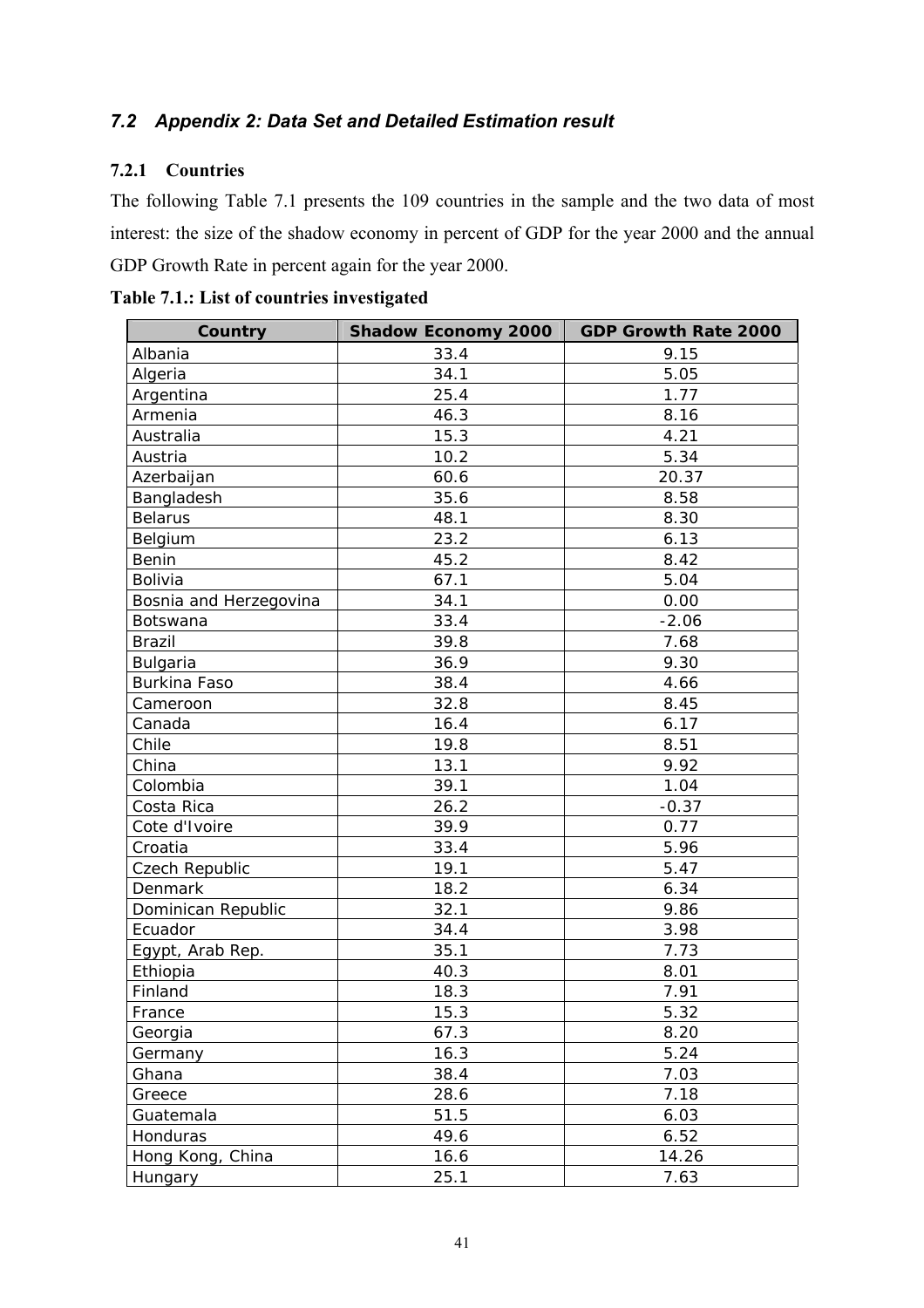| Country                   | <b>Shadow Economy 2000</b> | <b>GDP Growth Rate 2000</b> |
|---------------------------|----------------------------|-----------------------------|
| India                     | 23.1                       | 6.35                        |
| Indonesia                 | 19.4                       | 6.96                        |
| Iran, Islamic Rep.        | 18.9                       | 7.14                        |
| Iran, Islamic Rep.        | 18.9                       | 7.14                        |
| Ireland                   | 15.8                       | 15.67                       |
| Israel                    | 21.9                       | 10.64                       |
| Italy                     | 27.0                       | 5.25                        |
| Jamaica                   | 36.4                       | 4.10                        |
| Japan                     | 11.3                       | 4.78                        |
| Jordan                    | 19.4                       | 4.57                        |
| Kazakhstan                | 43.2                       | 16.14                       |
| Kenya                     | 34.3                       | 1.82                        |
| Korea, Rep.               | 27.5                       | 10.43                       |
| Kyrgyz Republic           | 39.8                       | 7.70                        |
| Latvia                    | 39.9                       | 7.87                        |
| Lebanon                   | 34.1                       | 2.03                        |
| Lithuania                 | 30.3                       | 5.52                        |
| Madagascar                | 39.6                       | 8.06                        |
| Malawi                    | 40.3                       | 4.25                        |
| Malaysia                  | 31.1                       | 14.61                       |
| Mali                      | 41.0                       | 6.86                        |
| Mexico                    | 30.1                       | 9.09                        |
| Moldova                   | 45.1                       | 1.56                        |
| Mongolia                  | 18.4                       | 3.88                        |
| Morocco                   | 36.4                       | 2.60                        |
| Mozambique                | 40.3                       | 4.89                        |
| Nepal                     | 38.4                       | 8.62                        |
| Netherlands               | 13.0                       | 5.94                        |
| New Zealand               | 12.7                       | 4.86                        |
| Nicaragua                 | 45.2                       | 7.25                        |
| Niger                     | 41.9                       | 2.45                        |
| Nigeria                   | 57.9                       | 6.89                        |
| Norway                    | 19.1                       | 4.45                        |
| Pakistan                  | 36.8                       | 7.05                        |
| Panama                    | 64.1                       | 2.27                        |
| Peru                      | 59.9                       | 5.31                        |
| Philippines               | 43.4                       | 6.28                        |
| Poland                    | 27.6                       | 6.32                        |
| Portugal                  | 22.6                       | 6.00                        |
| Romania                   | 34.4                       | 3.74                        |
| <b>Russian Federation</b> | 46.1                       | 8.81                        |
| Saudi Arabia              | 18.4                       | 8.86                        |
| Senegal                   | 43.2                       | 8.08                        |
| Singapore                 | 13.1                       | 13.76                       |
| Slovak Republic           | 18.9                       | 4.90                        |
| Slovenia                  | 27.1                       | 7.24                        |
| South Africa              | 28.4                       | 5.58                        |
| Spain                     | 22.6                       | 6.30                        |

| Table 7.1.: List of countries investigated – cont. |  |  |  |  |  |  |  |  |
|----------------------------------------------------|--|--|--|--|--|--|--|--|
|----------------------------------------------------|--|--|--|--|--|--|--|--|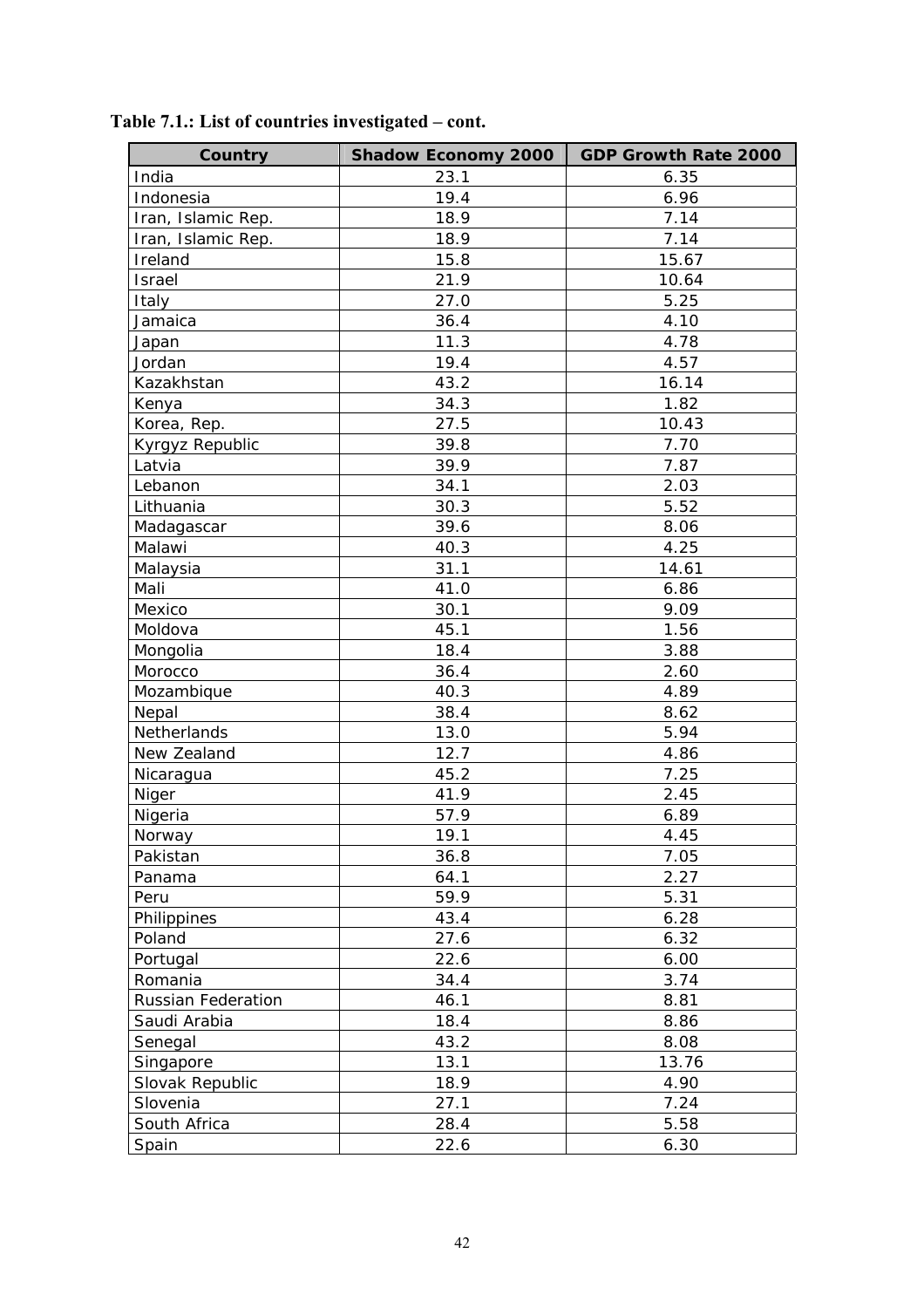| <b>Country</b>              | <b>Shadow Economy 2000</b> | <b>GDP Growth Rate 2000</b> |
|-----------------------------|----------------------------|-----------------------------|
| Sri Lanka                   | 44.6                       | 8.73                        |
| Sweden                      | 19.1                       | 6.17                        |
| Switzerland                 | 8.8                        | 5.37                        |
| Syrian Arab Republic        | 19.3                       | 7.52                        |
| Tanzania                    | 58.3                       | 7.00                        |
| Thailand                    | 52.6                       | 5.18                        |
| Tunisia                     | 38.4                       | 7.42                        |
| Turkey                      | 32.1                       | 10.05                       |
| Uganda                      | 43.1                       | 5.90                        |
| Ukraine                     | 52.2                       | 8.48                        |
| <b>United Arab Emirates</b> | 26.4                       | 0.00                        |
| United Kingdom              | 12.6                       | 5.97                        |
| <b>United States</b>        | 8.7                        | 7.44                        |
| Uruguay                     | 51.1                       | 1.24                        |
| Uzbekistan                  | 34.1                       | 7.86                        |
| Venezuela, RB               | 33.6                       | 5.06                        |
| Vietnam                     | 15.6                       | 7.93                        |
| Yemen, Rep.                 | 27.4                       | 12.64                       |
| Yugoslavia, Fed. Rep.       | 29.1                       | 0.00                        |
| Zambia                      | 48.9                       | 4.86                        |
| Zimbabwe                    | 59.4                       | $-5.58$                     |

**Table 7.1.: List of countries investigated – cont.** 

### **7.2.2 Definition of the Variables**

### **7.2.2.1 General Information**

- (1) All calculations and estimations are based on the software package 'Intercooled Stata  $8.0$ '.
- (2) All growth rates or shares as described in the following section. For example a growth rate of 2 percent is defined as 0.02 instead of 2.0.
- (3) If for some reasons observations for important countries for one year are missing we used the following formula to calculate the average growth rate for these variables:

$$
\left(\frac{\text{variable}_{t+n}}{\text{variable}_{t}}\right)^{\frac{1}{n}} = \emptyset \text{ growth rate}
$$
 [A. 1]

Multiplying the value of the variable from year t with the average growth rate gives the value for t+1. Formally:

$$
\emptyset \text{ growth rate} \times \text{variable}_{t} = \text{variable}_{t+1}
$$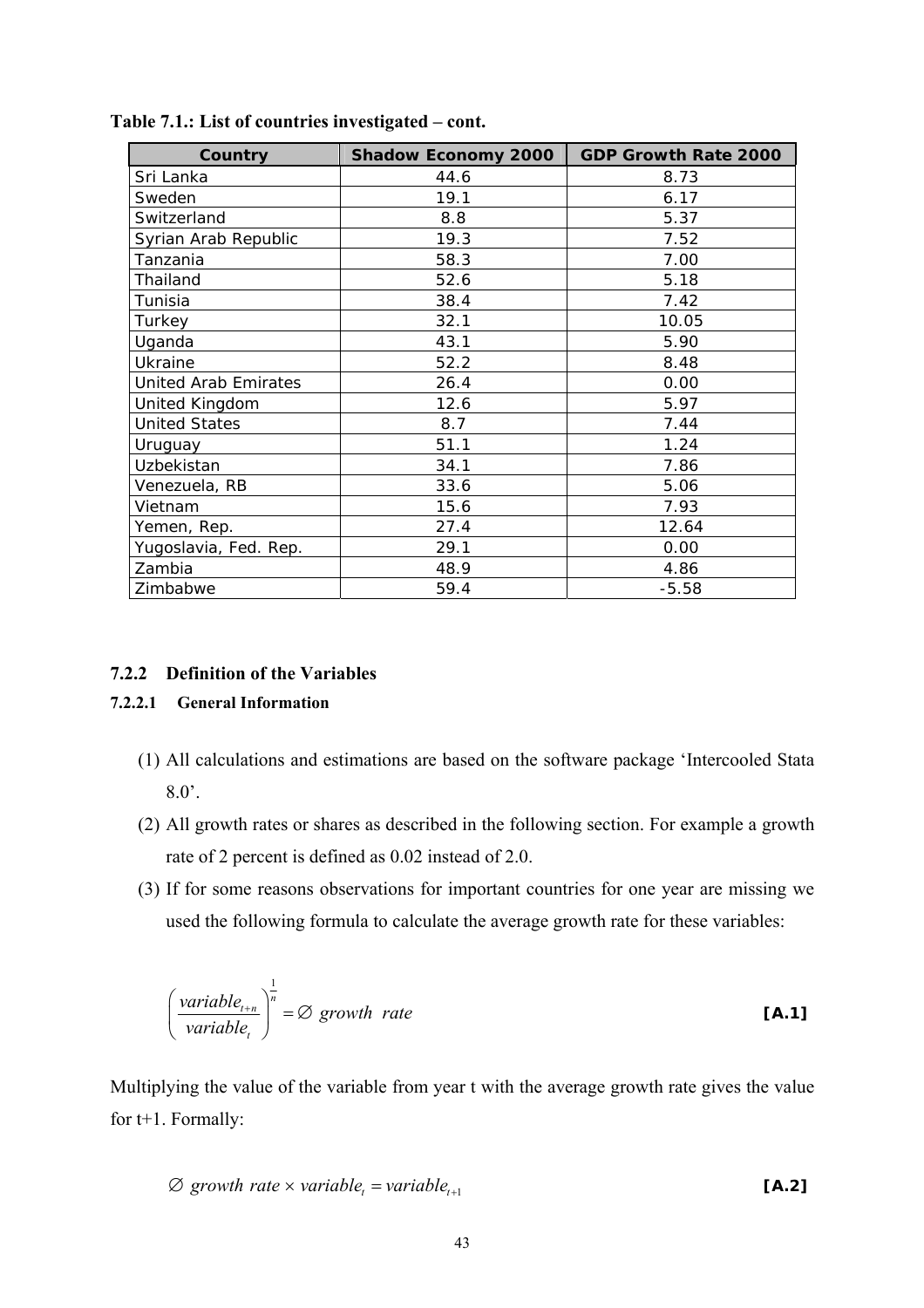(4) In parenthesis the Stata-Labels for the several variables are presented. This is necessary for understanding the regression outputs in detail below in this appendix.

### **7.2.2.2 Definition of the Variables**

### **(1) GDP per capita on PPP basis [gdpc]**

GDP per capita is based on purchasing power parity [PPP]. PPP GDP is gross domestic product converted to international dollars using purchasing power parity rates. An international dollar has the same purchasing power over GDP as the U.S. dollar has in the United States. GDP is the sum of gross value added by all resident producers in the economy plus any product taxes and minus any subsidies not included in the value of the products. It is calculated without making deductions for depreciation of fabricated assets or for depletion and degradation of natural resources. Data are in current dollars.

Source: World Bank, International Comparison Programme database.

### **(2) Annual GDP per capita Growth Rate [growgdpc]**

Out of this GDP per capita values for the observed 109 countries over the years 1990 to 2000 the dependent variable Annual GDP per capita Growth Rate has been calculated using the formula

$$
Per Capita Growth = \frac{(GDPpc_{t} - GDPpc_{t-1})}{GDPpc_{t-1}}
$$
 [A.3]

Source: World Bank, International Comparison Programme database; own calculation by authors.

### **(3) Shadow Economy [shad]**

The variable Shadow Economy is defined as the informal sector [shadow economy] in percent of official GDP. The estimations for the size of the shadow economy are undertaken using the DYMIMIC and the currency demand approaches [see Schneider et al. 2002 and Schneider 2003]. But one has to keep in mind that this variable is only available for three points in time namely the years 1990, 1995 and 2000.

Source: Own calculation by authors.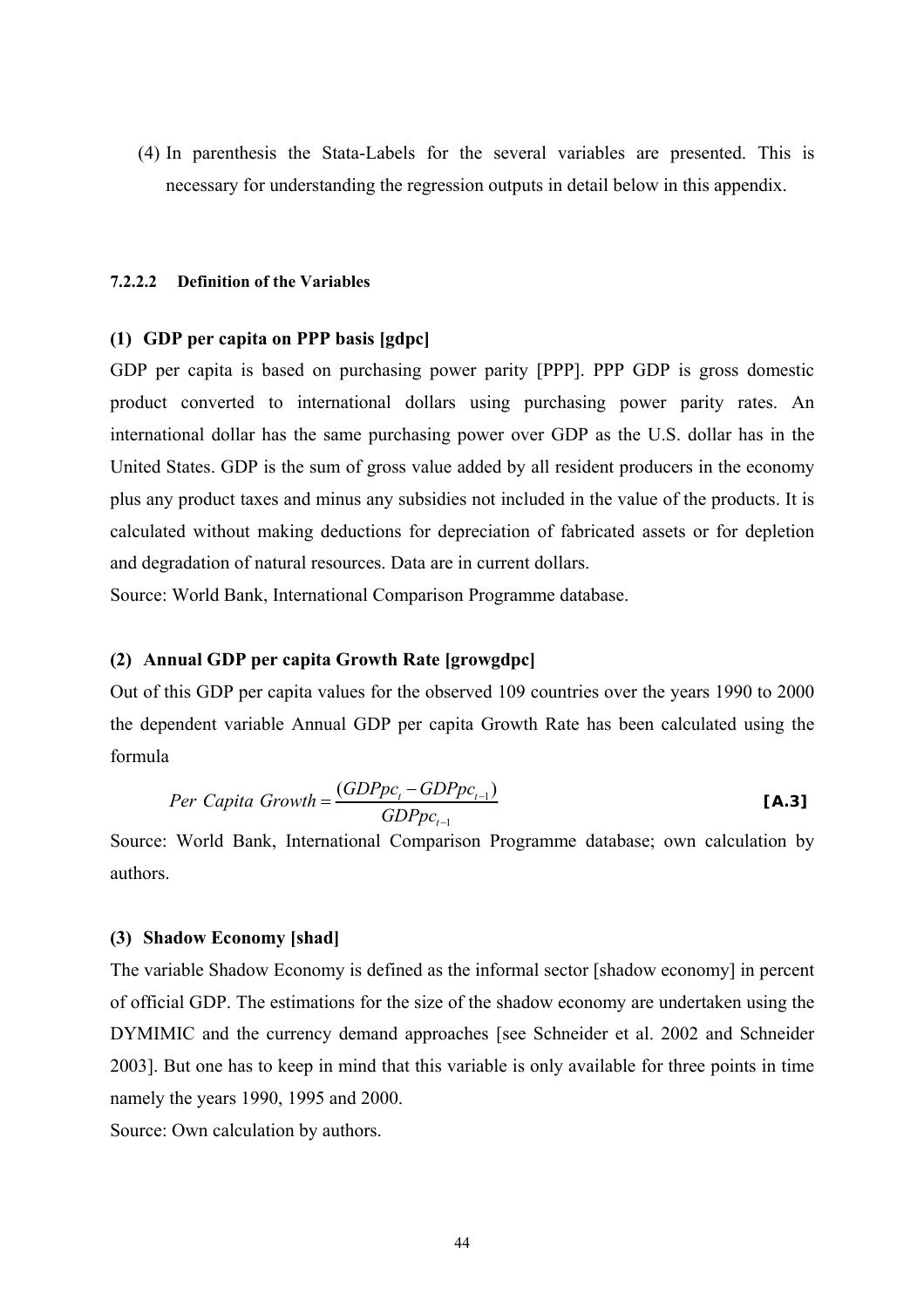### **(4) Shadow Economy Industrialized Countries [shadind]**

The variable Shadow Economy Industrialized Countries is defined as the informal sector [shadow economy] in percent of official GDP. It has the value 0 if a country is a developing country [indicated by the value 0 in the Dummy Industrialized Countries] and the value of the shadow economy in percent of GDP if a country is an industrialized country [indicated by the value 1 in the Dummy Industrialized Countries] or a transition country [indicated by the value 1 in the Dummy Transition Countries].

Source: Own calculation by authors.

### **(5) Shadow Economy Developing Countries [shaddev]**

The variable Shadow Economy Developing Countries is defined as the informal sector [shadow economy] in percent of official GDP. It has the value 0 if a country is an industrialized country [indicated by the value 1 in the Dummy Industrialized Countries] or a transition country [indicated by the value 1 in the Dummy Transition Countries] and the value of the shadow economy in percent of GDP if a country is a developing country [indicated by the value 0 in the Dummy Industrialized Countries].

Source: Own calculation by authors.

### **(6) Openness [open]**

Openness is the sum of exports and imports of goods and services measured as a share of gross domestic product.

Source: World Bank national accounts data, and OECD National Accounts data files.

### **(7) Inflation Rate [infl]**

Inflation as measured by the annual growth rate of the GDP implicit deflator which shows the rate of price change in the economy as a whole.

Source: World Bank national accounts data, and OECD National Accounts data files.

### **(8) Inflation Rate Other Countries [inflrest]**

Inflation Rate Other Countries is equally defined to Inflation Rate but has the value 0 if a country is a transition country [indicated by the value 1 in the Dummy Transition Countries] and the value of the inflation rate if a country is a non-transition country [indicated by the value 0 in the Dummy Transition Countries].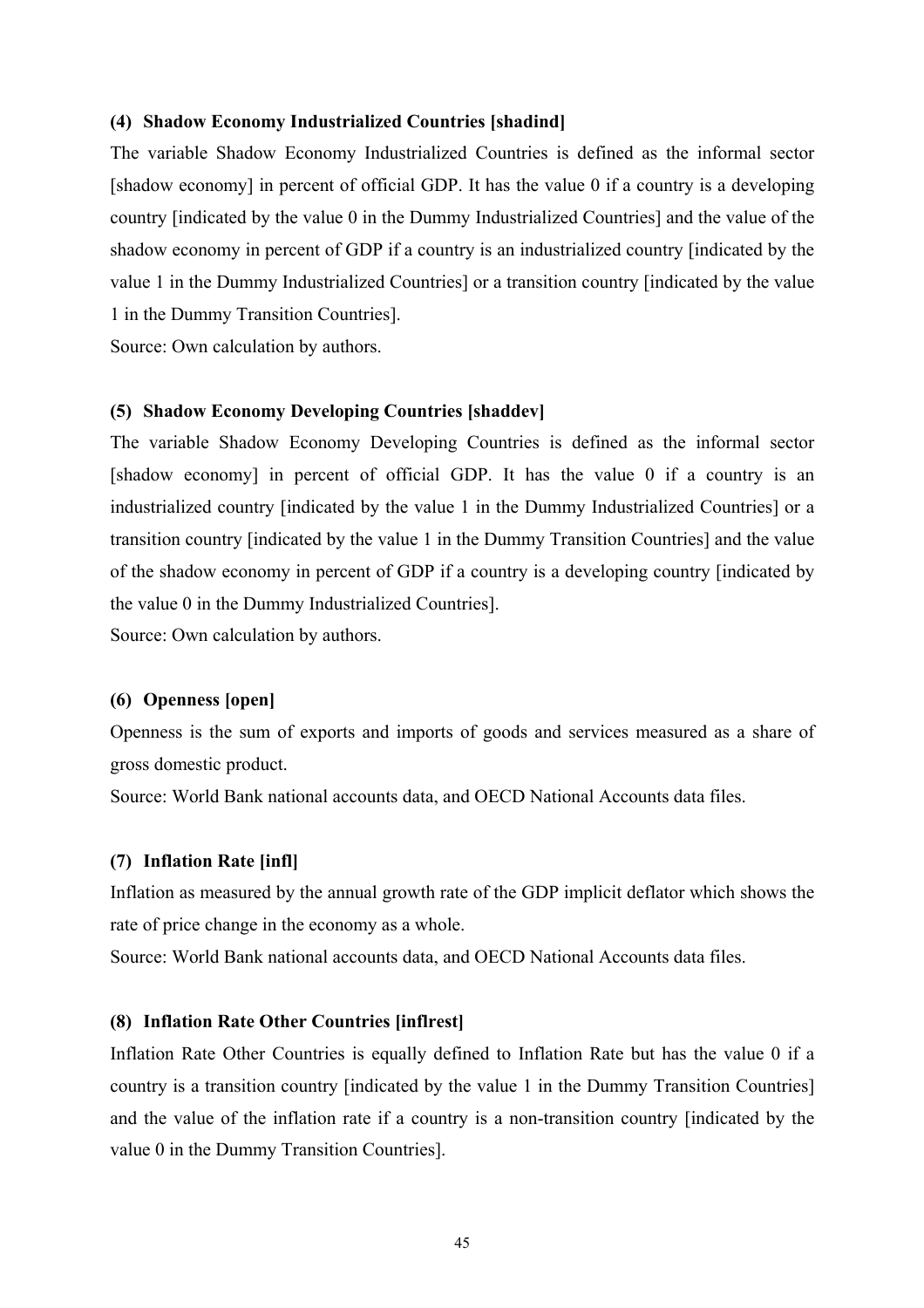Source: World Bank national accounts data, and OECD National Accounts data files; own calculation by authors.

### **(9) Inflation Rate Transition Countries [infltran]**

Inflation Rate Transition Countries is equally defined to Inflation Rate but has the value 0 if a country is a non-transition country [indicated by the value 0 in the Dummy Transition Countries] and the value of the inflation rate if a country is a transition country [indicated by the value 1 in the Dummy Transition Countries].

Source: World Bank national accounts data, and OECD National Accounts data files; own calculation by authors.

### **(10)Government Consumption [gov]**

Government Consumption is defined as general government final consumption expenditure and includes all government current expenditures for purchases of goods and services (including compensation of employees). It also includes most expenditures on national defense and security, but excludes government military expenditures that are part of government capital formation.

Source: World Bank national accounts data, and OECD National Accounts data files.

### **(11)Lagged GDP per capita Growth Rate [lastgrowth]**

This variable is the Annual GDP per capita Growth Rate lagged for one period, thus in our case lagged for one year.

Source: Equal to [growgdpc]; own calculation by authors.

### **(12)Total Population in millions [pop]**

Total population in millions is based on the population, including all residents who have a legal status or citizenship--except for refugees not permanently settled in the country of asylum.

Source: World Bank staff estimates from various sources including the United Nations Statistics Division's Population.

### **(13)Capital Accumulation Rate [caac]**

The Capital Accumulation Rate is the annual growth rate of gross capital formation based on local currency. Aggregates are based on 1995 U.S. dollars. Gross capital formation (formerly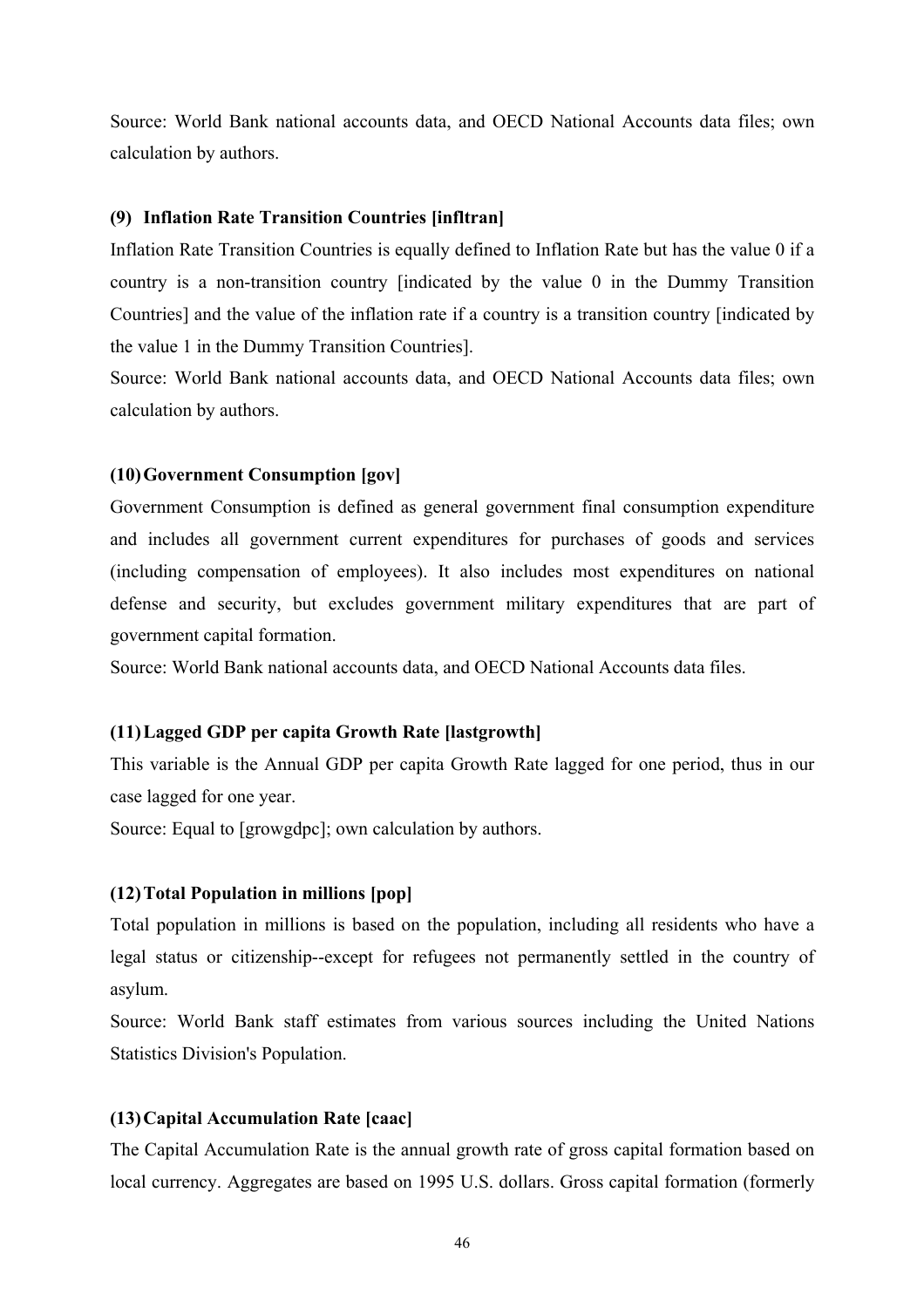gross domestic investment) consists of outlays on additions to the fixed assets of the economy plus net changes in the level of inventories. Fixed assets include land improvements (fences, ditches, drains, and so on); plant, machinery, and equipment purchases; and the construction of roads, railways, and the like, including schools, offices, hospitals, private residential dwellings, and commercial and industrial buildings. Inventories are stocks of goods held by firms to meet temporary or unexpected fluctuations in production or sales, and "work in progress." According to the 1993 SNA, net acquisitions of valuables are also considered capital formation.

Source: World Bank national accounts data, and OECD National Accounts data files.

### **(14)Dummy Industrialized Countries [ind]**

The variable Dummy Industrialized Countries is a binary variable and takes the value 0 if a country is a developing country and 1 if the country is an industrialized country. "Developing Country" corresponds to high income classification of World Bank Indicators 2002 with per capita income of USD 9,265 or less. The same applies to "Industrialized Countries" which are defined as countries with per capita GDP of USD 9,266 or more. Source: Own calculation by authors.

### **(15)Dummy Transition countries [tran]**

The variable Dummy Transition Countries is a binary variable and takes the value 1 if a country is a transition country from a centrally planned economy to a market economy and 0 if the country is not.

Source: Own Calculation by authors.

### **(16)Dummy OECD countries [oecd]**

The variable Dummy OECD countries is a binary variable and takes the value 1 if a country is member of the OECD and 0 if the country is not.

Source: Own Calculation by authors.

### **(17)Foreign Direct Investment [fdi]**

Foreign direct investment is the net inflows of investment to acquire a lasting management interest (10 percent or more of voting stock) in an enterprise operating in an economy other than that of the investor. It is the sum of equity capital, reinvestment of earnings, other long-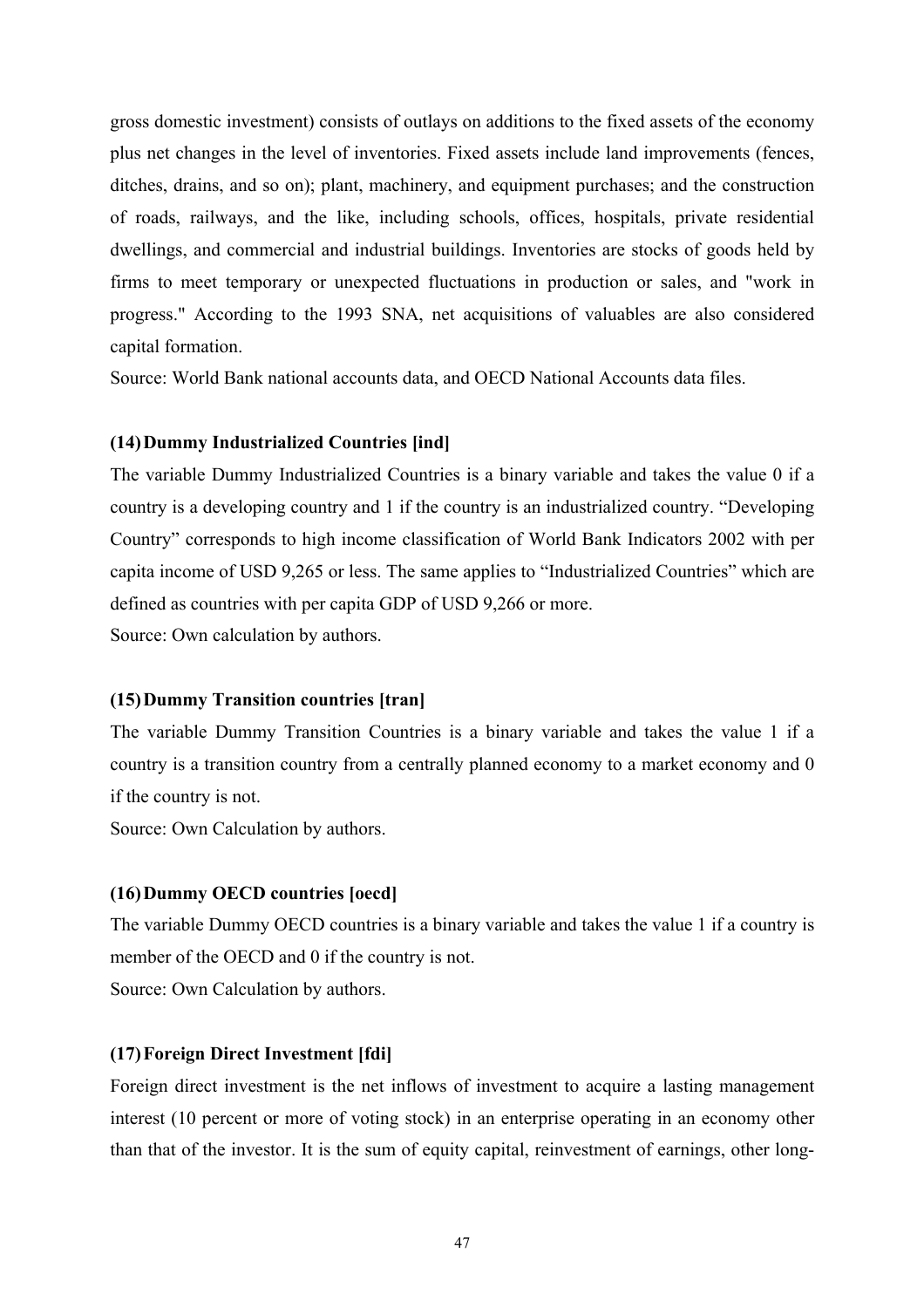term capital, and short-term capital as shown in the balance of payments. This series shows net inflows in the reporting economy.

Source: International Monetary Fund, International Financial Statistics and Balance of Payments databases, World Bank, Global Development Finance, and World Bank and OECD GDP estimates.

### **(18)Annual FDI Growth Rate [fdigrowth]**

Out of this FDI values for the observed 109 countries over the years 1990 to 2000 the explanatory variable Annual FDI Growth Rate has been calculated using the formula

$$
FDI Growth Rate = \frac{(FDI_t - FDI_{t-1})}{FDI_{t-1}}
$$
 [A.4]

Source: International Monetary Fund, International Financial Statistics and Balance of Payments databases, World Bank, Global Development Finance, and World Bank and OECD GDP estimates, own calculation by authors.

### **(19)Labour Force [lab]**

Total labor force comprises people who meet the International Labour Organization definition of the economically active population: all people who supply labor for the production of goods and services during a specified period. It includes both the employed and the unemployed.

Source: International Labour Organization, using World Bank population estimates.

### **(20)Annual Labour Force Growth Rate [labgrowth]**

Out of this Labour Force values for the observed 109 countries over the years 1990 to 2000 the explanatory variable Annual Labour Force Growth Rate has been calculated using the formula

*Labour Force Growth Rate* = 
$$
\frac{(LAB_t - LAB_{t-1})}{LAB_{t-1}}
$$
 [A.5]

Source: International Labour Organization, using World Bank population estimates, own calculation by authors.

### **7.2.3 Regression Outputs in more Detail**

In this section of the Appendix the regression outputs are presented in a more detailed way, where several results such a t- or z-statistics, F-tests, R-Squared within, between and overall can be found. Additionally the regression results for Cluster-Regressions are listed in detail.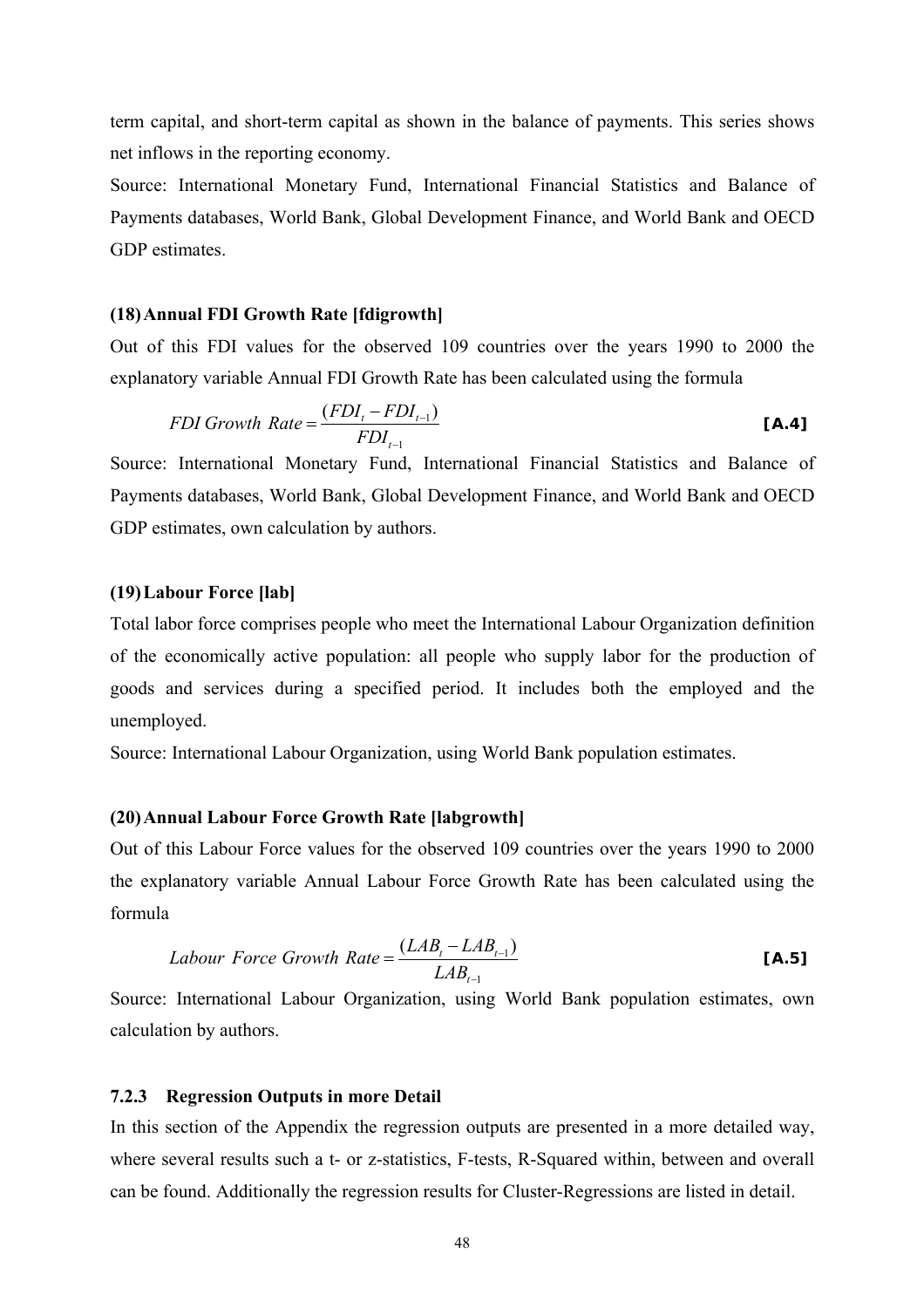As already mentioned above all regressions are estimated with 'Intercooled Stata 8.0' using panel regression commands. For general information and econometric details concerning panel regressions see Long (1996), Greene (1997) or Wooldridge (2000).

*Panel Regression Total 1990 – 2000 using the Fixed-Effect Approach [fe] Total Fixed Effects [fe]*

| Fixed-effects (within) regression |                                                                       | Number of obs                          | $=$                    | 193            |  |
|-----------------------------------|-----------------------------------------------------------------------|----------------------------------------|------------------------|----------------|--|
| Group variable $(i)$ : id         |                                                                       | Number of groups                       | $=$                    | 104            |  |
|                                   |                                                                       |                                        |                        |                |  |
| within = $0.3400$<br>R-sq:        |                                                                       |                                        | Obs per group: min =   | 1              |  |
| between = $0.0375$                |                                                                       |                                        | $avg =$                | 1.9            |  |
| $overall = 0.0291$                |                                                                       |                                        | $max =$                | $\mathfrak{D}$ |  |
|                                   |                                                                       |                                        |                        |                |  |
|                                   |                                                                       | F(9, 80)                               | $=$                    | 4.58           |  |
| $corr(u_i, xb) = -0.9616$         |                                                                       | Prob > F                               | $=$                    | 0.0001         |  |
|                                   |                                                                       |                                        |                        |                |  |
| growgdpc                          | Coef.                                                                 | Std. Err. t P> t  [90% Conf. Interval] |                        |                |  |
|                                   |                                                                       |                                        |                        |                |  |
| shadind<br>.2317538               | .3515235                                                              | 0.66<br>0.512                          | $-.3532252-.8167327$   |                |  |
| shaddev<br>$-.3288186$            | .1867277                                                              | 0.082<br>$-1.76$                       | $-.6395566 - .0180805$ |                |  |
| .0343245<br>open                  | .0332882                                                              | 1.03<br>0.306                          | $-.0210711$ .0897202   |                |  |
| $-.0064754$<br>inflrest           | .0310026                                                              | 0.835<br>$-0.21$                       | $-.0580676$            | .0451167       |  |
| $-.0313483$<br>infltran           | .0092144                                                              | 0.001<br>$-3.40$                       | $-.0466822$            | $-.0160143$    |  |
| .1020515<br>qov                   | .1876892                                                              | 0.54<br>0.588                          | $-.2102867$            | .4143897       |  |
| lastgrowth<br>.0442639            | .0795051                                                              | 0.56<br>0.579                          | -.0880426              | .1765703       |  |
| $-.0004899$<br>pop                | .0004327                                                              | 0.261<br>$-1.13$                       | $-0.0121$              | .0002301       |  |
| .0192958<br>caac                  | .0137675                                                              | 1.40                                   | $0.165 - 003615$       | .0422066       |  |
| .0810733<br>$\_cons$              | .061764                                                               | 1.31<br>0.193                          | $-.0217096$            | .1838563       |  |
| sigma_u<br>.12701133              |                                                                       |                                        |                        |                |  |
| sigma_e<br>.03371631              |                                                                       |                                        |                        |                |  |
| rho<br>.93417041                  |                                                                       | (fraction of variance due to $u_i$ )   |                        |                |  |
|                                   |                                                                       |                                        |                        |                |  |
|                                   | F test that all $u_i=0$ : F(103, 80) =<br>1.14<br>$Prob > F = 0.2703$ |                                        |                        |                |  |

*Regression Output Detail 1 - Source: Own calculation by authors* 

It shows that the Dummy [ind] and the Dummy [tran] are dropped from the regression with the Fixed-Effect Approach since there is no variation in these variables over time. The next step is to estimate the same equation once more with the Random-Effects Approach and afterwards test with a Hausman-McFadden-Specification Test which of the two model specifications has to be preferred $47$ .

H0 states that the Random-Effects model has to be preferred. H1 then suggests the Fixed-Effects Model to be the right specification. Therefore if H0 cannot be rejected at a conventional confidence level, the Random-Effects Model is the correct specification.

 $^{47}$  For more details concerning 'panel regressions' and 'specification tests' see Wooldridge (2000) and Long (1996).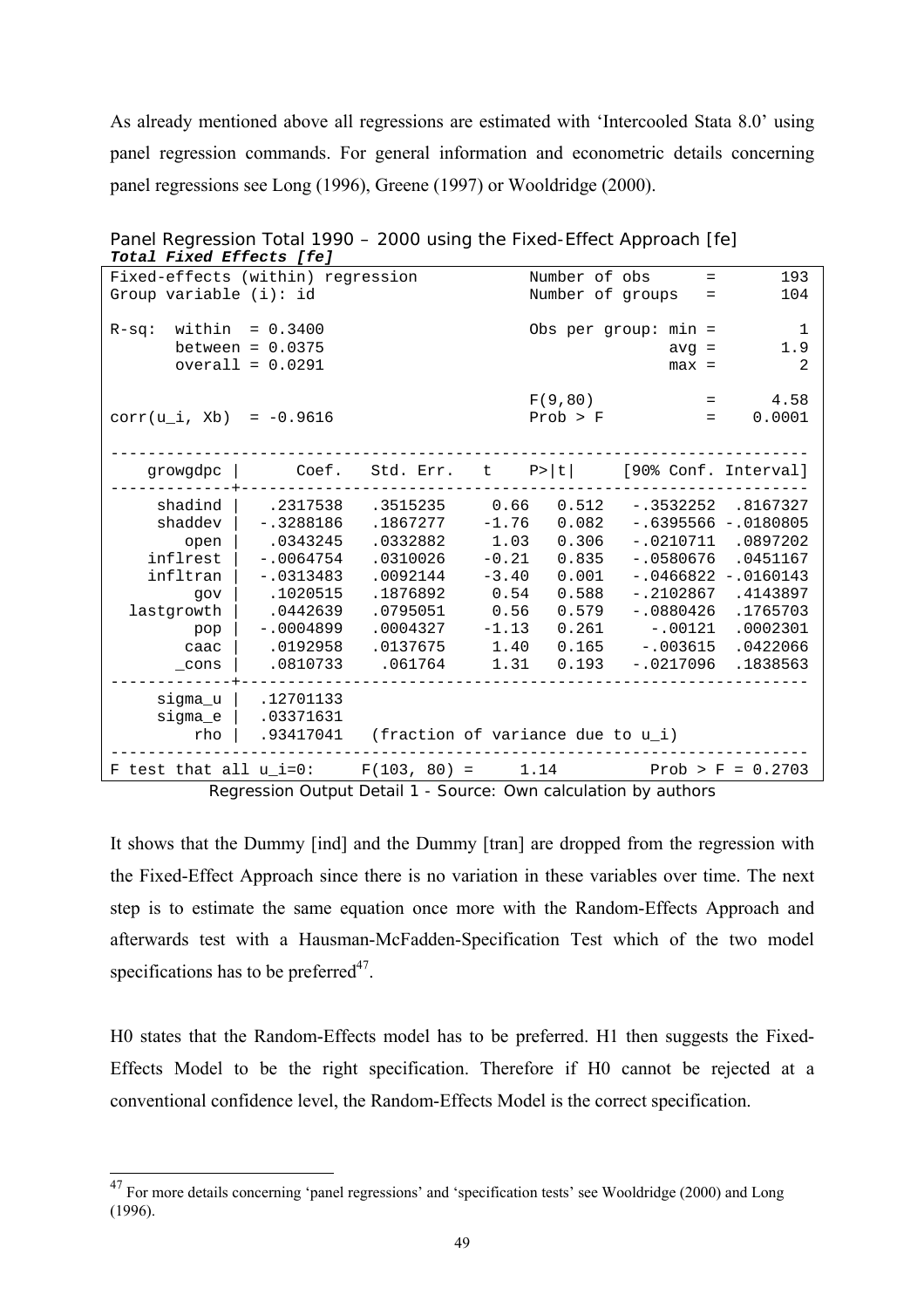*Panel Regression Total 1990 – 2000 using the Random-Effect Approach [re] Total Random Effects [re]*

| Random-effects GLS regression        |                                                    |                                   |         | Number of obs          |             | $=$ | 193                    |
|--------------------------------------|----------------------------------------------------|-----------------------------------|---------|------------------------|-------------|-----|------------------------|
| Group variable $(i)$ : id            |                                                    |                                   |         | Number of groups       |             | $=$ | 104                    |
| $R-sq$ : within = 0.2662             |                                                    |                                   |         | Obs per group: $min =$ |             |     | $\mathbf{1}$           |
| between = $0.4174$                   |                                                    |                                   |         |                        | $avg =$     |     | 1.9                    |
| $overall = 0.3436$                   |                                                    |                                   |         |                        | $max =$     |     | 2                      |
| Random effects $u$ i $\sim$ Gaussian |                                                    |                                   |         |                        |             |     | Wald $chi2(9)$ = 94.63 |
| $corr(u_i, X) = 0$ (assumed)         |                                                    |                                   |         | Prob > chi2            |             |     | 0.0000<br>$=$ 100 $-$  |
|                                      |                                                    |                                   |         |                        |             |     |                        |
|                                      |                                                    |                                   |         |                        |             |     |                        |
| growgdpc                             | Coef. Std. Err. $z = P >  z $ [90% Conf. Interval] |                                   |         |                        |             |     |                        |
| shadind                              | .0769996 .0292499 2.63 0.008 .0288878 .1251115     |                                   |         |                        |             |     |                        |
| shaddev                              | $-.0516262$                                        | .021763                           | $-2.37$ | 0.018                  |             |     | $-.0874231 - .0158293$ |
| open                                 | .0123984                                           | $.0058027$ 2.14                   |         | 0.033                  |             |     | .0028538 .021943       |
| inflrest                             | .0230645                                           | $.0174138$ 1.32                   |         | 0.185                  | $-.0055786$ |     | .0517076               |
| infltran                             | $-.0210372$                                        | .0051337                          | $-4.10$ | 0.000                  | $-.0294814$ |     | $-.012593$             |
| qov                                  | $-.1806035$                                        | .055867                           | $-3.23$ | 0.001                  |             |     | $-.2724966-.0887104$   |
| lastgrowth                           | .153827                                            | .0502364                          | 3.06    | 0.002                  | .0711955    |     | .2364584               |
| pop                                  | .000036                                            | .0000174                          | 2.07    | 0.039                  | $7.39e-06$  |     | .0000647               |
| caac                                 | .0185635                                           | .0098691                          | 1.88    | 0.060                  | .0023303    |     | .0347967               |
| $\_{cons}$                           | .0618808                                           | .0149818                          | 4.13    | 0.000                  | .0372379    |     | .0865237               |
| sigma u                              | .0087508                                           |                                   |         |                        |             |     |                        |
| sigma_e                              | .03371631                                          |                                   |         |                        |             |     |                        |
| rho                                  | .06311078                                          | (fraction of variance due to u_i) |         |                        |             |     |                        |

*Regression Output Detail 2 - Source: Own calculation by authors* 

The now following Hausman Test shows that H0 cannot be rejected at a conventional level and thus we have to give the Random-Effects model preference over the Fixed-Effects model.

| <i>Haasinah meraaden opeemeanon rest</i> |               |                        |                                                |
|------------------------------------------|---------------|------------------------|------------------------------------------------|
|                                          |               | ---- Coefficients ---- |                                                |
|                                          |               | Fixed Random           |                                                |
| growgdpc                                 |               | Effects Effects        | Difference                                     |
|                                          |               |                        |                                                |
| shadind                                  | .2317538      | .0769996               | .1547542                                       |
| shaddev                                  | $-.3288186$   | $-.0516262$            | $-.2771924$                                    |
| open                                     | .0343245      | .0123984               | .0219262                                       |
| inflrest                                 | $-.0064754$   | .0230645               | $-.0295399$                                    |
| infltran                                 | $-.0313483$   | $-.0210372$            | $-.0103111$                                    |
| qov                                      | .1020515      | $-.1806035$            | .282655                                        |
| lastgrowth                               | .0442639      | .153827                | $-1095631$                                     |
| pop                                      | $-.0004899$   | .000036                | $-.000526$                                     |
| caac                                     | .0192958      | .0185635               | .0007323                                       |
|                                          |               |                        |                                                |
| Test:                                    |               |                        | Ho: difference in coefficients not systematic  |
|                                          |               |                        |                                                |
|                                          | chi2(         |                        | 9) = $(b-B)$ '[S^(-1)](b-B), S = (S fe - S re) |
|                                          |               | 10.89                  |                                                |
|                                          | $Prob>chi2 =$ | 0.2834                 |                                                |

*Hausman–McFadden-Specification Test*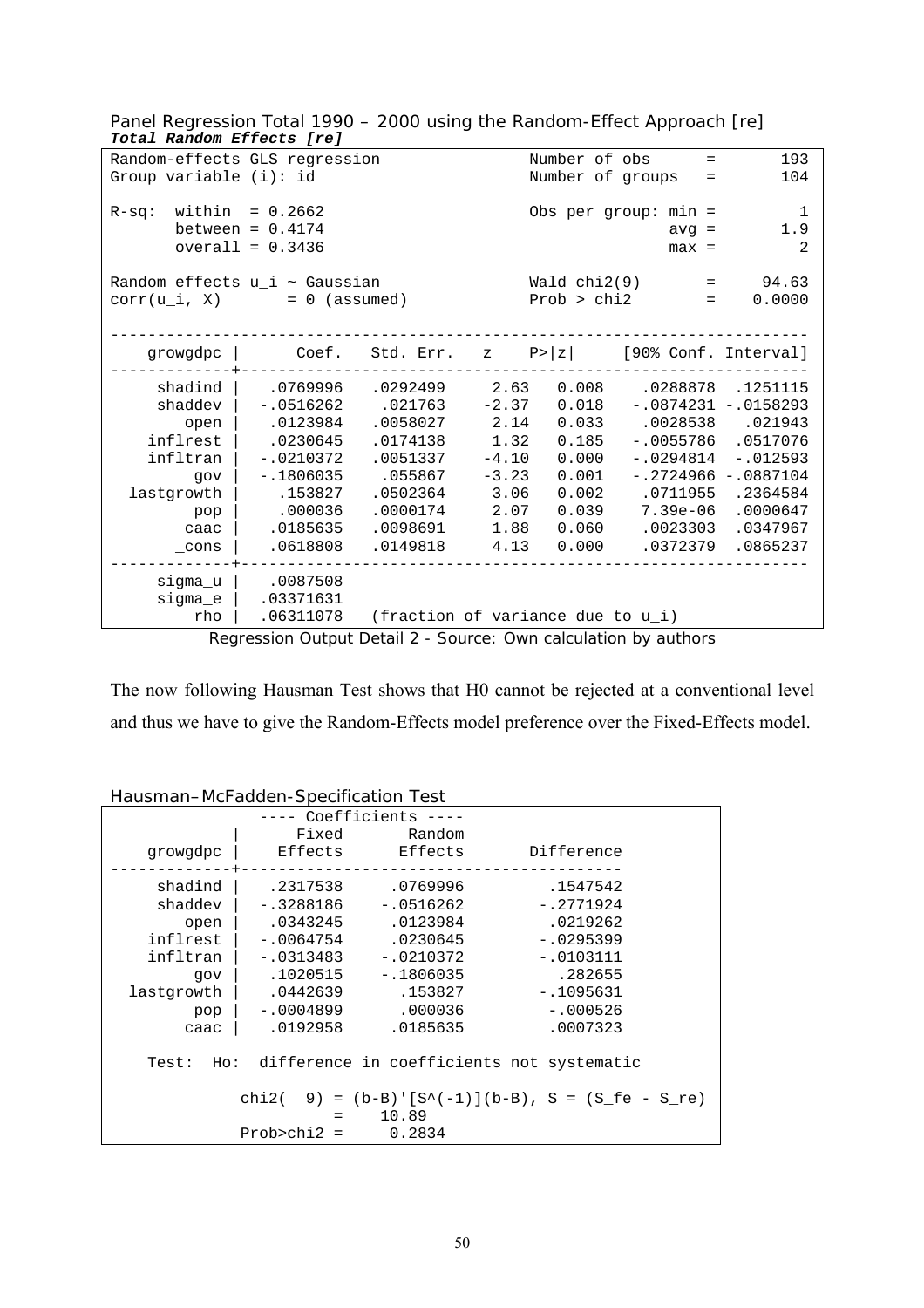*Panel Regression for OECD Countries 1990 – 2000 [oecd==1 and re] OECD Random Effects [re]*

| Random-effects GLS regression |                                          |                                      |         | Number of obs    | $=$                                                                           | 94                   |
|-------------------------------|------------------------------------------|--------------------------------------|---------|------------------|-------------------------------------------------------------------------------|----------------------|
| Group variable $(i)$ : id     |                                          |                                      |         | Number of groups | $=$                                                                           | 21                   |
| $R-Sq:$                       | within = $0.2128$                        |                                      |         |                  | Obs per group: $min =$                                                        | 3                    |
|                               | between = $0.7168$<br>$overall = 0.3700$ |                                      |         |                  | $avg =$<br>$max =$                                                            | 4.5<br>5             |
|                               |                                          |                                      |         |                  |                                                                               |                      |
| Random effects u_i ~ Gaussian |                                          |                                      |         | Wald $chi2(6)$   | $\mathcal{L}(\mathcal{L}(\mathcal{L}))=\mathcal{L}(\mathcal{L}(\mathcal{L}))$ | 51.10                |
| $corr(u_i, X) = 0$ (assumed)  |                                          |                                      |         | Prob > chi2      | $=$                                                                           | 0.0000               |
|                               |                                          |                                      |         |                  |                                                                               |                      |
| growgdpc                      | Coef.                                    | Std. Err. $z \quad P >  z $          |         |                  | [95% Conf. Interval]                                                          |                      |
| year                          | $-.0031079$                              | .0009262                             | $-3.36$ | 0.001            |                                                                               | $-.0049231-.0012926$ |
| shad                          | .0782766                                 | .0380983                             | 2.05    | 0.040            | .0036054                                                                      | .1529478             |
| open                          | .0155147                                 | .0062813                             | 2.47    | 0.014            | .0032036                                                                      | .0278258             |
| caac                          | .1267053                                 | .0365311                             | 3.47    | 0.001            |                                                                               | .0551056.198305      |
| fdigrowth                     | .0042132                                 | .0016938                             | 2.49    | 0.013            | .0008935                                                                      | .0075329             |
| labgrowth                     | .9505111                                 | .3891057 2.44                        |         | 0.015            | .1878778                                                                      | 1.713144             |
| cons                          | 6.205567                                 | 1.847538                             | 3.36    | 0.001            | 2.584459                                                                      | 9.826674             |
| sigma_u                       | $\Omega$                                 |                                      |         |                  |                                                                               |                      |
| sigma_e                       | .01887023                                |                                      |         |                  |                                                                               |                      |
| rho                           | $\mathbf 0$                              | (fraction of variance due to $u_i$ ) |         |                  |                                                                               |                      |
|                               |                                          |                                      |         |                  |                                                                               |                      |

*Regression Output Detail 6 - Source: Own calculation by authors*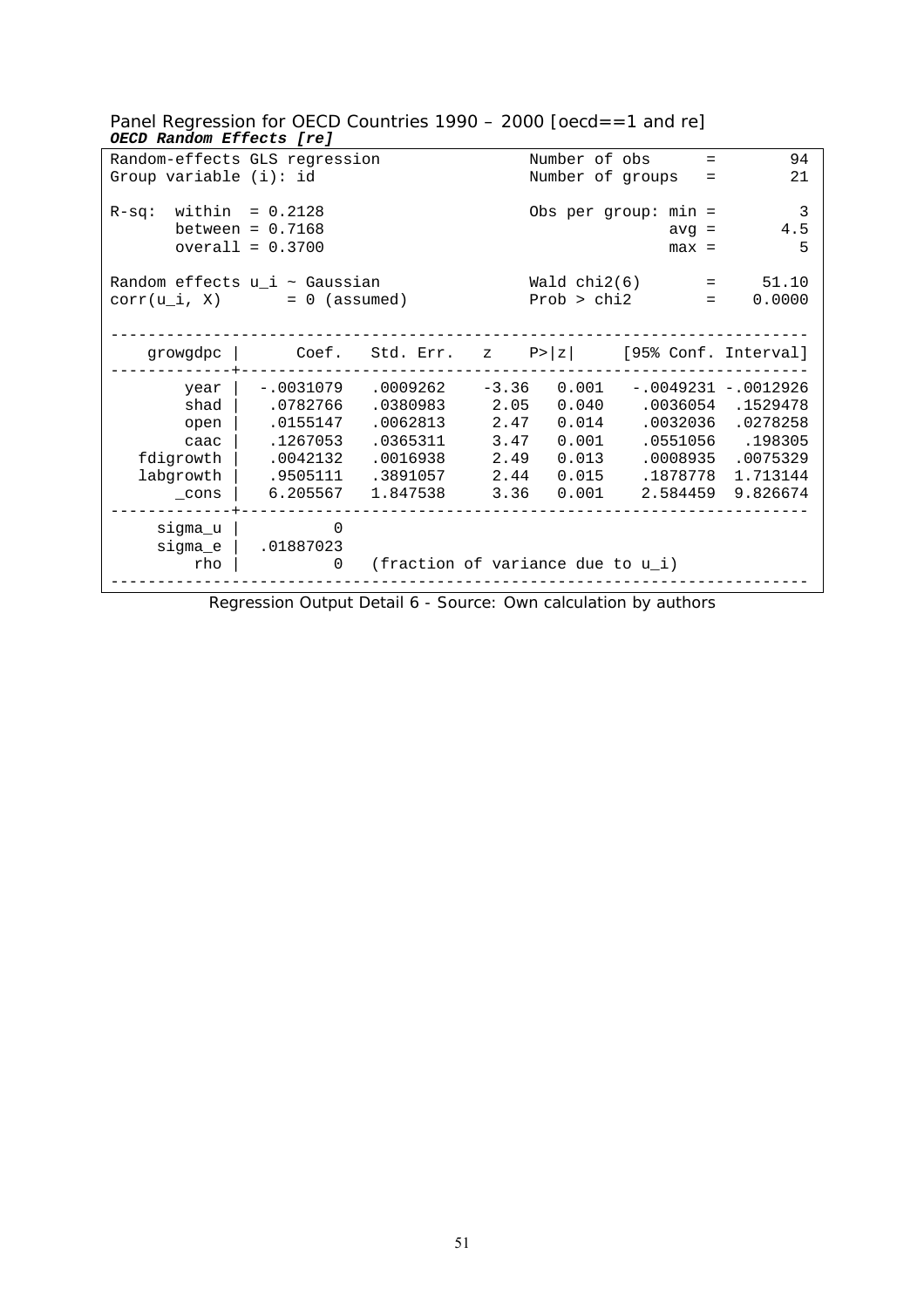### **8 References**

- Aigner, Dennis; Schneider, Friedrich and Damayanti Ghosh (1988): Me and my shadow: estimating the size of the US hidden economy from time series data, in W. A. Barnett; E. R. Berndt and H. White (eds.)*: Dynamic econometric modeling*, Cambridge (Mass.): Cambridge University Press, pp. 224-243.
- Alexeev, Michael and Pyle, William (2003): A Note on Measuring the Unofficial Economy in the Former Soviet Republics, Economics of Transition, 11/1, p.1-23.
- Alm, James, Martinez-Vazquez, Jorge and Friedrich Schneider (2004), 'Sizing the Problem of the Hard-to-Tax', Working Paper, Georgia State University: USA.
- Andreoni, James; Erard, Brian, and Jonathan Feinstein (1998): Tax compliance. *Journal of Economic Literature*, 36, pp. 818-860.
- Bagachwa, M.S.D. and A. Naho (1995): Estimating the second economy in Tanzania, *World Development*, 23, no. 8, pp. 1387-1399.
- Bajada Christopher (2002): Australia's Cash Economy: A Troubling Issue for Policy Makers. Aldershort (Great Britain), Ashgate Publishing Company.
- Bajada, Christopher and Friedrich Schneider (2003): The Size and Development of the Shadow Economies in the Asia-Pacific, *Discussion Paper*, Department of Economics, University of Linz, Austria.
- Barro, Robert. J. and Sala-i-Martin, Xavier. (1995), 'Economic Growth', McGraw-Hill: USA.
- Bhattacharyya, D.K. (1999): On the Economic Rationale of Estimating the Hidden Economy, *The Economic Journal* 109/456, pp. 348-359.
- Blades, Derek (1982): "The Hidden Economy and the National Accounts", *OECD (Occasional Studies)*, Paris, pp. 28-44.
- Boeschoten, Werner C. and Marcel M.G. Fase (1984): *The volume of payments and the informal economy in the Netherlands 1965-1982*, M. Nijhoff, Dordrecht.
- Brehm, J.W. (1966): *A theory of psychological reactance*. New York (Academic Press).
- Brehm, J.W. (1972): *Responses to loss of freedom. A theory of psychological reactance*. Morristown (General Learning Press).
- Breton, Theodore R. (2001), 'Missing Data and Omitted Variables Continuing the Search for a Complete Solow Growth Model', Working Paper, George Mason University: USA.
- Cagan, Phillip (1958): "The Demand for Currency Relative to the Total Money Supply," *Journal of Political Economy*, 66:3, pp. 302-328.
- Cebula, Richard J. (1997): "An Empirical Analysis of the Impact of Government Tax and Auditing Policies on the Size of the Underground Economy: The Case of the United States, 1993-94:" *American Journal of Economics and Sociology*, 56:2, pp.173-185.
- Chatterjee, S.; Chaudhury K. and F. Schneider (2003): The Size and Development of the Indian Shadow Economy and a Comparison with other 18 Asian Countries: An Empirical Investigation, *Discussion Paper*, Department of Economics, University of Linz, Austria.
- Clotefelter, Charles T. (1983): Tax evasion and tax rates: An analysis of individual return, *Review of Economic Statistics*, 65/3, pp. 363-373.
- Contini, Bruno (1981): Labor market segmentation and the development of the parallel economy – the Italian experience, *Oxford Economic Papers*, 33/4, pp. 401-12.
- Del'Anno, Roberto (2003): Estimating the shadow economy in Italy: A structural equation approach, *Discussion Paper*, Department of Economics and Statistics, University of Salerno.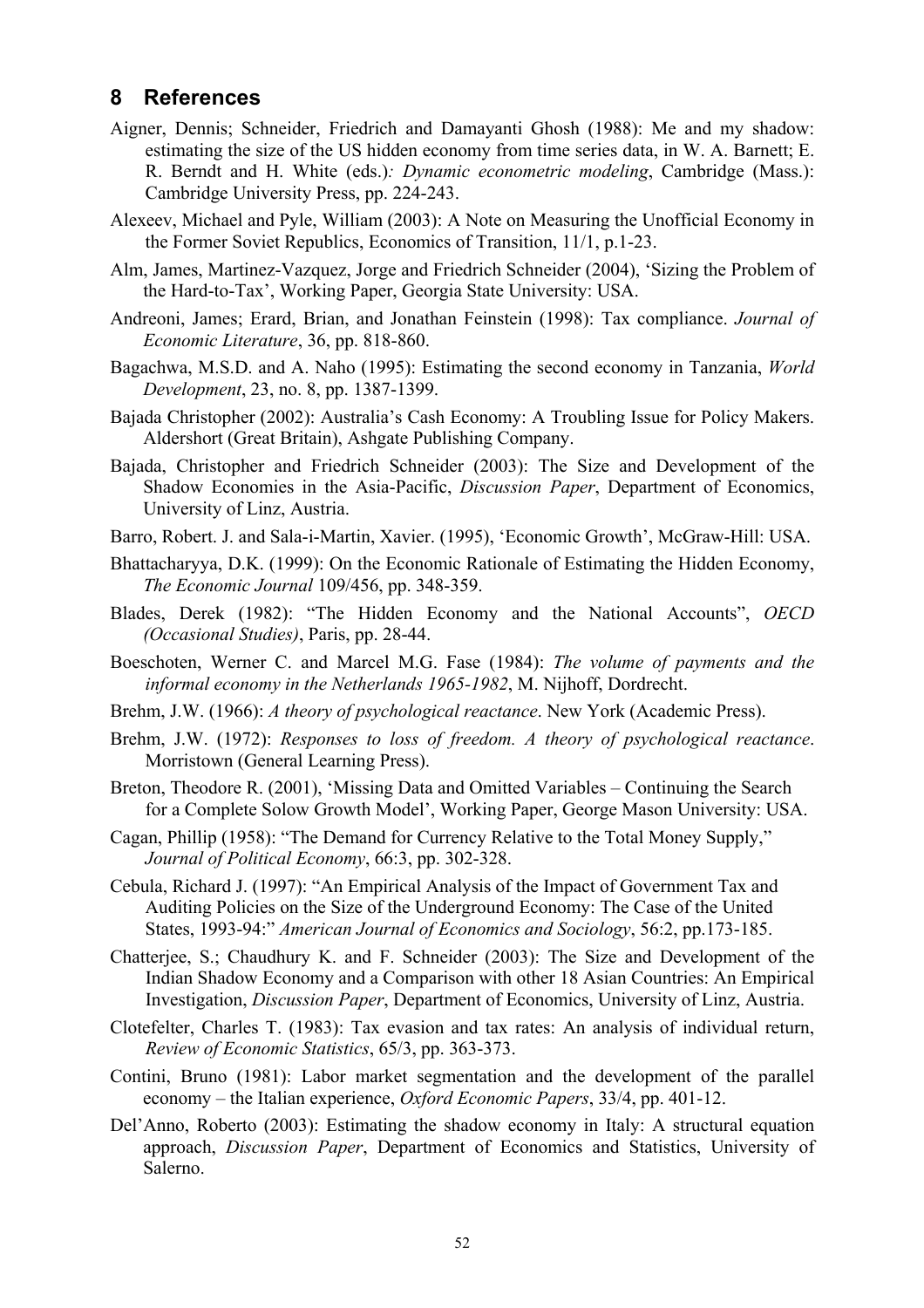- Del Boca, Daniela. (1981): Parallel economy and allocation of time, *Micros (Quarterly Journal of Microeconomics*), 4/2, pp. 13-18.
- Del Boca, Daniela and Francesco Forte (1982): Recent empirical surveys and theoretical interpretations of the parallel economy in Italy; Tanzi, Vito (1982) (ed.): *The underground economy in the United States and abroad*, Lexington (Mass.), Lexington, pp. 160-178.
- Feige, Edgar L. (1986): A re-examination of the "Underground Economy" in the United States. *IMF Staff Papers*, 33/ 4, pp. 768-781.
- Feige, Edgar L. (1989) (ed.): *The underground economies. Tax evasion and information distortion*. Cambridge, New York, Melbourne, Cambridge University Press.
- Feige, Edgar L. (1994): The underground economy and the currency enigma, *Supplement to Public Finance/ Finances Publiques*, 49, pp. 119-136.
- Feige, Edgar L. (1996): Overseas holdings of U.S. currency and the underground economy, in: Pozo, Susan (ed.): *Exploring the Underground Economy.* Kalamazoo, Michigan, pp. 5-62.
- Fleming, M.H.; Roman, J. and G. Farrel (2000): The Shadow Economy, *Journal of International Affairs*, Spring 2000, No. 53/2, pp.64-89.
- Franz, A. (1983): Wie groß ist die "schwarze" Wirtschaft?, *Mitteilungsblatt der Österreichischen Statistischen Gesellschaft*, 49/1, pp. 1-6.
- Frey, Bruno S. and Hannelore Weck (1983a): "Bureaucracy and the Shadow Economy: A Macro-Approach", in Horst Hanusch (ed.): *Anatomy of Government Deficiencies.* Berlin: Springer, pp. 89-109.
- Frey, Bruno S. and Hannelore Weck (1983b): "Estimating the Shadow Economy: A 'Naive' Approach," *Oxford Economic Papers*, 35, pp. 23-44.
- Frey, Bruno S. and Hannelore Weck-Hannemann (1984): The hidden economy as an "unobserved" variable, *European Economic Review*, 26/1, pp. 33-53.
- Frey, Bruno S. and Werner Pommerehne (1984): The hidden economy: State and prospect for measurement, *Review of Income and Wealth*, 30/1, pp. 1-23.
- Frey, Bruno S., Weck Hannelore and Werner W. Pommerehne (1982): Has the shadow economy grown in Germany? An exploratory study, *Weltwirtschaftliches Archiv*, 118/4, pp. 499-524.
- Friedman, E., Johnson, S., Kaufmann, D. and Zoido-Labton, P. (2000): Dodging the grabbing hand: The determinants of unofficial activity in 69 countries, *Journal of Public Economics*, 76/4, pp.459-493.
- Garcia, Gillian (1978): "The Currency Ratio and the Subterranean Economy," *Financial Analysts Journal*, 69:1, pp. 64-66.
- Gerxhani, Klarita (2003): The Informal Sector in Developed and Less-Developed Countries: A Literature Survey, *Public Choice*, forthcoming.
- Giles, David, E.A. (1999a): Measuring the hidden economy: Implications for econometric modelling, *The Economic Journal*, 109/456, pp.370-380.
- Giles, David, E.A. (1999b): Modelling the hidden economy in the tax-gap in New Zealand, *Working paper*, Department of Economics, University of Victoria, Canada.
- Giles, David, E.A., Tedds, Linsey, M. and Werkneh, Gugsa (1999): The Canadian underground and measured economies, *Working paper*, Department of Economics, University of Victoria, Canada.
- Giles, David, E.A. and Linsey M. Tedds (2002): Taxes and the Canadian Underground Economy, Canadian Tax Paper No. 106, Canadian Tax Foundation, Toronto/Ontario.
- Greene, William H. (1997), 'Econometric Analysis', Prentice Hall International: London et al.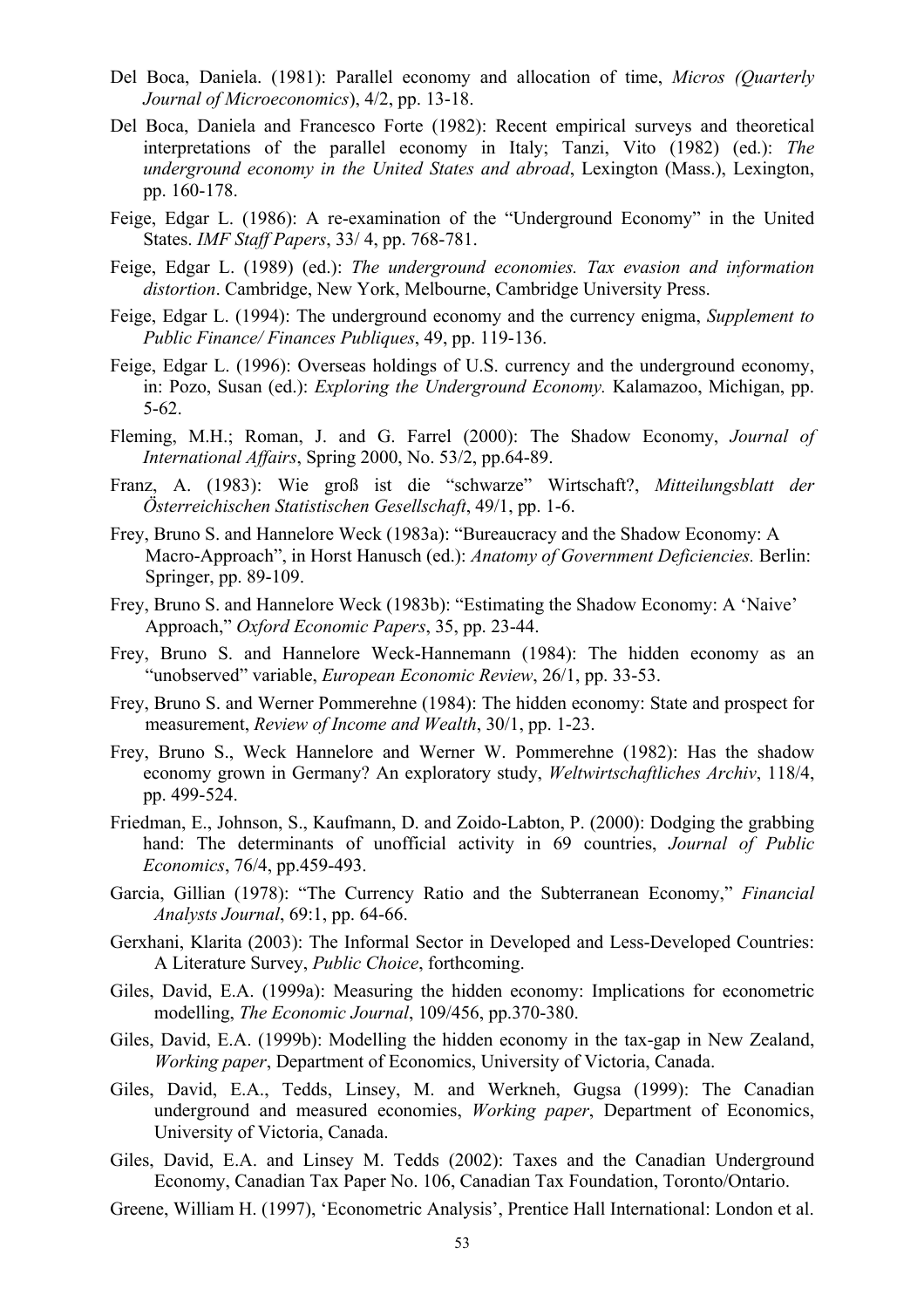- Gutmann, Pierre M. (1977): "The Subterranean Economy*," Financial Analysts Journal*, 34:1, pp. 24-27.
- Hartzenburg, G.M. and Leimann, A.: The Informal Economy and its Growth Potential, In: Adebian, E. and Standish, B. (eds.) *Economic Growth in South Africa*, Oxford: Oxford University Press, 1992, pp. 187-214.
- Helberger, Claus and Hans Knepel (1988): "How big is the shadow economy? A re-analysis of the unobserved-variable approach of B. S. Frey and H. Weck-Hannemann", *European Economic Journal*, 32, pp. 965-76.
- Hill, Roderick and Muhammed Kabir (1996): Tax rates, the tax mix, and the growth of the underground economy in Canada: What can we infer? *Canadian Tax Journal/ Revue Fiscale Canadienne*, 44/ 6, pp. 1552-1583.
- IRS (1979): *Estimates of income unreported on individual tax reforms*, Washington D.C.: Internal revenue service, U.S. Department of the Treasury.
- IRS (1983): *Income tax compliance research: Estimates for 1973-81*, Washington D.C.: Internal revenue service, U.S. Department of the Treasury.
- Isachsen, Arne J. and Steinar Strom (1985): The size and growth of the hidden economy in Norway, *Review of Income and Wealth*, 31/1, pp. 21-38.
- Isachsen, Arne J.; Klovland, Jan and Steinar Strom (1982): The hidden economy in Norway, in: Tanzi Vito (ed.): *The underground economy in the United States and Abroad*, Heath, Lexington, pp. 209-231.
- Johnson, Simon and Daniel Kaufmann (2001): Institutions and the Underground Economy, in: O. Havrylyshyn and S. Nsouli (eds.): A Decade of Transition: Achievements and Challenges, Washington D.C: IMF.
- Johnson, Simon; Kaufmann, Daniel; and Andrei Shleifer (1997): *The unofficial economy in transition*, Brookings Papers on Economic Activity, Fall, Washington D.C.
- Johnson, Simon; Kaufmann, Daniel and Pablo Zoido-Lobatón (1998a): Regulatory discretion and the unofficial economy. *The American Economic Review*, 88/ 2, pp. 387-392.
- Johnson, Simon; Kaufmann, Daniel and Pablo Zoido-Lobatón (1998b): *Corruption, public finances and the unofficial economy.* Washington, D.C.: The World Bank, discussion paper.
- Karmann, Alexander (1986), Monetäre Ansätze zur Erfassung der Schattenwirtschaft: Ein Vergleich verschiedener Messansätze, Kredit und Kapitel 19/3, pp.233-247.
- Karmann, Alexander (1990), Schattenwirtschaft und ihre Ursachen: Eine empirische Analyse zur Schwarzwirtschaft und Selbstversorgung in der Bundesrepublik Deutschland, Zeitschrift für Wirtschafts- und Sozialwissenschaften (ZWS) 110/3, 1990, pp.185-206.
- Kaufmann, Daniel and Kaliberda, Aleksander (1996), Integrating the unofficial economy into the dynamics of post socialist economies: A framework of analyses and evidence, in: B. Kaminski (ed.), Economic Transition in Russia and the New States of Eurasia, London: M.E. Sharpe, pp.81-120.
- Kirchgaessner, Gebhard (1983): Size and development of the West German shadow economy, 1955-1980, *Zeitschrift für die gesamte Staatswissenschaft*, 139/2, pp. 197-214.
- Kirchgaessner, Gebhard (1984): Verfahren zur Erfassung des in der Schattenwirtschaft erarbeiteten Sozialprodukts, *Allgemeines Statistisches Archiv*, 68/4, pp. 378-405.
- Kirchler, Erich; Maciejovsky, Boris and Friedrich Schneider (2002): Everyday representations of tax avoidance, tax evasion and tax flight: Do legal differences matter?, *Economic Psychology*, 8/3, pp.1-19.
- Klovland, Jan (1984): "Tax Evasion and the Demand for Currency in Norway and Sweden: Is there a Hidden Relationship?" *Scandinavian Journal of Economics*, 86:4, pp. 423-39.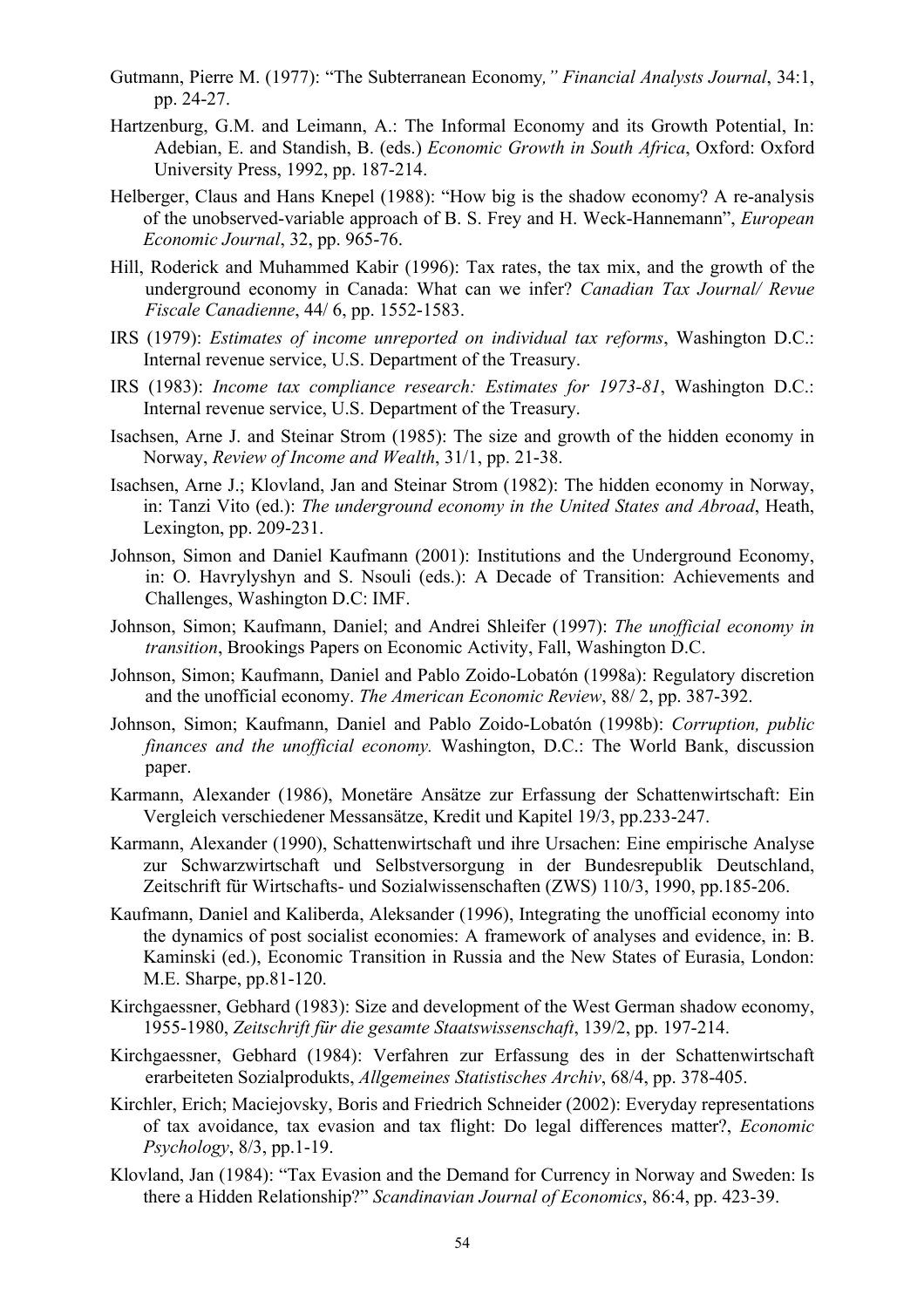- Lackó Mária (1996): *Hidden economy in East-European countries in international comparison*, Laxenburg: International Institute for Applied Systems Analysis (IIASA), working paper.
- Lackó Mária (1998): *The hidden economies of Visegrad countries in international comparison: A household electricity approach*, In: Halpern, L. and Wyplosz, Ch. (eds.), Hungary: Two wards a market economy, Cambridge (Mass.): Cambridge University Press, p.128-152.
- Lackó Mária (1999): *Hidden economy an unknown quantitiy? Comparative analyses of hidden economies in transition countries in 1989-95*, Working paper 9905, Department of Economics, University of Linz, Austria.
- Lackó Mária (2000), Hidden Economy An Unknown Quantity: Comparative Analysis of Hidden Economics in Transition Countries 1989-95, Economics of Transition 8/1, pp.117-149.
- Langfeldt, Enno (1984): The unobserved economy in the Federal Republic of Germany, in: Feige, Edgar L. (ed.): *The unobserved economy*, Cambridge University Press., pp. 236- 260.
- Lippert, Owen and Michael Walker (eds.) (1997): *The underground economy: Global evidences of its size and impact*, Vancouver, B.C.: The Frazer Institute.
- Lizzeri, C. (1979): *Mezzogiorno in controluce*. Enel, Naples.
- Loayza, Norman V. (1996): The economics of the informal sector: a simple model and some empirical evidence from Latin America. *Carnegie-Rochester Conference Series on Public Policy* 45, pp. 129-162.
- Long, Scott J. (1996), 'Regression Models for Categorical and Limited Dependent Variables', SAGE Publications: London.
- MacAfee, Kerrick (1980): A Glimpse of the hidden economy in the national accounts, *Economic Trends*, 136, pp. 81-87.
- Madzarevic, Sanja and Davor Mikulic (1997): *Measuring the unofficial economy by the system of national accounts*, Zagreb: Institute of Public Finance, working paper.
- Mauleon, Ignacio (1998): Quantitative Estimation of the Spanish Underground Economy, *Discussion paper*, Department of Economics and History, University of Salamanka, Salamanka, Spain.
- Mogensen, Gunnar V.; Kvist, Hans K.; Körmendi, Eszter and Soren Pedersen (1995): *The shadow economy in Denmark 1994: Measurement and results*, Study no. 3, Copenhagen: The Rockwool Foundation Research Unit.
- Morris, B. (1993), *Editorial Statement.* International Economic Insides, IV, International Statistical Yearbook, Budapest.
- Mummert, Annette and Friedrich Schneider (2001): The German Shadow Economy: Parted in a United Germany?, *Finanzarchiv*, 58/3, pp.260-285.
- O'Higgins, Michael (1989): Assessing the underground economy in the United Kingdom, in: Feige, E.L. (ed.): *The underground economies: tax evasion and information distortion*, Cambridge: Cambridge University Press, pp. 175-195.
- O'Neill, David M. (1983): Growth of the underground economy 1950-81: Some evidence from the current population survey, *Study for the Joint Economic Committee*, U.S. Congress, Joint Committee Print 98-122, U.S. Gov. Printing Office, Washington.
- Park, T. (1979): *Reconciliation between personal income and taxable income*, pp. 1947-77, mimeo, Washington D.C.: Bureau of Economic Analysis.
- Pelzmann, Linde (1988): *Wirtschaftspsychologie*. Arbeitslosenforschung, Schattenwirtschaft, Steuerpsychologie. Wien, New York (Springer).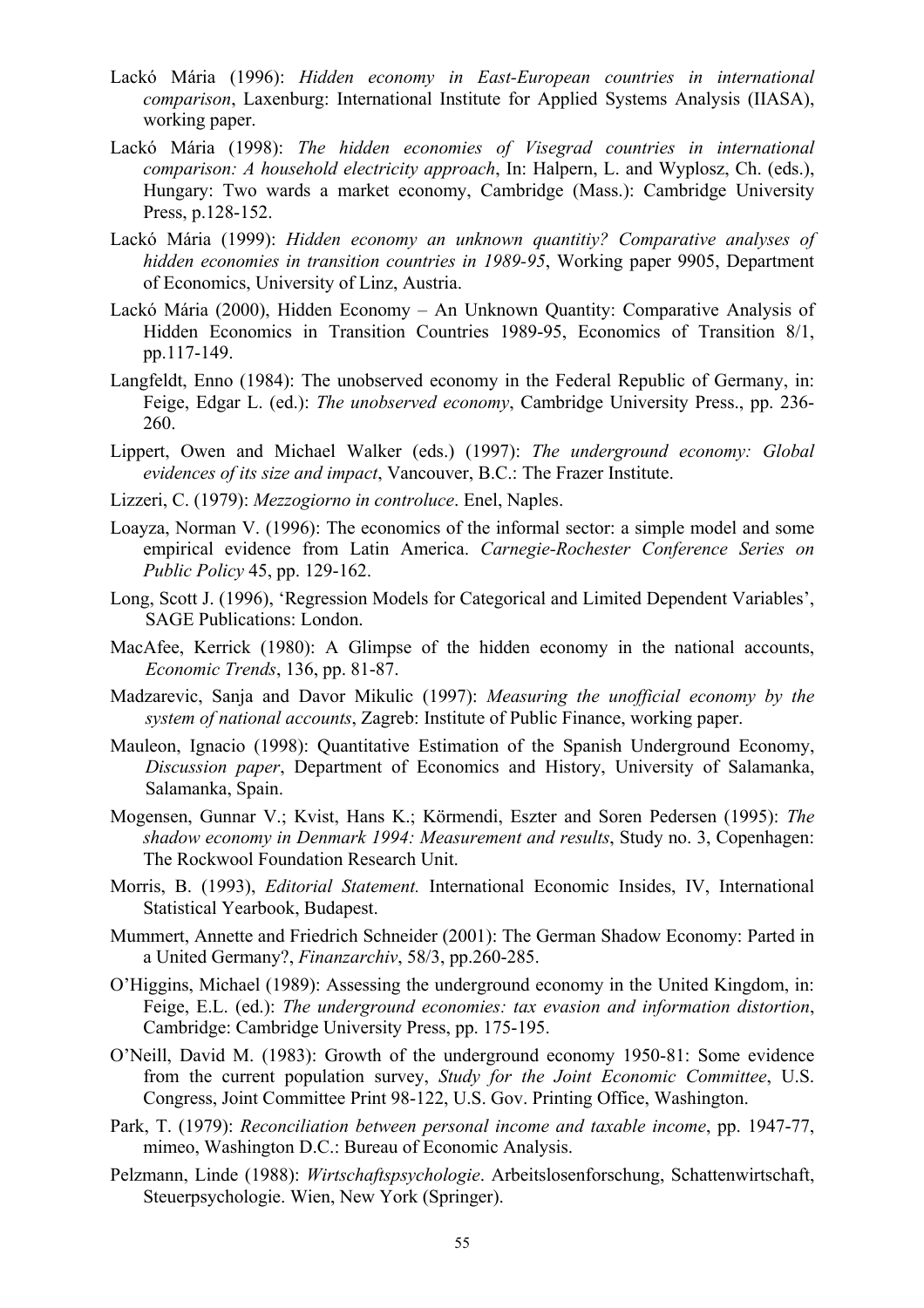- Petersen, Hans-Georg (1982): Size of the public sector, economic growth and the informal economy: Development trends in the Federal Republic of Germany, *Review of Income and Wealth*, 28/2, pp. 191-215.
- Pissarides, C. and Weber, G. (1988): An expenditure based estimate of Britain's black economy, *CLE working paper* no. 104, London.
- Pommerehne, Werner W. and Friedrich Schneider (1985): The decline of productivity growth and the rise of the shadow economy in the U.S., *Working Paper 85-9*, University of Aarhus, Aarhus, Denmark.
- Portes, Alejandro (1996): The informal economy, in: Pozo, Susan (ed.): *Exploring the underground economy.* Kalamazoo, Michigan, pp. 147-165.
- Pozo, Susan (ed.) (1996): *Exploring the underground economy: Studies of illegal and unreported activity*, Michigan: W.E. Upjohn, Institute for Employment Research.
- Rogoff, Kenneth, (1998), Blessing or Curse? Foreign and underground demand for euro notes, *Economic policy: The European Forum* 26, pp. 261-304.
- Schneider, Friedrich (1986): Estimating the size of the Danish shadow economy using the currency demand approach: An attempt, *The Scandinavian Journal of Economics*, 88/4, pp. 643-668.
- Schneider, Friedrich (1994a): Measuring the size and development of the shadow economy. Can the causes be found and the obstacles be overcome? in: Brandstaetter, Hermann, and Güth, Werner (eds.): *Essays on Economic Psychology*, Berlin, Heidelberg, Springer Publishing Company, pp. 193-212.
- Schneider, Friedrich (1994b): Can the shadow economy be reduced through major tax reforms? An empirical investigation for Austria, *Supplement to Public Finance/ Finances Publiques*, 49, pp. 137-152.
- Schneider, Friedrich (1997): The shadow economies of Western Europe, *Journal of the Institute of Economic Affairs*, 17/3, pp. 42-48.
- Schneider, Friedrich (1998a): Further empirical results of the size of the shadow economy of 17 OECD-countries over time, *Paper to be presented at the 54. Congress of the IIPF Cordowa, Argentina and discussion paper, Department of Economics, University of Linz, Linz, Austria.*
- Schneider, Friedrich (1998b): Stellt das Anwachsen der Schwarzarbeit eine wirtschaftspolitische Herausforderung dar? Einige Gedanken aus volkswirtschaftlicher Sicht. Linz, *Mitteilungen des Instituts für angewandte Wirtschaftsforschung* (IAW), I/98, S. 4-13.
- Schneider, Friedrich (2000): The Increase of the Size of the Shadow Economy of 18 OECD-Countries: Some Preliminary Explanations, *Paper presented at the Annual Public Choice Meeting*, March 10-12, 2000, Charleston, S.C.
- Schneider, Friedrich (2003): The Shadow Economy, in: Charles K. Rowley and Friedrich Schneider (eds.), *Encyclopedia of Public Choice*, Kluwer Academic Publishers, Dordrecht.
- Schneider, Friedrich and Dominik Enste (2000): Shadow Economies: Size, Causes, and Consequences, *The Journal of Economic Literature*, 38/1, pp. 77-114.
- Schneider, F., Enste D. (2002). The Shadow Economy: Theoretical Approaches, Empirical Studies, and Political Implications, Cambridge (UK): Cambridge University Press.
- Simon, C.B. and A.G. Witte (1982): *Beating the system: The underground economy*, Boston, (Mas.): Urban House.